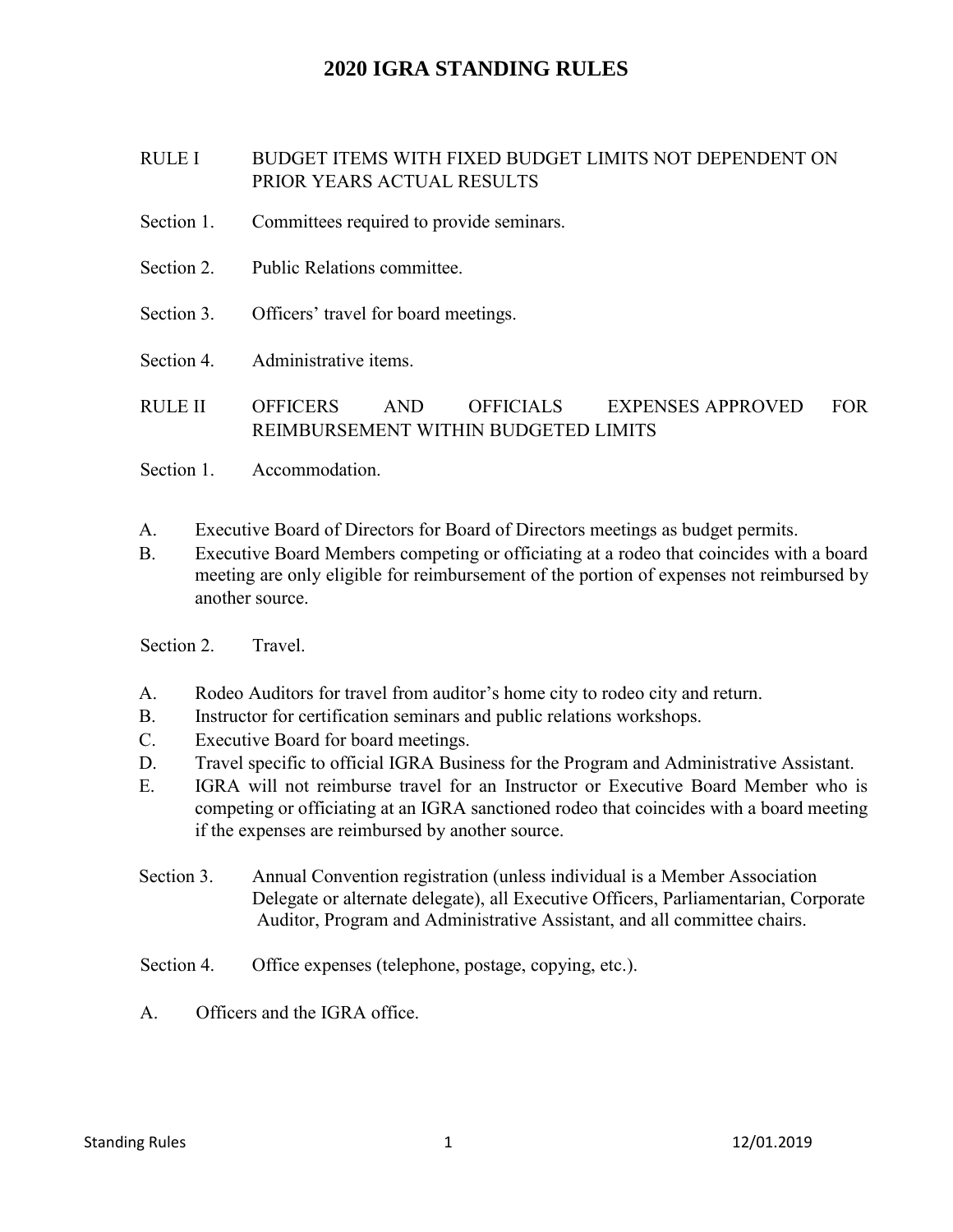## RULE III IGRA REQUIRES THAT HOSTING ASSOCIATIONS BE RESPONSIBLE FOR THE FOLLOWING OFFICERS AND OFFICIALS EXPENSES FOR THE FOLLOWING EVENTS

Section 1. Sanctioned rodeos.

- A. Rodeo Auditor hotel three (3) nights.
- B. Rodeo Auditor ground transportation from local airport to hotel and hotel to rodeo facility and return.
- RULE IV **IGRA UNIVERSITY**

Section 1. Time and Place.

- A. IGRA University may be held within the first month of the rodeo year and may not be scheduled within seventeen (17) days of Annual Convention, Finals Rodeo, or any other IGRA–sanctioned rodeo.
- B. The location of IGRA University shall be voted on two (2) rodeo years prior by the last scheduled Board of Directors meeting of the year. If a location is not selected, the Executive Board may extend the deadline for location selection to the next scheduled Board of Directors meeting.
- C. A Member Association may request that IGRA University be held in its geographical area. Requests shall be presented to the Executive Board thirty (30) days prior to any scheduled Board of Directors meeting.
- D. IGRA shall be responsible for all revenue and expenses. Other responsibilities will be agreed upon by the Executive Board and the University Committee Chair.

### RULE V ANNUAL CONVENTION

Section 1. Except as otherwise provided by law, the Articles of Incorporation, the bylaws, or these rules of order, those rules contained in Robert's Rules of Order, Newly Revised, shall govern the annual convention of this association in all cases to which they are applicable. The President shall appoint a parliamentarian to assure compliance with stated rules. The parliamentarian shall not have a vote.

Section 2. With appropriate provision for recesses and for such special events as may be arranged, the general order of business at Annual Convention shall be:

- A. Call to Order
- B. Opening Exercises
- C. Roll Call and Seating of Voting Delegates
- D. Admission and Seating of New Member Associations
- E. Reports of Officers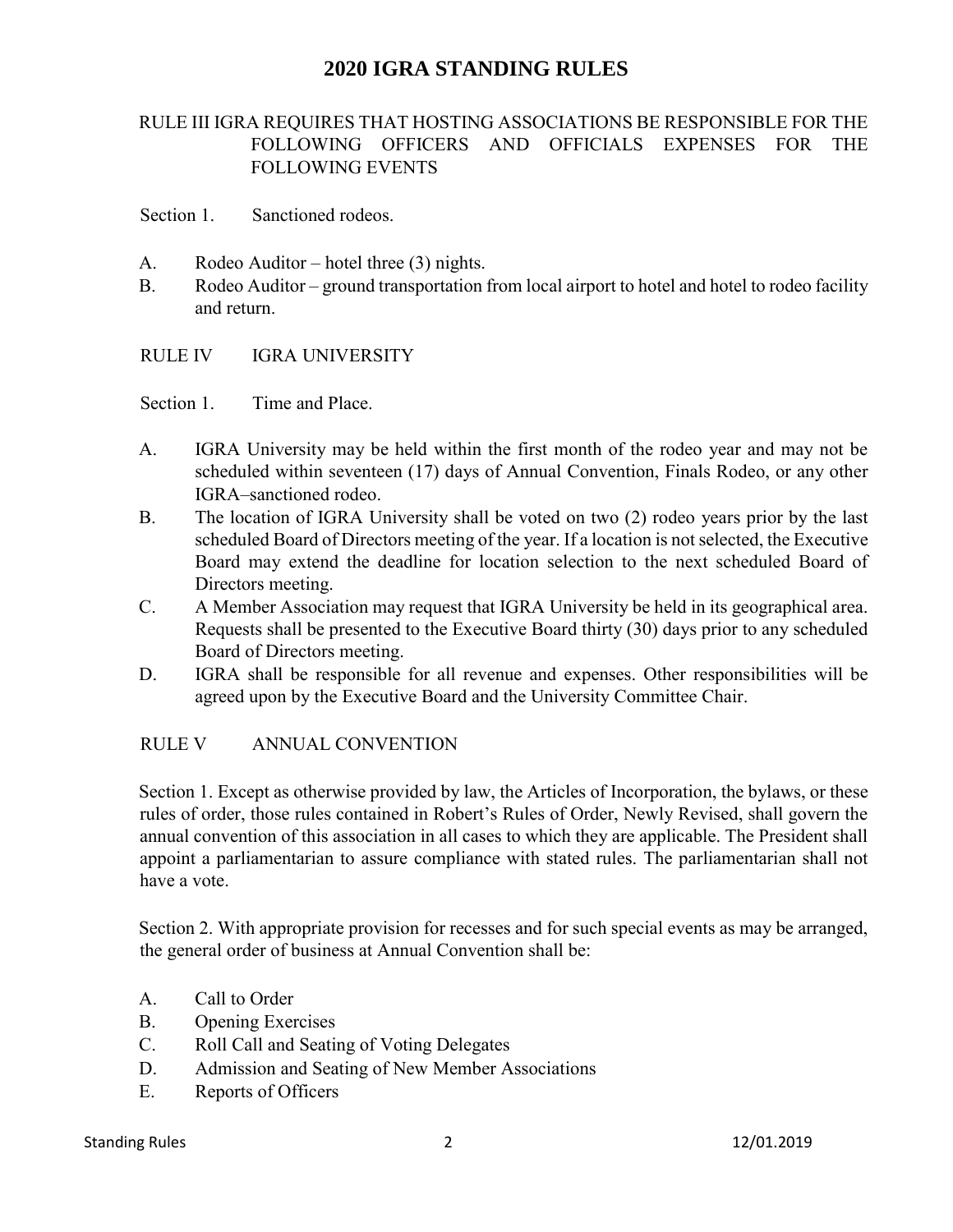- F. Reports of Standing Committees
- G. Unfinished Business
- H. New Business
- I. Election of Officers
- J. Selection of Annual Convention location
- K. Announcements
- L. Adjournment

Section 3. The agenda for Annual Convention shall be prepared by the President and Board of Directors and mailed in accordance with Article VI Annual Convention, Section 2.

Section 4. Resolutions may be submitted by any delegate and should be submitted to the Secretary prior to midnight the night before the opening of Annual Convention.

Section 5. The previous question shall be ordered on motion adopted by a majority vote of the convention.

Section 6. Convention floor rules shall be:

- A. Discussion on any motion or business shall be limited to ten (10) minutes. A majority vote will be required for each ten (10) minute extension of the discussion.
- B. The question cannot be called within the first ten (10) minutes of discussion/debate on any subject.
- C. Anytime a representative group calls for a caucus, it will take preference over a vote. The maximum time allowed for a caucus will be ten (10) minutes.
- D. All motions and/or committee recommendations must be submitted in writing to the Secretary.
- E. Only delegates and/or committee chairs may address the convention floor.
- F. Voting by voice vote, show of hands, roll call of the voting delegates, or written ballot shall be the option of the chair, or at the request of any delegate.
- G. Each speaker may only speak once unless everyone desiring to speak has spoken.
- H. Any proposed changes made on the committee recommendations on the convention floor may, at the Presiding Officer's discretion, be sent back to the committee for rewording and then brought back to the convention floor before it can be voted on.

Section 7. Officers, directors, delegates, and alternate delegates shall be provided identifying badges, which shall be worn at all times.

Section 8. A specific area shall be set aside for voting delegates, alternate voting delegates, officers, and parliamentarian.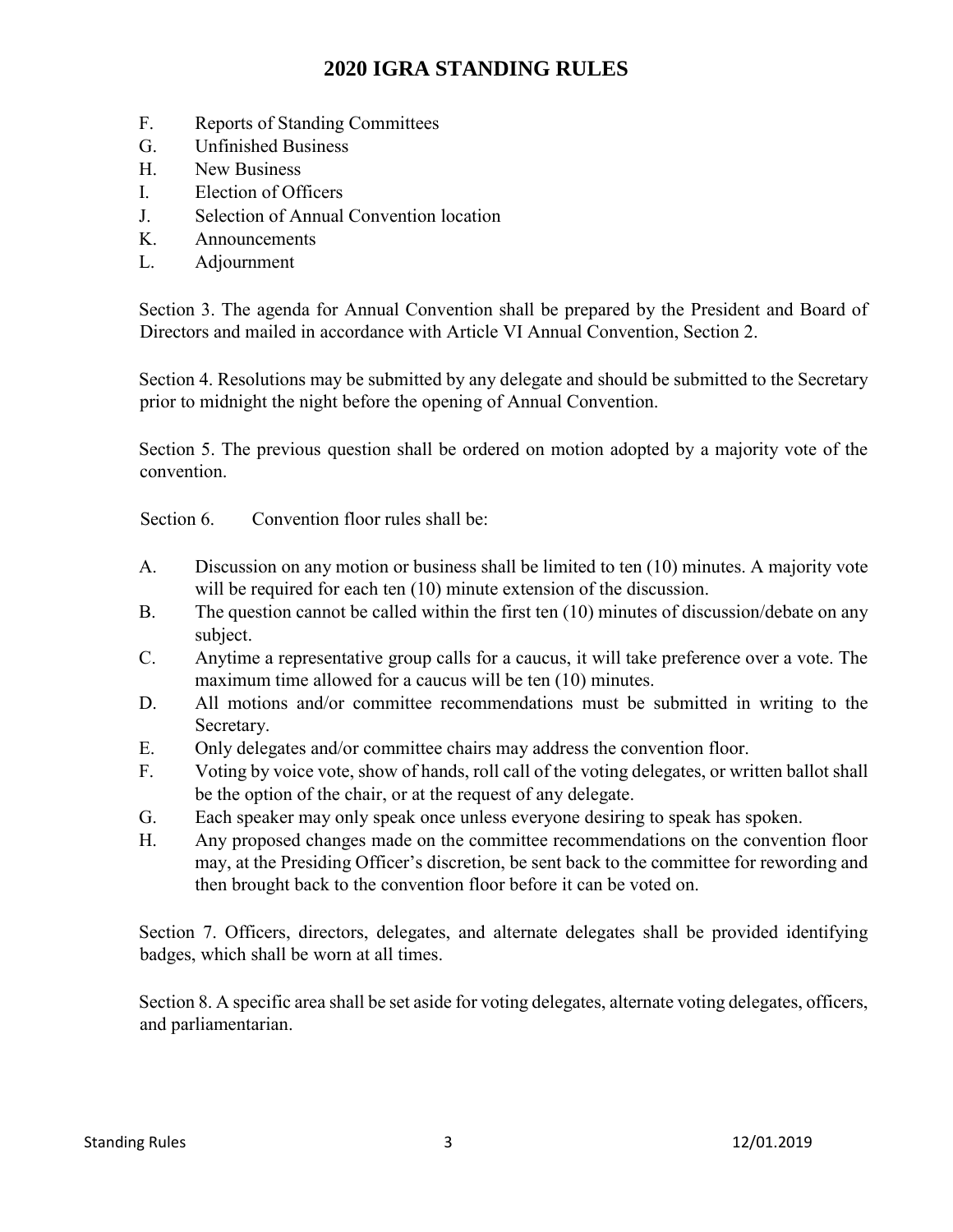## RULE VI ETHICS AND SPORTSMANSHIP

Section 1. Code of Ethics and Sportsmanship.

Paragraph 1. We believe that…

- A. The sport of rodeo has earned and deserves the company of true sportsmen.
- B. The contestants, sponsors, and friends of rodeo have much to gain by observing the highest ethical standards and by observing the best tenets of good sportsmanship in all things pertaining to the sport of rodeo.
- C. In addition to the basic rule of "Do unto others as you would have them do unto you", it is desirable to define ethical practices, to delineate unethical practices, to encourage good sportsmanship and high ethical behavior and to warn, censure, or bring to public attention and discipline those who commit acts detrimental to the best interest of rodeo.
- D. It is the right and obligation of the International Gay Rodeo Association to set standards in matters of ethics and sportsmanship concerning our rodeos and related activities.

Paragraph 2. Unethical and/or Unsportsmanlike Behavior.

- A. The words "International" and/or "IGRA" shall not be used in connection with events that are not officially sponsored or sanctioned by IGRA and/or its Member/Recognized Associations.
- B. It shall be considered unethical practice for anyone to attempt to influence the action of IGRA officials by duress or intimidation of any sort including threat of legal action against such officials.
- C. Non–payment of fees and fines due IGRA shall be considered unethical.
- D. The arena conduct of any contestant shall not be such as to adversely affect the competition of any other contestant in the arena.
- E. Contestants should not accuse the Judge(s) of favoritism or bribery; they should support the Judge(s) and the judging system. If they have a legitimate protest, they should follow the procedures set out herein.
- F. Any behavior that is clearly unethical and/or unsportsmanlike is considered a violation of the Code of Ethics and Sportsmanship, whether delineated herein or not.

Paragraph 3. Application of the Code of Ethics and Sportsmanship.

- A. This Code of Ethics shall apply to all Member/Recognized Associations, all individual members of Member/Recognized Associations acting in an official capacity, all participants in IGRA–sanctioned events, and all persons under contract to IGRA and/or its Member/Recognized Associations.
- B. The Rules and Regulations of IGRA and its Member/Recognized Associations shall, in all respects, be supported in our efforts to strengthen ethical and good sportsmanship conduct in all methods of participation in our rodeos.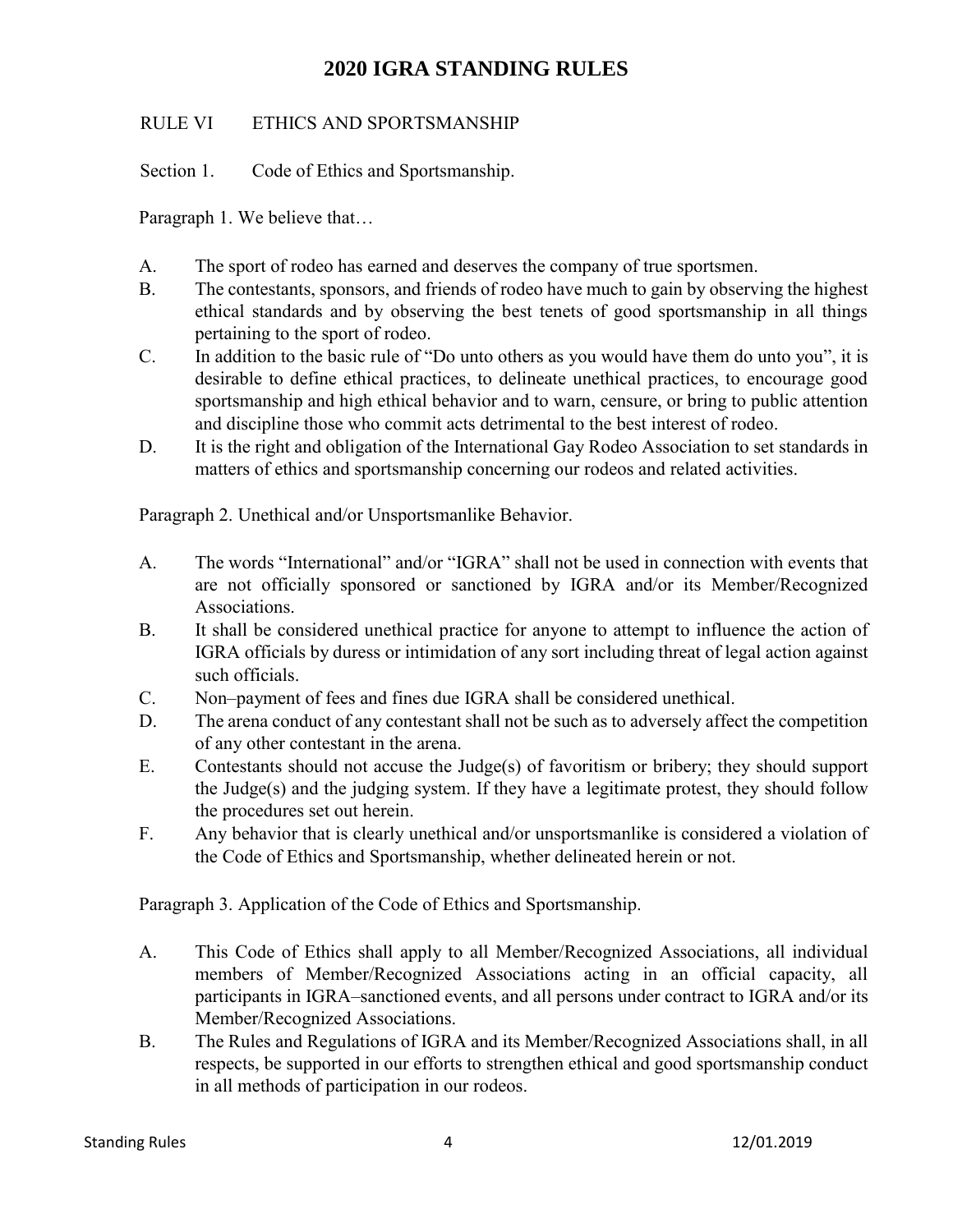- C. The rules of IGRA and its Member/Recognized Associations are hereby adopted by reference as part of this Code of Ethics and Sportsmanship.
- Section 2. Ethical Practices Review Board (EPRB).

Paragraph 1. There shall be an Ethical Practices Review Board (EPRB), which will be the sole reviewer of formal complaints of unethical and/or unsportsmanlike behavior.

- A. It shall consist of the Board of Directors.
- B. The functions of the EPRB shall be to interpret and enforce the ethical and sportsmanship rules promulgated and adopted by IGRA, and within such limitations, develop its own methods for handling matters properly brought before it.
- C. The EPRB shall be considered the place of "last resort" for resolution of unethical or unsportsmanlike behavior; after all other avenues have been exhausted.
- D. The Board of Directors in accordance with the Code of Ethics and Sportsmanship shall establish meetings for review of alleged violations. Any such meetings shall be scheduled in conjunction with Board of Directors meetings.
- E. Only member of the Board of Directors and the parliamentarian may attend.

Paragraph 2. Guidelines for the Ethical Practices Review Board.

- A. It shall be the general policy of the EPRB to be constructive with those who have committed unethical or unsportsmanlike acts and to use its powers to prevent reoccurrence of similar events. Probationary periods may be applied to effect discipline.
- B. In every situation, the best interests of gay rodeo shall be paramount over all considerations.
- C. The EPRB shall make every effort to resolve complaints in a timely manner.

Section 3. Procedures of the Ethical Practices Review Board.

Paragraph 1. Complaint Procedure.

- A. Alleged infractions by any individual member of IGRA may be brought to the EPRB by any Member/Recognized Association or any individual member or a Member/Recognized Association. Such allegations must be in writing, preferably on an EPRB Allegation Form, and must be submitted no later than fifteen (15) days following the alleged incident(s), except that no alleged infraction will be denied review if, in the opinion of the EPRB, it is deemed timely due to extenuating circumstances.
- B. The complaint must include all infractions and substantiating evidence and be submitted to the Board of Directors at least fifteen (15) days prior to the next regularly scheduled Board of Directors meeting so they may get a response from the respondent.
- C. Every effort should be made to first submit the complaint to the Trustee of the complainant's Member/Recognized Association and/or the Board of Directors for presentation to the EPRB.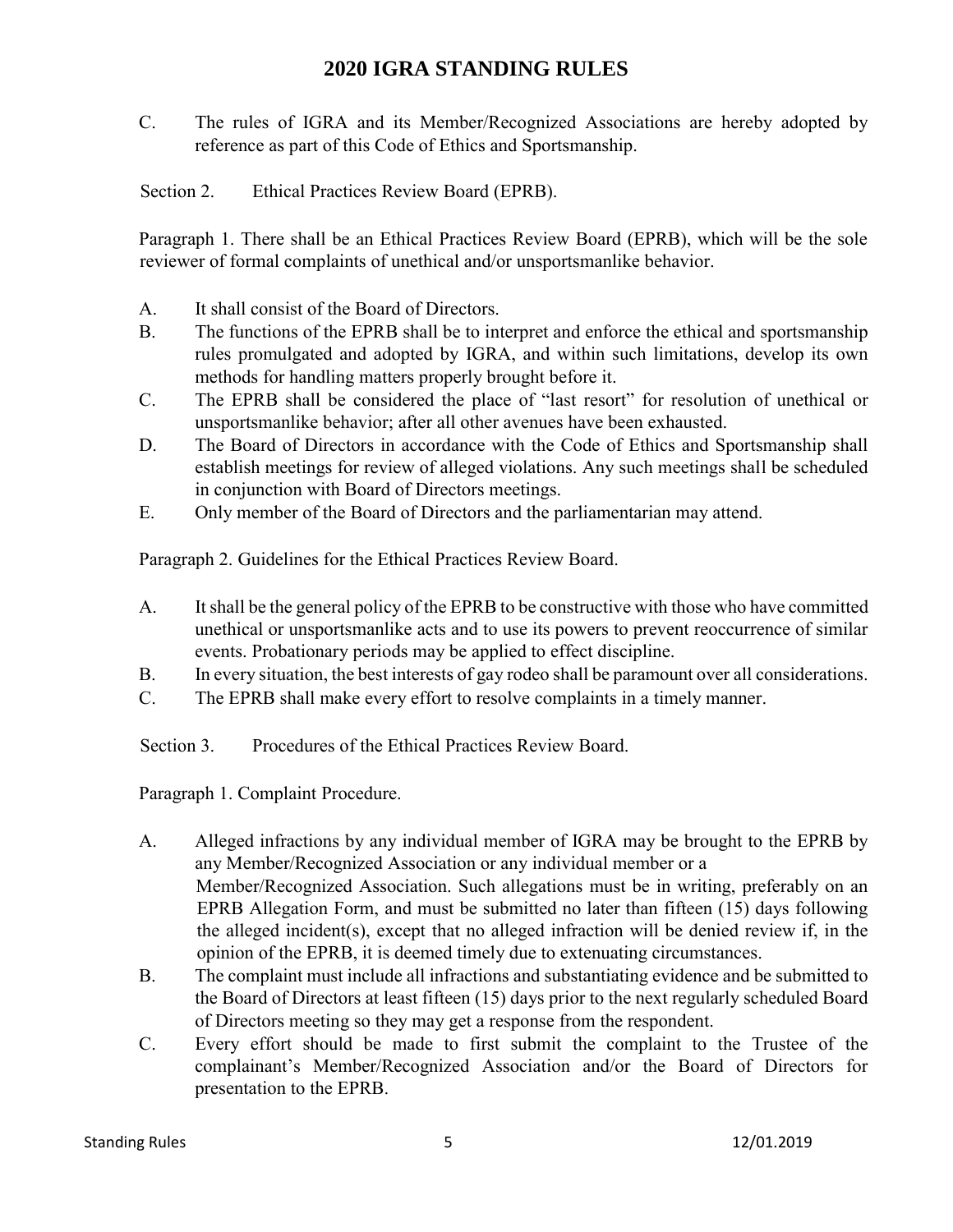- D. Respondent will be given the opportunity to respond in writing to the complaint so the EPRB can properly evaluate whether to dismiss the complaint or proceed to a hearing.
- E. The EPRB will review all complaints referred to it and determine by a majority vote whether to dismiss a complaint or proceed with a hearing.

Paragraph 2. Hearing Procedure.

- A. All persons involved shall be notified by any one or all of the following methods: certified mail, return receipt requested, FedEx signature required, USPS signature required, or Canada Post signature required at least thirty (30) days prior to the hearing of the date for a hearing to resolve the matter and shall be given the opportunity to present their side(s) of the situation.
- B. The Chairperson of the Board of Directors shall appoint a parliamentarian in advance of EPRB meetings to offer interpretation on procedures, Bylaws, Standing Rules, Rodeo Rules, and Roberts Rules of Order, where applicable.
- C. A member of a Member or Recognized Association, when offering opinions, shall do so in a manner that reflects strict integrity and courtesy.
- D. After hearing all relevant testimony, the EPRB shall determine how it wishes to resolve a complaint.

Paragraph 3. Resolution Procedure.

- A. No punitive action, which involves suspension or termination of IGRA privileges, shall be taken unless the individual involved is given reasonable opportunity to testify on his/her own behalf in writing or in person.
- B. Disciplinary action may include, but is not limited to, reprimands, citations, or sanctions.
- C. A majority shall prevail in all decisions, except that in matters involving suspensions of a person from participation in IGRA–sanctioned events or matters involving unsportsmanlike acts, a two–thirds (2/3) majority vote shall be required.

Paragraph 4. Reporting Procedure.

A. Notice of closure of the process or disciplinary action taken by the EPRB against an individual shall be given in writing via FedEx, USPS, or Canada Post to the individual no later than fourteen (14) days after the conclusion of the hearing. Notice of closure shall also be provided to all complainant(s)

### RULE VII SELECTION OF MR/MS/MISS/MSTER IGRA

- Section 1. Royalty competition must be held in conjunction with Finals Rodeo.
- Section 2. Royalty Judge and Alternate Assignment.

#### Standing Rules 6 12/01.2019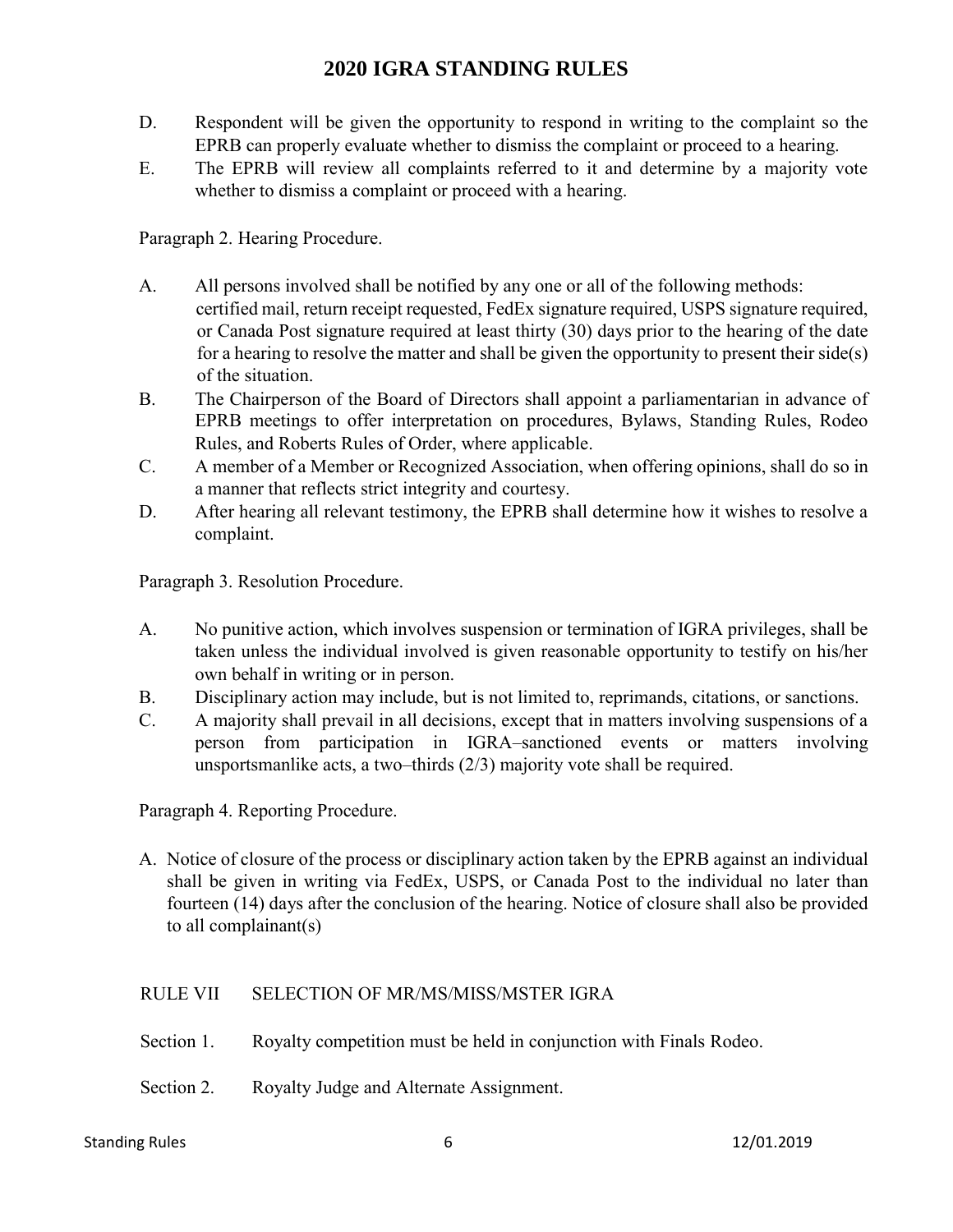Paragraph A. Random Draw and Assignment

- 1. The intent is to assure equal representation by all Member and Recognized Associations.
- 2. The IGRA Vice President in conjunction with the current Outreach/Fundraising/Gender Diversity Committee co-Chairs must conduct the random judge drawings and assignments.
- 3. The random draw and assignments must be completed no less than one-hundred (100) days prior to the first day of the Royalty Competition.
- 4. Random draw: (Place all current Member and Recognized Associations acronyms on paper and place into a container)
- 5. Draw one association at a time, to assign the first judge for each competition segment.
- 6. Continue the "initial draw" to assign the second judge for each competition segment, and repeat, until all seven (7) Judges have been assigned for all four (4) competition segments.
- 7. If no associations remain in the container, and judge assignments are not filled, place all paper acronyms back in the container and begin a new "second draw.'
- 8. If all Judge Assignments have been made, and associations remain, continue the initial draw, and assign as alternate Judge(s).
- 9. Begin a second draw only after all associations have been assigned from the initial draw.
- 10. Complete the "second draw" to complete the list of Judges and Alternate Judges.
- 11. Alternate Judges will move into any vacant Judge Position by order of draw.
- 12. Vice President must distribute the results of the Judge and Alternate Assignments to the IGRA Board of Directors within five (5) days of the completed draw and assignments.
- 13. The IGRA Vice President must distribute the List of Judge Assignments and Alternates to the Member Associations no less than ninety (90) days prior to the first day of the Royalty Competition. This notification must include the e-mail address of the Vice President as the only way to respond to assignments, issues or changes. The Vice President will notify Associations through their trustees if moved up from alternate judge positions.

Paragraph B. Member Association Judge Submittal.

- 1. Each association must submit the name of one member filling each judge or alternate judge assignment to the Vice President no less than sixty (60) days prior to the first day of the Royalty competition.
- 2. Any association unable to submit a name or provide a judge in the initial judges and alternate draw will be fined one-hundred dollars (\$100.00) per assignment. These monies shall be designated for distribution to IGRA royalty competition.
- 3. Current IGRA or association royalty are not eligible to serve as judge or alternate judge.
- 4. Judges/alternate judges may only represent one association assignment per segment.

Section 3. Submission and Selection of Interview Questions.

- A. The current IGRA Royalty team will compile a pool of 50 questions and submit them to the Vice President no less than forty–five (45) days prior to the start of the competition.
- B. The Vice President will then compile 5 questions per category.
- C. The interview judges for the Royalty contest will meet immediately prior to the start of the interview and review questions with the Vice President.

#### Standing Rules **12/01.2019 12/01.2019**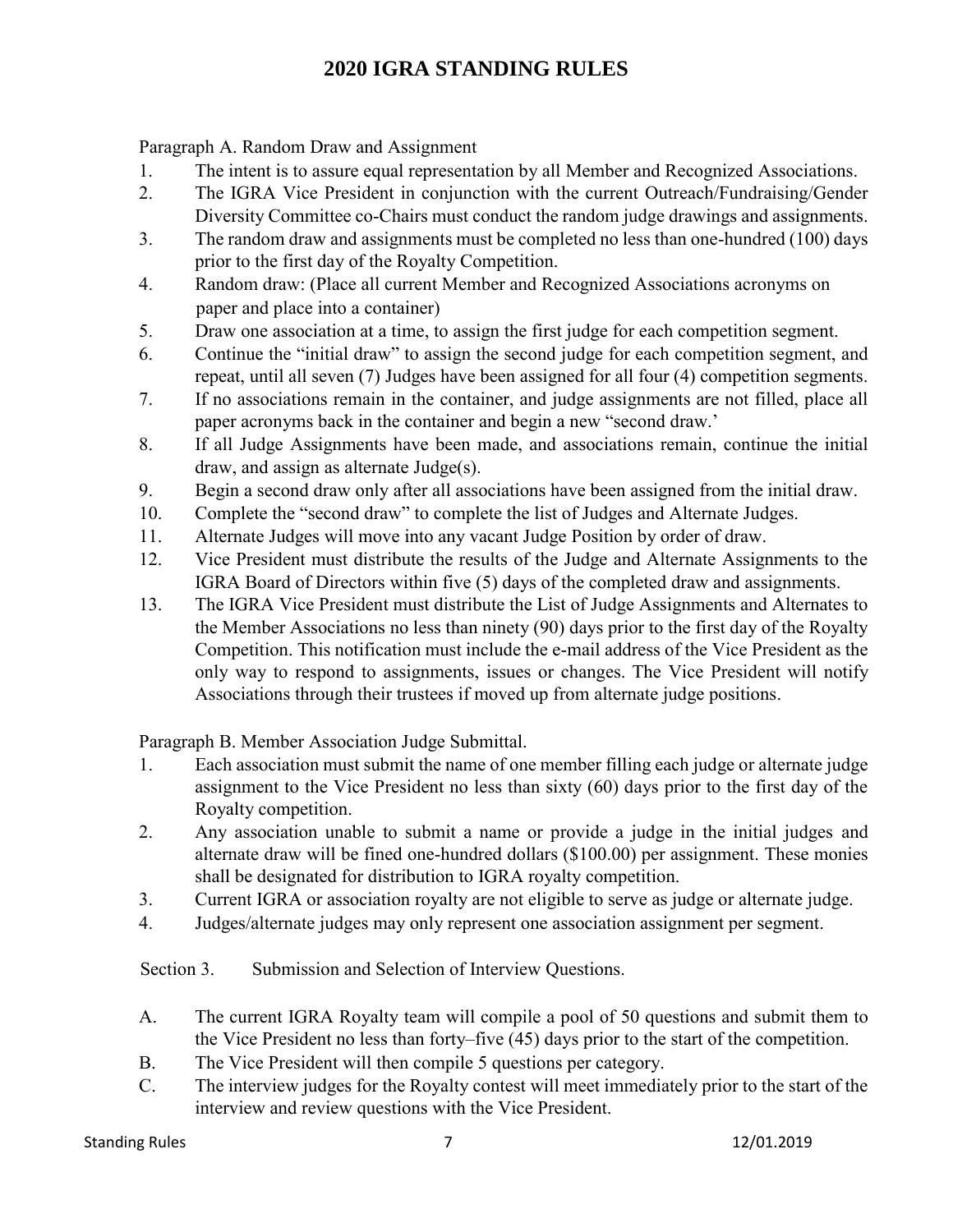- D. Ouestions must be comprised of the following: IGRA history, bylaws and standing rules, rodeo rules, and personal opinion.
- Section 4. Competition Category Selection.
- A. Contestants competing for the titles of Mr/Miss/Ms/MsTer IGRA shall compete in the following categories:
	- 1. Interview
	- 2. Western Wear
	- 3. Public Presentation
- B. Contestants will choose to compete in one of the following two categories at the time of application submission:
	- 1. Horsemanship OR
	- 2. Entertainment
- C. Once application is submitted with category selection, the selection cannot be changed.

Section 5. Registration/Information Packets.

- A. Competition and Registration information will be posted on the IGRA web site at least ninety (90) days prior to the royalty competition by the Vice President. It is the contestant's responsibility to obtain the necessary information about the contest and related Exhibits from the IGRA Web site.
- B. Registration information must include Standing Rule VII, related Exhibits, all available information about the contest, location, important dates, contact information, and relevant information for posting on the IGRA Web site.

Section 6. Contestant Requirements.

- A. All contestants must be the current and official titleholder or  $1<sup>st</sup>$  runner–up of a Member Association. Each association can send up to two representatives in each category.
- B. All contestants must complete the following requirements no later than 60 days prior to competition.
	- 1. Submit to the Vice President at least one high resolution, professional quality portrait photograph in digital form. Cell phone pictures, point and shoot selfie pictures, or poorly lit snapshots are not acceptable.
	- 2. Submit to the Vice President a contestant biography of approximately 200 word narrative. A simple list of accomplishments or titles held is not acceptable.
	- 3. Compete in a minimum of two (s) sanctioned rodeo events in different categories or volunteer under a certified official for two (2) rodeo days at a single rodeo.
	- 4. Raise a minimum of \$500 for IGRA. The Member's Association's treasurer of each contestant shall forward any monies raised with the IGRA Fundraised Deposit Form (exhibit C12 to the IGRA Treasurer.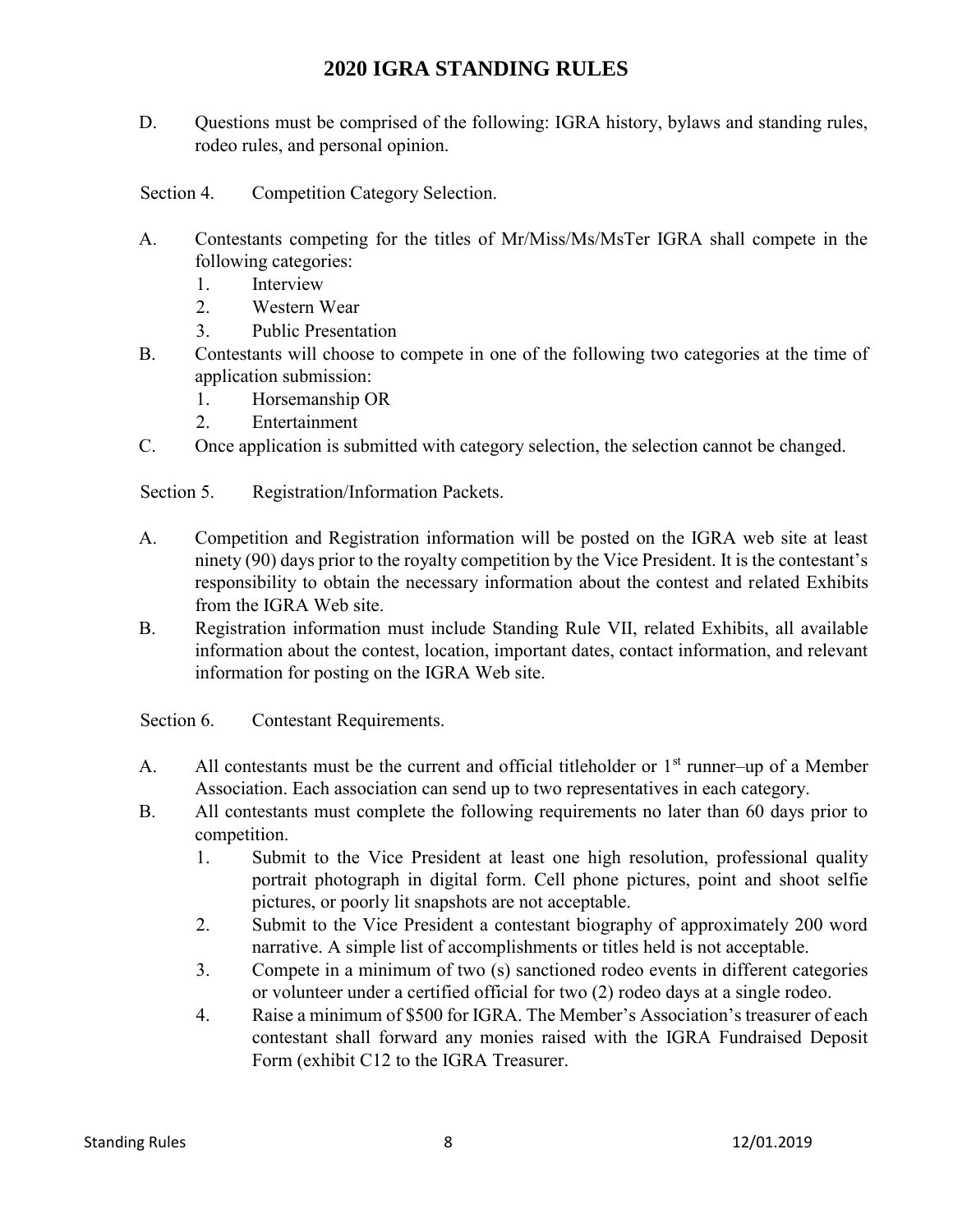- 5. Raise a minimum of \$250 for a non-profit entity under the laws of and in good standing with the state, province, territory or other comparable territorial units of other nations during their regional reign.
- 6. Submit to the Vice President a completed and signed Royalty Competition Entry Form (exhibit C2) along with a \$100 entry fee.
- C. At contestant check-in before the competition, contestants must provide a written plan of action consisting of goals for the IGRA Royalty Team. Plans must be turned in along with a Western Wear description and either a Horsemanship video or Entertainment music to the Vice President. The Vice President reviews the plans with the competition winners to build the team's final plan of action for the following year. Failure to provide a plan of action will result in a two (2) point deduction from each judge's score sheet in the interview segment.

## Section 7. Distribution of Monies.

- A. The one hundred dollars (\$100.00) entry fee from all royalty contestants will be collected in the IGRA Royalty Travel Fund and distributed back to the team members. The total amount collected shall be divided by the number of categories and paid out to the royalty team. The division of funds will be determined by the Vice President and will be paid out when all requirements have been met by each individual.
- B. The five hundred-dollar (\$500.00) minimum raised by all royalty contestants for IGRA.

Section 8. Announcements of Winners.

- A. Announcement of Mr./Ms./Miss/MsTer IGRA shall take place after an audit has been completed.
- B. Audit verification shall consist of both the manual and computer tabulation of judging sheets by an audit committee chosen by the current IGRA Royalty Team and the Vice President.
- C. Each category (Mr./Ms./Miss/MsTer) will name a first, second, and third place winner.
- D. The Vice President will ensure that all awards are consistent in design and provided at the competition. Whenever possible, all sashes are to be ordered from the official IGRA vendor. Sash colors will be as follows:
	- 1. Mr./Ms./Miss/MsTer Black
	- 2. First Runners–Up Red
	- 3. Second Runners–Up White
- E. All results of the Mr./Ms./Miss/MsTer competition will become a matter of corporate record. Results shall reflect the order of placement and total scores shall be posted immediately after announcement of winners. Individual results and judges' sheets shall be mailed to any contestants within thirty (30) days after the competition upon written request to the IGRA Executive Office.
- Section 9. If a sash, buckle, or crown is lost, damaged, or stolen, the titleholder must notify the Vice President and must request a replacement at the titleholder's expense.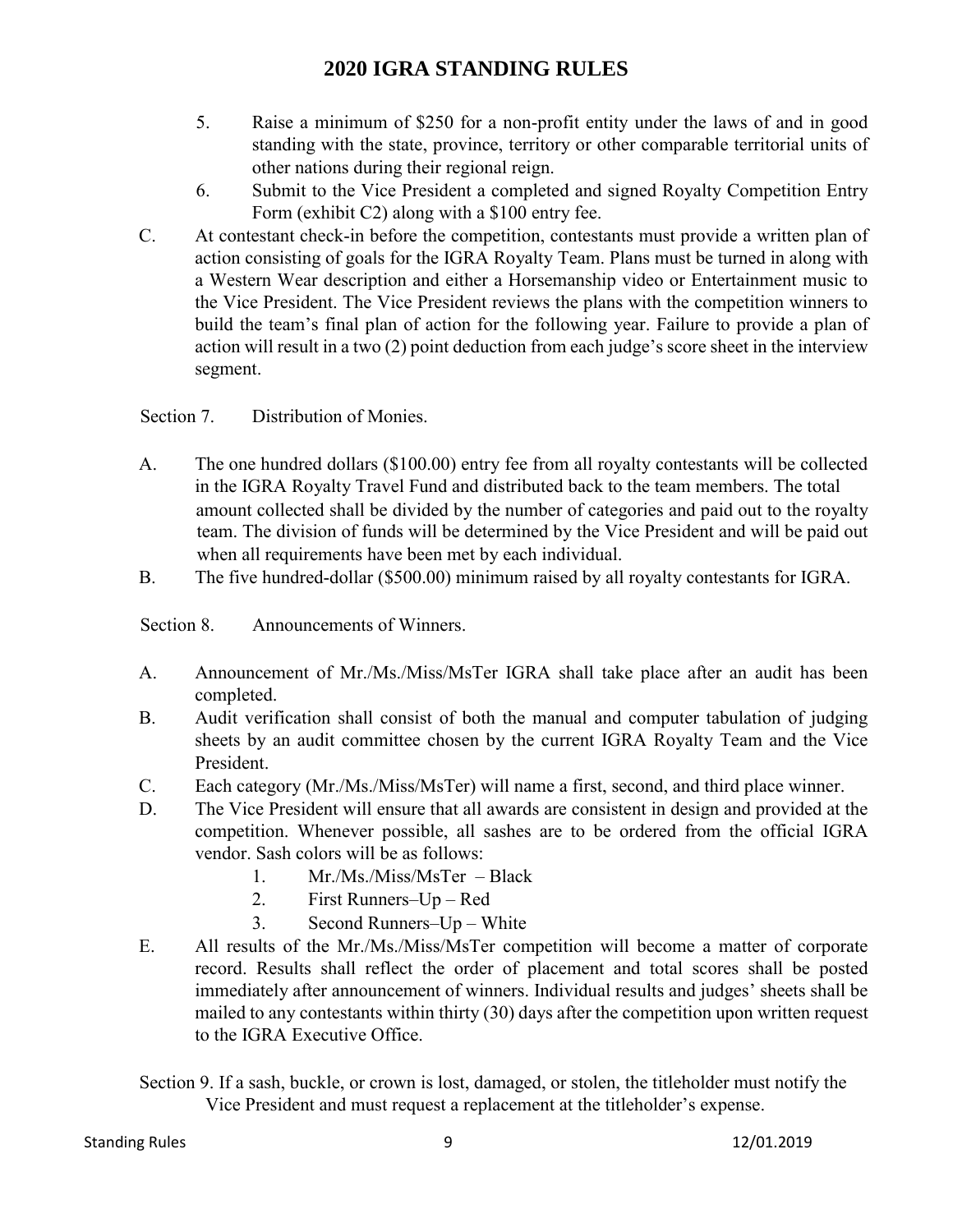### RULE VIII DUTIES OF MR/MS/MISS/MSTER IGRA

Section 1. **IGRA Rodeo and Event Attendance.** 

- A. Mr./Ms./Miss/MsTer IGRA are required to attend four (4) rodeos, Annual Convention, and Finals Rodeo. They must also make every effort to attend the Board of Directors meetings. If they cannot attend, they must notify the Vice President at least thirty (30) days prior to each meeting.
- B. Runners–up must attend at least four (4) rodeos and Finals Rodeo. They must also make every effort to attend Annual Convention.
- C. All titleholders must supply a list of the rodeos they plan to attend during their reign to meet attendance requirements within one (1) month of the start of the rodeo year.

Section 2. Fundraising.

- A. Mr./Ms./Miss/MsTer IGRA and their runners–up must raise funds to support the IGRA general operating account.
- B. Mr./Ms./Miss/MsTer IGRA must raise a minimum of \$1,500 per person. First runners–up must raise a minimum of \$1,200 per person. Second runners–up must raise a minimum of \$1,000 per person. All minimum fundraising goals must be met within the first six (6) months of the rodeo year.
- C. All titleholders must supply a list of their proposed fundraisers to the Vice President within one (1) month of the start of the rodeo year. i
- D. Funds raised must be sent to the Vice President or to the Treasurer with documentation sent to the Vice President via mail or email within seven (7) days of the fundraiser, and by the end of the sixth month of the rodeo year, along with the IGRA Fundraiser Deposit Form (Exhibit C12). All monies should be made payable to IGRA. No personal checks will be accepted.
- E. An individual may choose to raise additional monies for charity(ies) separate from the IGRA minimum requirements.

Section 3. Additional Responsibilities.

- A. Mr./Ms./Miss/MsTer IGRA and runners–up must compete or volunteer, in any capacity, at each IGRA–sanctioned rodeo attended to receive complimentary entry and/or hotel accommodations.
- B. Work with Member Associations to further the goals of the Community Outreach/Fundraising/Gender Diversity Committee. This shall be inclusive of, but not limited to, Member Association royalty competitions, volunteering at rodeos, fundraising events, other community event support, and charity contributions.
- C. Responsible for presentation of the traveling IGRA Spirit Stick award to a Member Association each year at the annual royalty competition.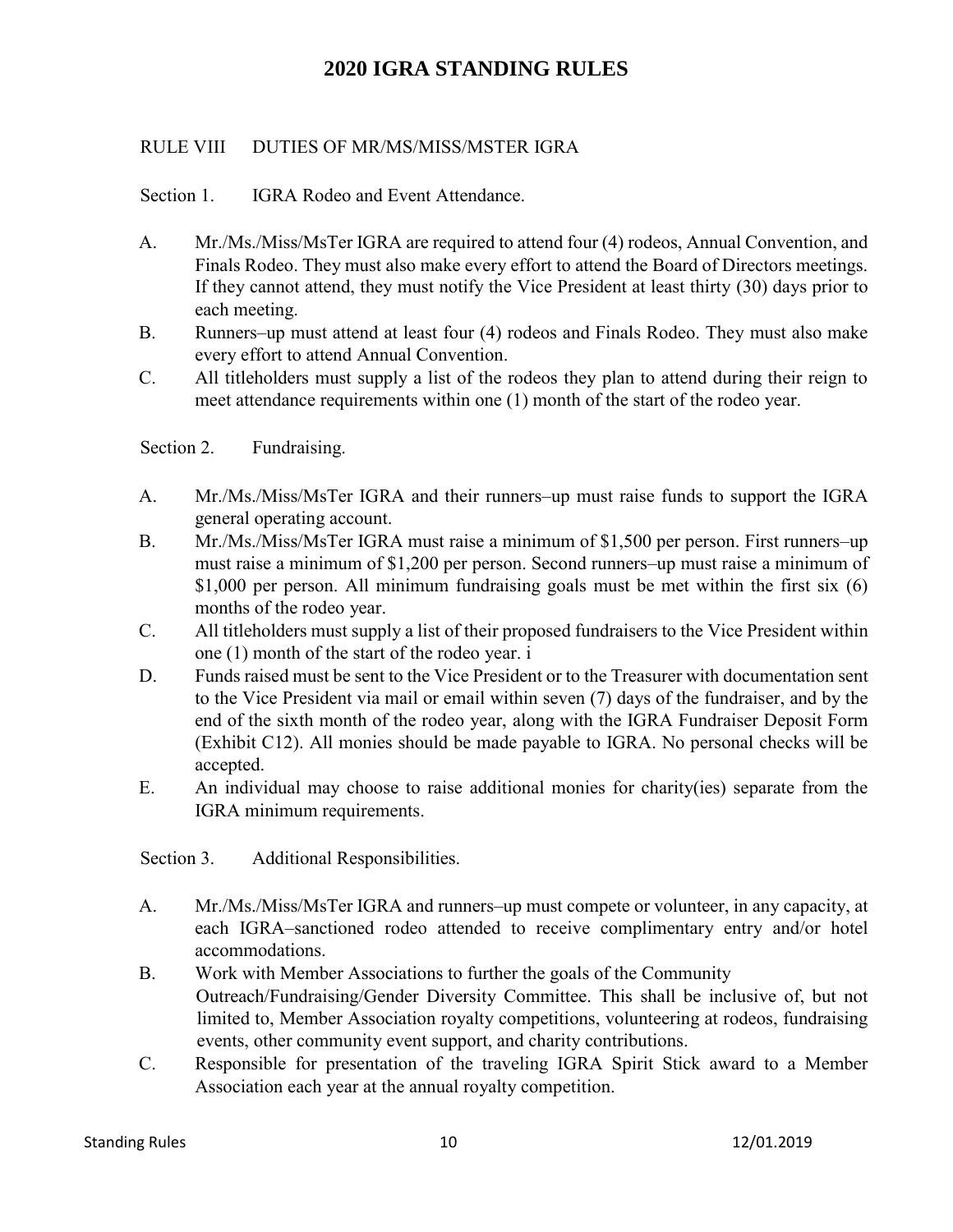- D. Responsible for ensuring Community Outreach/Fundraising/Gender Diversity information is included on the IGRA Web site.
- E. Any other duties pursuant to Standing Rule VII Selection of Mr./Ms./Miss/MsTer IGRA.

Section 4. Discipline.

- A. The Vice President will discuss with each titleholder their progress towards their rodeo attendance and fundraising goals within the first four (4) months of the rodeo year. If necessary, the Vice President will work with said titleholder to determine a reasonable plan to complete unfulfilled requirements.
- B. If for any reason a current IGRA titleholder or runner–up does not complete the minimum rodeo attendance requirement, the said royalty member will forfeit their step down privileges, except for extenuating circumstances left to the discretion of the Vice President and the current IGRA Royalty Team.
- C. All minimum financial requirements must be received by the end of the sixth month of the rodeo year. If a titleholder does not meet the requirements by the deadline, the titleholder will immediately be removed from the team.
- D. In the event of a royalty removal vacancy on the current IGRA Royalty Team, runners– up will be moved accordingly. Additional spots will be filled with the next highest– scoring contestant unless no eligible contestants remain. New positions will be recognized at the next IGRA function and therefore be duly included in all official IGRA records.
- Section 5. Election Positions.
- A. IGRA titleholders may not hold an elected position on the board of directors of any Member Association where their duties are specific to the management of a royalty program.

### RULE IX MEMBERSHIP LISTS AND CARDS

- Section 1. Membership Lists.
- a. Submission.
	- 1. In addition to the requirements for application and renewal, each Member and Recognized Association must send a current membership list to the IGRA office within fifteen (15) days prior to the beginning of each rodeo year.
	- 2. Periodic updates will be sent at the discretion of each Member or Recognized Association.
- b. Contents.
	- 1. Association name on the top of each page.
	- 2. Date of membership list.
	- 3. Names of all active members in alphabetical order by last name, first name.
	- 4. City and state or province where each member resides.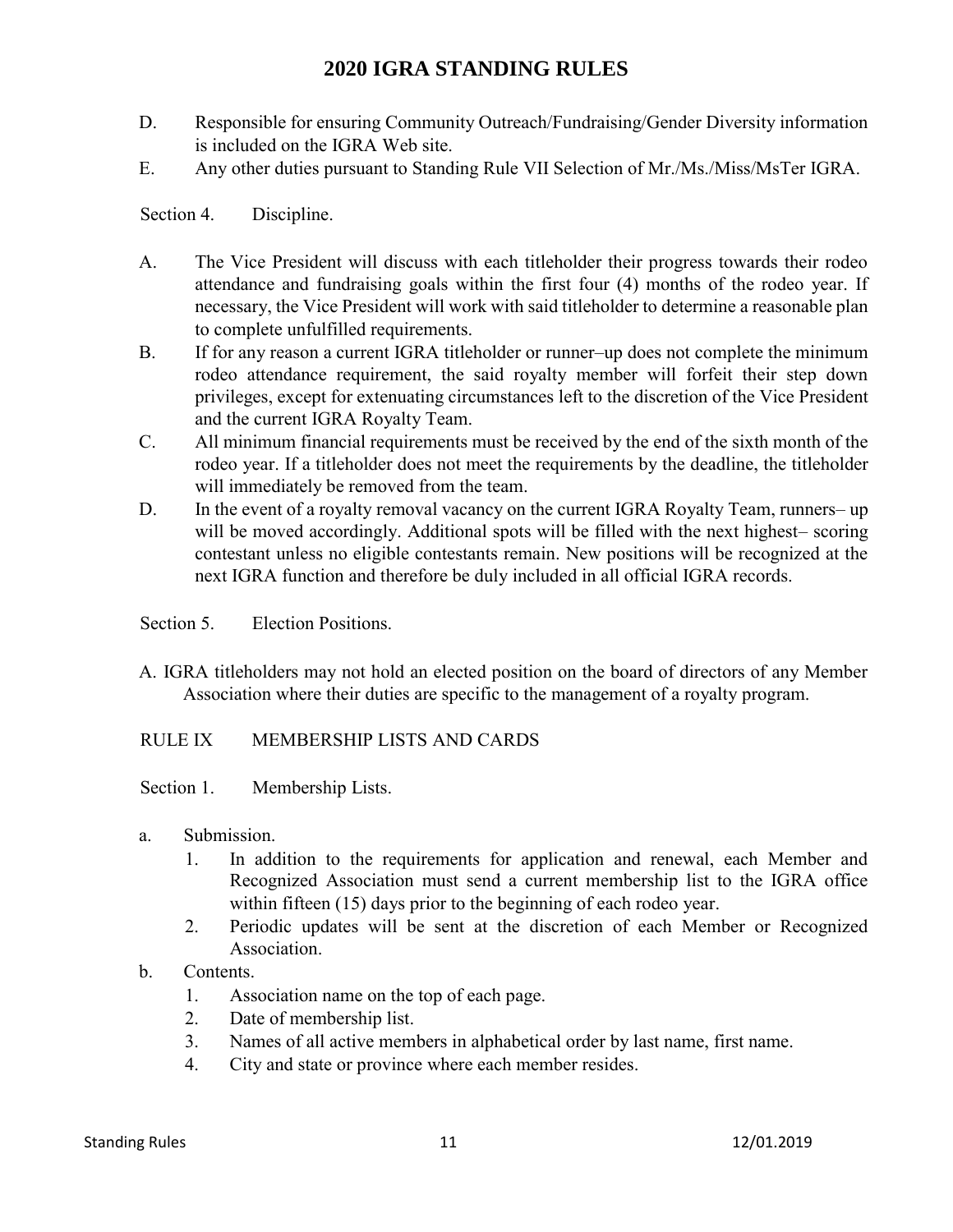- 5. County or other comparable geographical unit of residence for each member where such units are identified as part of an association's geographical area.
- 6. Assigned 4–digit IGRA contestant number (optional).
- 7. Page number, including total number of pages, at the bottom of each page.
- 8. Total number of active members listed.

Section 2. Membership Cards.

A. Member and Recognized Associations may provide their members with membership identification cards, which will be accepted by rodeo host association as proof of membership provided that the ID card indicates at least association name, contestant name, and membership expiration date.

RULE X IGRA INSIGNIA AND COLORS Section 1. Adoption.

- A. The adoption of insignia and/or colors shall be voted on at Annual Convention.
- Section 2. Usage.
- A. A Member Association holding a rodeo that has been sanctioned by IGRA shall cause the IGRA logo to appear in all advertising and promotional material related to that rodeo, except business card size.
- Section 3. Discipline.
- A. Any Member Association not using the IGRA logo on promotional materials for IGRA– sanctioned rodeos shall pay a fine of five (5) percent of gate receipts related to that rodeo. Any outside organization not connected with IGRA which uses the IGRA logo in connection with an event without the written permission of IGRA, will be investigated by IGRA for possible copyright violation, and, if necessary, prosecuted to the full extent of the law.

### RULE XI MERCHANDISING

Section 1. IGRA may license the use of the IGRA logo on merchandise for promotional giveaway or sale provided such merchandise and use of the logo meets the approval of the IGRA Board of Directors.

Section 2. The Board of Directors shall have the right to refuse use of the logo if it is felt it would be degrading to IGRA or does not promote the goals of IGRA as stated in Article II of the bylaws.

Section 3. IGRA shall not receive revenue from the sale or giveaway of the individual Member Associations' promotional rodeo posters or rodeo programs.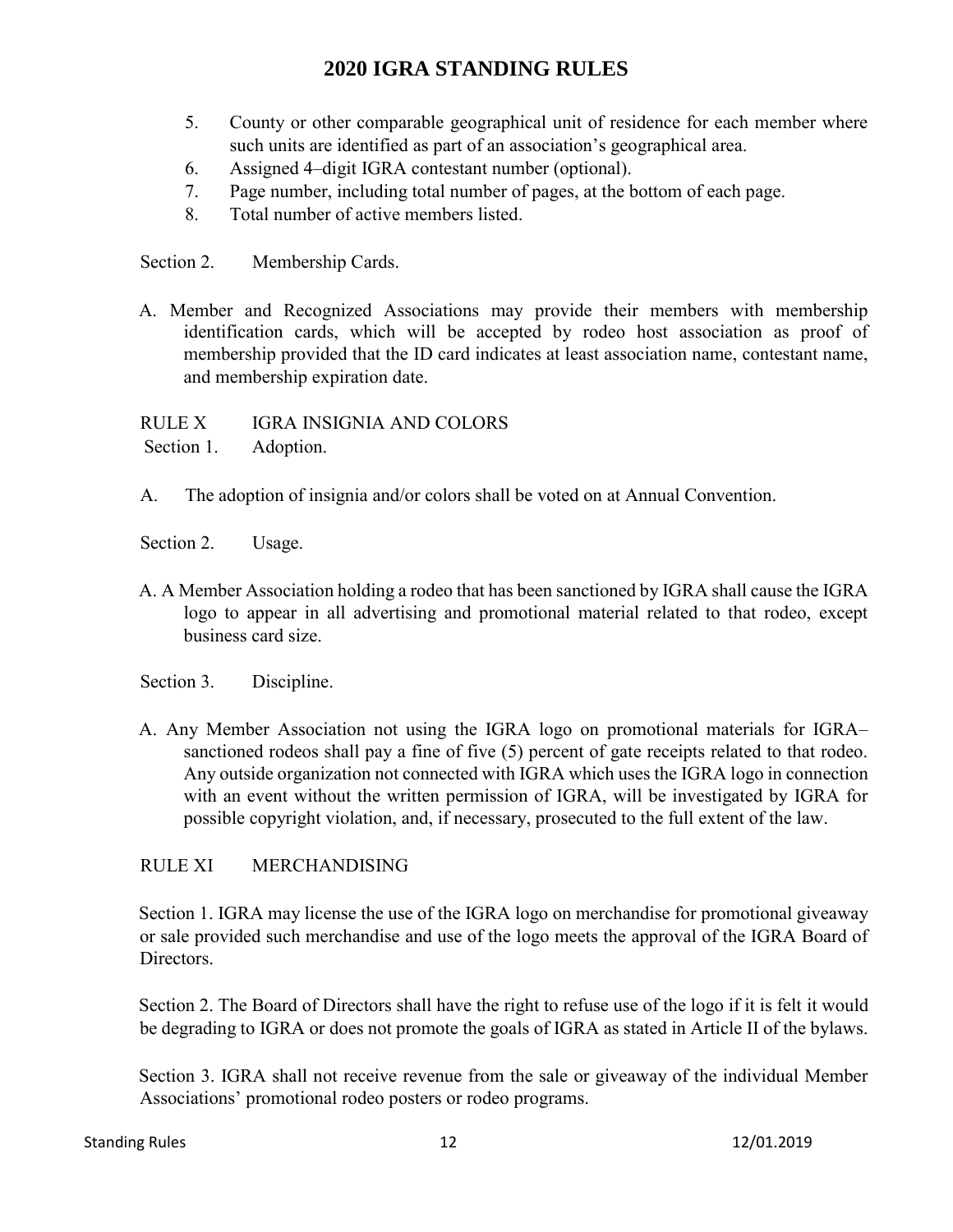Section 4. The Board of Directors may review any proposal and negotiate a contract they feel may be beneficial to IGRA.

### RULE XII RODEOS AND RODEO APPROVAL

Section 1. The rodeo year will begin on January 1 and end on December 31.

Section 2. A rodeo shall be a one or two go–round activity conducted over one, two, or three days.

Section 3. Only one (1) rodeo may be held on any given weekend.

Section 4. No IGRA–sanctioned rodeo may be scheduled prior to IGRA University or after September 30.

Section 5. Preliminary rodeo calendar dates shall be presented at Annual Convention two (2) and three (3) years prior to the rodeo calendar year. Rodeo calendar dates may be changed or added at the next convention or by a two–thirds (2/3) vote at any Board of Directors meeting.

Section 6. Member Associations requesting sanctioning of a rodeo must submit the following items with the request:

- A. Completed Rodeo Application (Exhibit A2) with all required supporting documents and information.
- B. Sanction fee.

Section 7. Rodeos shall be sanctioned by the Board of Directors. A majority vote of the board will be required to sanction a rodeo. Sanctioning of a rodeo must occur:

- A. At least six (6) months prior to the planned rodeo date, AND
- B. Before the beginning of the prior year's Annual Convention.
- C. Rodeo application must be approved at a regularly scheduled Board of Directors meeting.
- D. Rodeo application must be available for review no less than 14 days prior to sanctioning.
- E. All reports and monies owed to IGRA must be settled prior to sanctioning.

Section 8 Mentoring.

The Executive Board will appoint a Mentorship Team consisting of individuals experienced in the areas of rodeo directorship, financial responsibilities and production to provide guidance for all phases of producing a rodeo. The Mentorship Team will provide guidance to Associations with new rodeos, and to associations with returning rodeos who request it.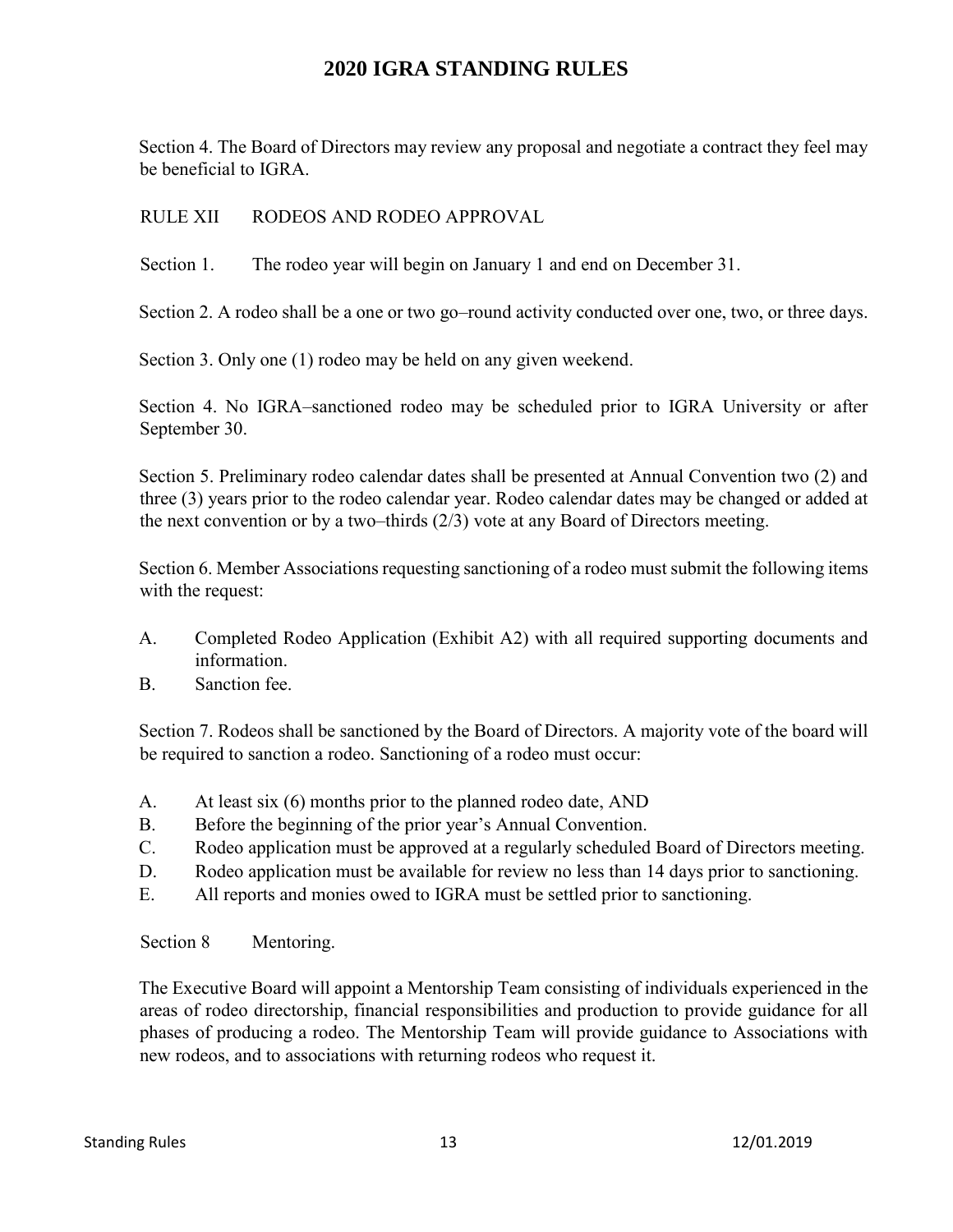Section 9 The Trustees present at a rodeo will meet as the Rodeo Review Board (RRB) no sooner than thirty (30) minutes after the final event results have been posted.

- Section 10. The Rodeo Review Board (RRB) shall affirm compliance with IGRA requirements and be responsible for approval of the rodeo.
- Section 11. Appointed auditors will be required to send official results to the IGRA Rodeo Auditor within seven (7) working days after each rodeo.
- Section 12. Fees Member Associations Pay.
- A. Rodeo Fees.
	- 1. A non–refundable sanction fee of seven hundred dollars (\$700.00) must be paid to the IGRA Treasurer to accompany rodeo application, excluding Finals Rodeo.
	- 2. The portion of contestant entry fees designated to IGRA shall be paid to IGRA simultaneously with the payment of the contestant prize money.

Section 12. Contestant Entry Fee.

- A. Rodeo entry fee is thirty dollars (\$30.00) per person, per go–round, per event to be distributed as follows:
	- 1. Twenty-two dollars (\$22.00) to contestant Day Money.
	- 2. Four dollars (\$4.00) to the host association.
	- 3. Two dollars (\$2.00) to be held in escrow to be used as Day Money for Finals Rodeo. In the event no Finals Rodeo is held, refer to Standing Rule XIV for disbursement of these funds.
	- 4. Two dollars (\$2.00) to the IGRA general operating account.

Section 13. Contestant Point Accumulation.

- A. A contestant may accumulate points in any IGRA–sanctioned rodeo.
- B. A contestant's total world points earned during the rodeo year will count toward an invitation to Finals Rodeo.

RULE XIII RODEO SAFETY COMMITTEE

Section 1. Suspension, Interruption, or Cancellation of a Rodeo.

- A. At all IGRA–sanctioned rodeos and Finals Rodeo, a Rodeo Safety Committee will be chaired by the chair of the pre–rodeo meeting of the Trustees and shall consist of:
	- 1. Members of the Board of Directors who are present,
	- 2. Rodeo Director,
	- 3. All certified rodeo officials,

#### Standing Rules 14 12/01.2019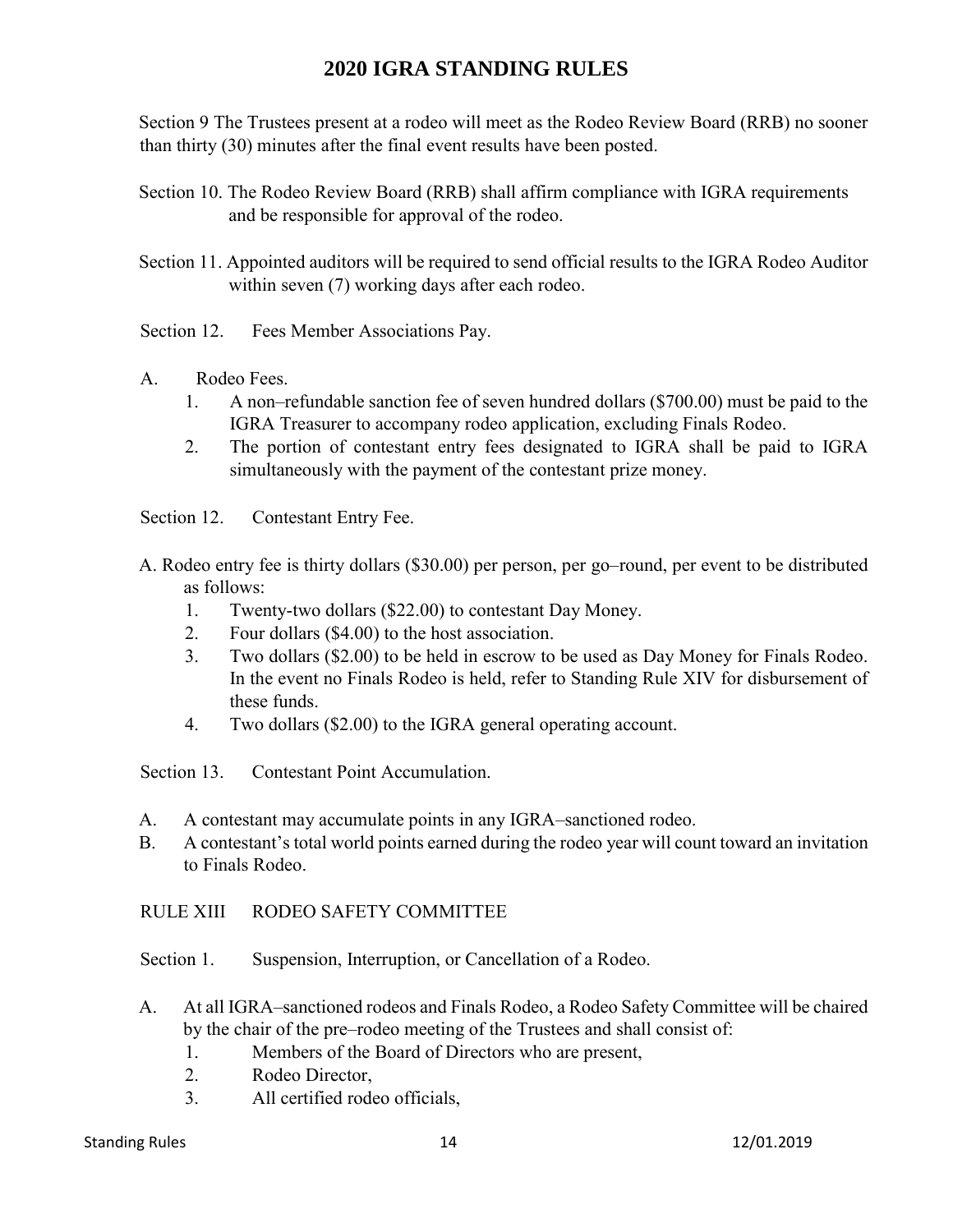- 4. Stock contractor, and
- 5. One contestant representative.
- B. When any condition raises a concern for safety, the chair will temporarily suspend the rodeo and summon the committee to a designated place.
- C. The committee will discuss the concerns, evaluate the threat to safety, and propose one of the following actions:
	- 1. Continue while monitoring the conditions,
	- 2. Declare a suspension period and re–evaluate, or
	- 3. Cancel the rodeo.
- D. The chair will take the proposed action to a vote of the committee.
	- 1. A majority vote is required for any of the above actions.
	- 2. Rodeo Director will make an announcement to contestants, officials, and attendees.
	- 3. If the decision is to cancel the rodeo, appropriate fees will be refunded in a manner determined by the Rodeo Director.
	- 4. Points and moneys will be awarded based on completed events only.
	- 5. Buckles will be awarded based on placement in completed events only.

### RULE XIV FINALS RODEO

Section 1. IGRA shall host Finals Rodeo and shall be responsible for its branding as World Gay Rodeo Finals.

Section 2. IGRA shall be responsible for all revenues and expenses of Finals Rodeo.

Section 3. Finals Rodeo may not be scheduled within seventeen (17) days of Annual Convention, IGRA University, or any other IGRA–sanctioned rodeo.

Section 4. Finals Rodeo, when and if held, shall be hosted and/or sponsored by a Member Association(s) and only if said Member Association(s) has held an IGRA–sanctioned rodeo within their Member Association's area prior to bidding on Finals Rodeo.

Section 5. Finals Rodeo Fund.

- A. There shall be an escrow fund funded from rodeo sanction fees Standing Rule XII Rodeos and Rodeo Approval and contestant entry fees (see Rodeo Rule VIII Registration, Number 4).
- B. The Finals Rodeo Committee may draw upon this fund for the purpose of financing the production of Finals Rodeo.
- C. Excess funds in Finals Rodeo Fund at the end of rodeo year will roll over to the next year's fund.

Section 6. Finals Rodeo will be conducted in accordance with IGRA–sanctioned rodeo rules in all respects.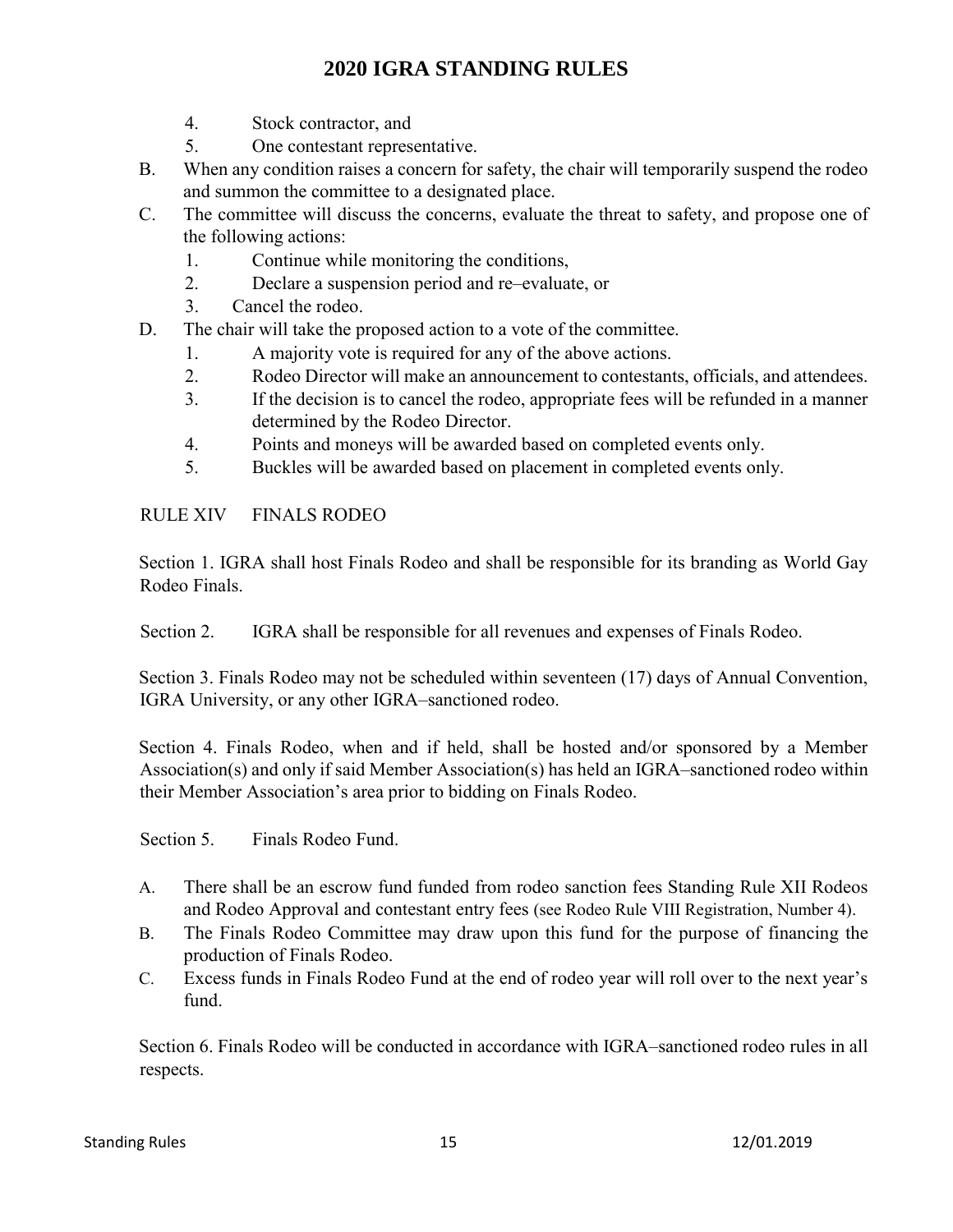Section 7. Establish a Rookie of the Year award for contestants in their first year of IGRA competition. Winners are determined by male and female contestants earning the most total points in IGRA rodeos for that year including Finals Rodeo. Buckles will be awarded at Finals Rodeo.

## RULE XV INTERNATIONAL CHAMPIONS

Section 1. Selection of Champions.

- A. Points awarded at Finals Rodeo will be the same as a regular rodeo.
- B. Event champions will be awarded based on points earned at Finals Rodeo.
- C. The IGRA All–Around Cowboy and IGRA All–Around Cowgirl will be awarded based on the following qualifications:
	- 1. Must receive an invitation in three (3) event categories.
	- 2. Must compete in three (3) event categories.
	- 3. Will earn points in only the events he/she received an invitation to.
	- 4. Must place first (1st) through eighth (8th) in two (2) event categories.

Section 2. If no contestants meet the qualifications of Section 1 above, the All–Around title will be awarded to the contestant who has earned the highest number of points at Finals Rodeo.

Section 3. Refer to Rodeo Rules XIV and XV regarding ties and buckles.

- A. Individual Events.
	- 1. The top twenty (20) ranked contestants in each event will be eligible to compete in Finals Rodeo.
	- 2. If any of the top twenty (20) decline their invitation, additional contestants will then be eligible by rank order with the intent to have a maximum of twenty (20) contestants.
- B. Team Events.
	- 1. The top twenty (20) ranked contestants in each event will be eligible to compete in Finals Rodeo.
	- 2. Each eligible contestant must indicate his/her team member(s) when accepting. All team members must have competed in that event at least once during the rodeo year.
	- 3. If a team is comprised of multiple members of the top twenty (20) ranked contestants of if any of the top twenty (20) decline, additional contestants will then be eligible by rank order with the attempt to have the maximum twenty (20) teams.

Section 4. Invitational Tie Breakers.

If there is a tie in a particular event, the tie will be broken as follows:

A. Each contestant will be given one (1) point for each time he/she placed in that event (1st through 8th).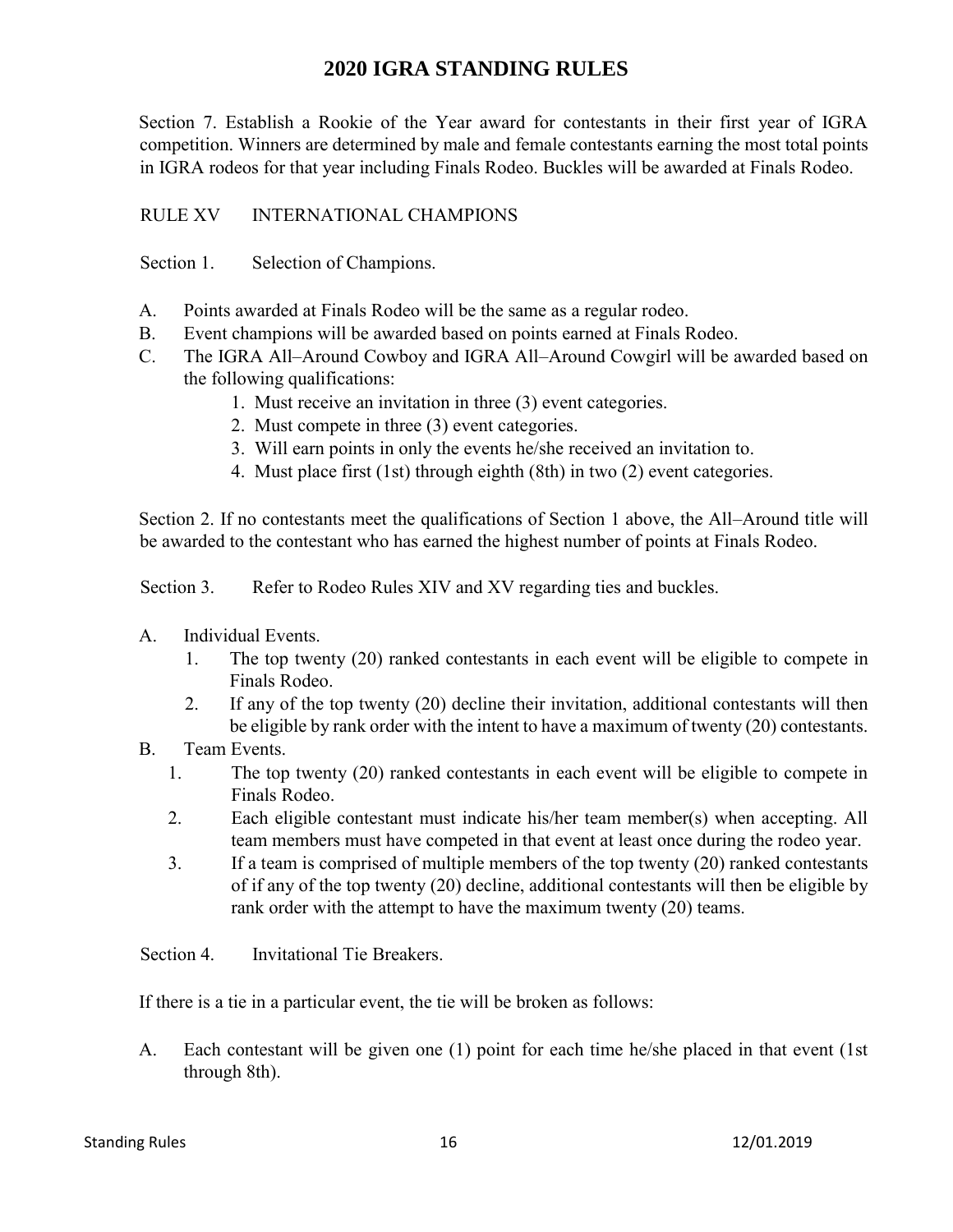- B. If a tie still exists, one (1) point will be given to each contestant for each time he/she received a score/time in that event.
- C. If a tie still exists, each contestant will be given one (1) point for each time he/she entered the event during the IGRA Rodeo Year.
- D. If a tie still exists, all of those contestants involved in the tie will be invited.

Section 5. If there is no Finals Rodeo held, the awards for each event in shall be determined by points accumulated at IGRA–sanctioned rodeos held that rodeo year. Finals Rodeo day money held in escrow for each event shall be disbursed among the top contestant qualifiers and shall be paid out according to Rodeo Rule VIII Rodeo Prizes and Payoffs.

Section 6. Finals Rodeo day money held in escrow plus additional sponsored prize money and all Finals Rodeo entry fees will be totaled, divided by the number of events with entries, and distributed among the events, with the team events receiving additional amounts in increments according to the number of team members:

|                                       |                         |     | 54 |
|---------------------------------------|-------------------------|-----|----|
| 9 men's events                        | $X \quad 2$ go-rounds = |     | 18 |
| 9 women's events                      | $X \quad 2$ go-rounds   | $=$ | 18 |
| 1 2–person team roping                | $X \quad 2$ go-rounds   |     |    |
| 2 2-person camp events                | $X \quad 2$ go-rounds   | $=$ |    |
| 1 3–person camp event $X$ 2 go–rounds |                         |     |    |

Section 7. The contestant payout for Finals Rodeo will be the responsibility of Finals Rodeo Auditor and will be paid on IGRA checks.

## RULE XVI SPECIAL INTERNATIONAL AWARDS

Section 1. Description.

Each award shall be a plaque indicating purpose of award and shall include the insignia of IGRA, with the exception of the Wayne Jakino Western Lifestyle Award and the Spirit Stick Award.

Section 2. Nominations and Voting.

Nominations for all awards that will be determined by the Directors and/or Trustees must be received at least sixty (60) days prior to Annual Convention. Nominations for the Appreciation Award must also be received at least sixty (60) days prior to Annual Convention. The Executive Board shall determine the method for receiving nominations and process for voting.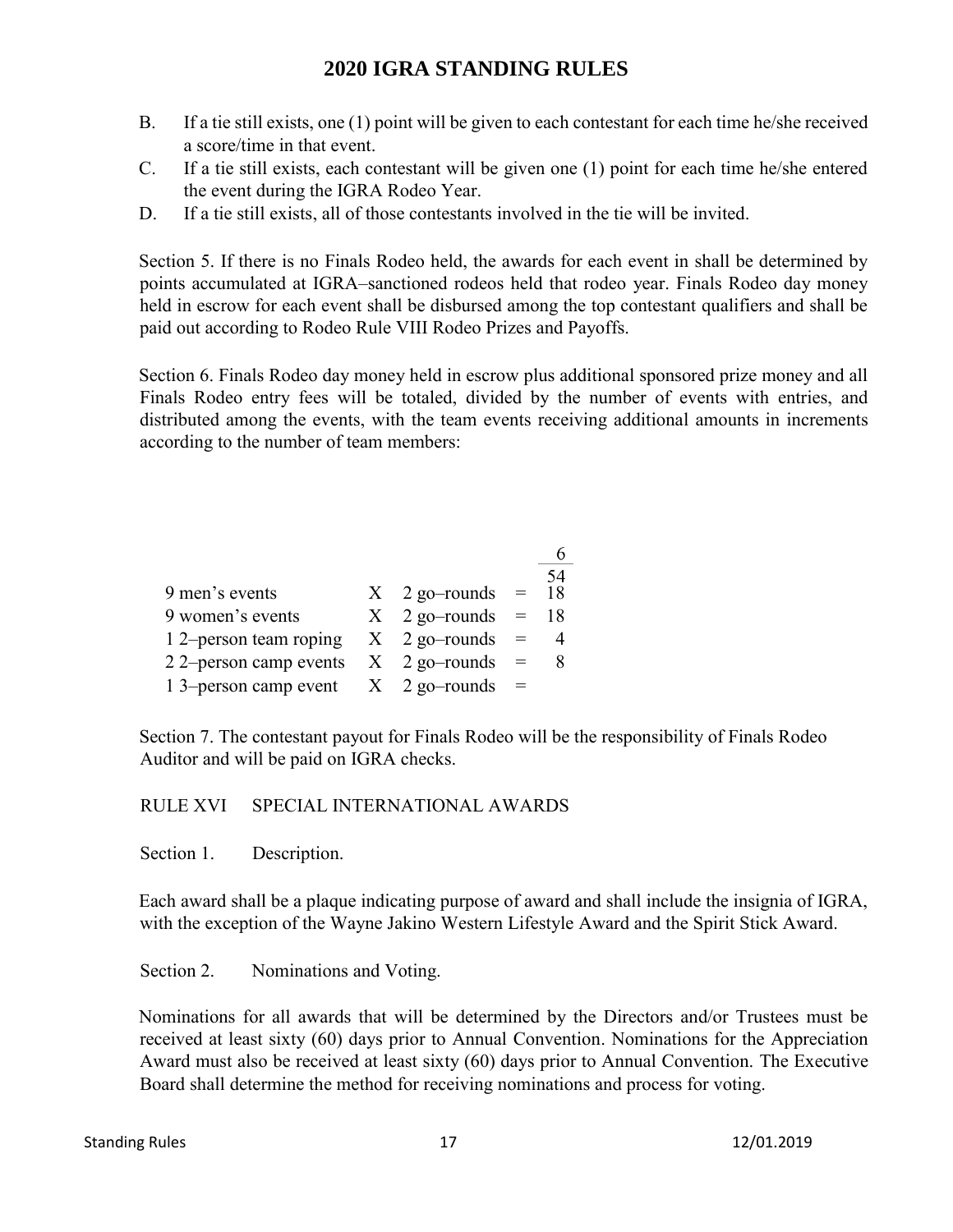Section 3. President's Award.

This award is for outstanding contributions by an individual or organization to gay rodeo. This is awarded for exceptional service to IGRA benefiting all its' members. The President selects the recipient(s) of this award. IGRA will cover the cost of no more than one  $(1)$  award.

Section 4. The Wayne Jakino Western Lifestyle Award.

This award is to recognize one individual who is active within the IGRA community, promotes the Western lifestyle, adheres to the IGRA Code of Ethics and Sportsmanship, and shows enthusiasm for the IGRA mission statement. The Executive Board will select the recipient of this award. This award will be in the form of a buckle. IGRA will cover the cost of one (1) award.

Section 5. International Award.

This award is to recognize those members of IGRA who have made contributions to IGRA worthy of special recognition. This contribution can be in any of the activities that IGRA encompasses. The Board of Directors selects the recipients of this award. IGRA will cover the cost of no more than five (5) awards.

Section 6. Trustees' Award.

This award is to recognize those contestants of IGRA who have exhibited excellence in the standards exemplified in the Code of Ethics and Sportsmanship. The Trustees select the recipients of this award. IGRA will cover the cost of no more than five (5) awards.

Section 7. Service Award.

This award is to recognize those members of IGRA who have served this association at the IGRA level in an official board capacity. This award shall be given at the completion of their term in office.

Section 8 Certified Official Award.

This award is to recognize exemplary performance, commitment, and dedication of a past or present rodeo official. Recipients should exhibit excellence in upholding the principles of consistency, fairness, good sportsmanship, integrity, and the use of prudent judgment. The Rodeo Officials Committee selects the recipients of this award. IGRA will pay for no more than five (5) awards per year.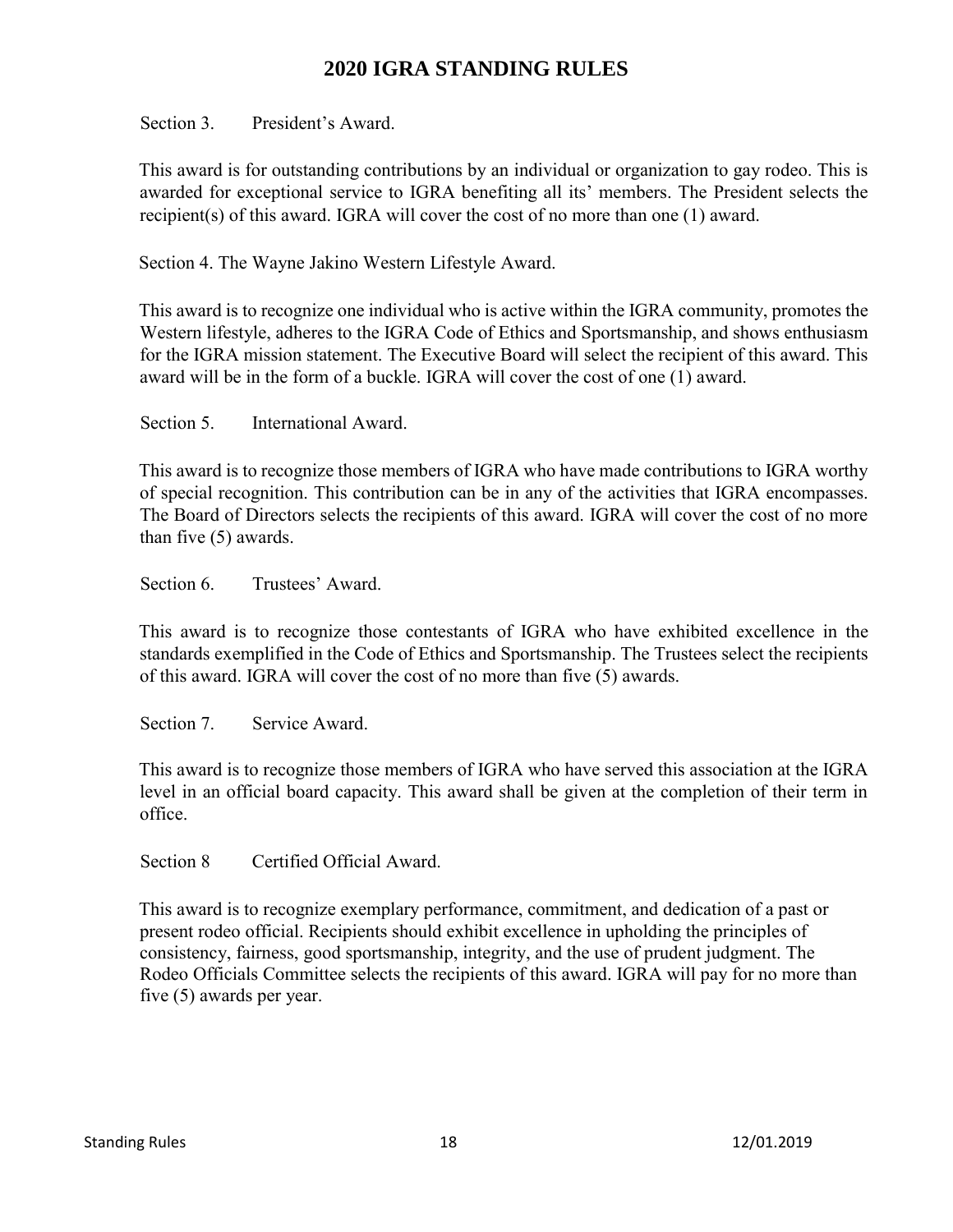Section 9. Appreciation Award.

This award is for non–members of the nominating Member Association who have made significant contributions to the association and is a means of providing a formal "thank you." This award may be given by the Officers, Directors, Trustees, Committee Chairs, or any other official representatives of IGRA with the approval of the Board of Directors. IGRA will cover the cost of no more than two (2) awards per Member Association.

Section 10. Media Award.

This award is for Member Associations who have made significant contributions through the use of their publications by demonstrating excellence in promoting Gay Rodeo, IGRA, and their Member Associations. This award will be determined by the Board of Directors upon the recommendation of the Public Relations Spokesperson.

Section 11. Web Site Award.

This award is for Member Associations and their chapters who have made significant contributions in promoting Gay Rodeo through the use of their Web site based on appearance, content, graphics, navigation, and being up–to–date. This award will be determined by the Board of Directors upon the recommendation of the Internet Technology committee.

Section 12. Appreciation Certificates.

All standing committee chairs and other individuals selected by the Board of Directors shall receive a certificate of appreciation from the President.

Section 13. Spirit Stick Award.

This traveling award is for a Member Association which has made significant contributions to any or all of the following: IGRA Royalty, entertainment and dance programs, rodeo event hospitality, and IGRA Community Outreach/Fundraising/Gender Diversity Committee goals. The IGRA Royalty Team selects the recipient of this award.

Section 14. Women's Outreach Mentorship Award

This award is to recognize any individual member of IGRA who has made contributions to the growth and support of women in IGRA. The contributions should be toward any or all of the following: The growth of female membership, assistance and support of female competitors and obtaining sponsorships. Candidates should show a dedication to mentoring women of IGRA in and out of the arena. One mentorship aware will be given each year at Annual Convention. Member associations will submit their nominations to the Women's Outreach Committee Chairperson. The committee will submit up to 5 nominees to the IGRA Board of Directors. The Board of Directors will select the recipient.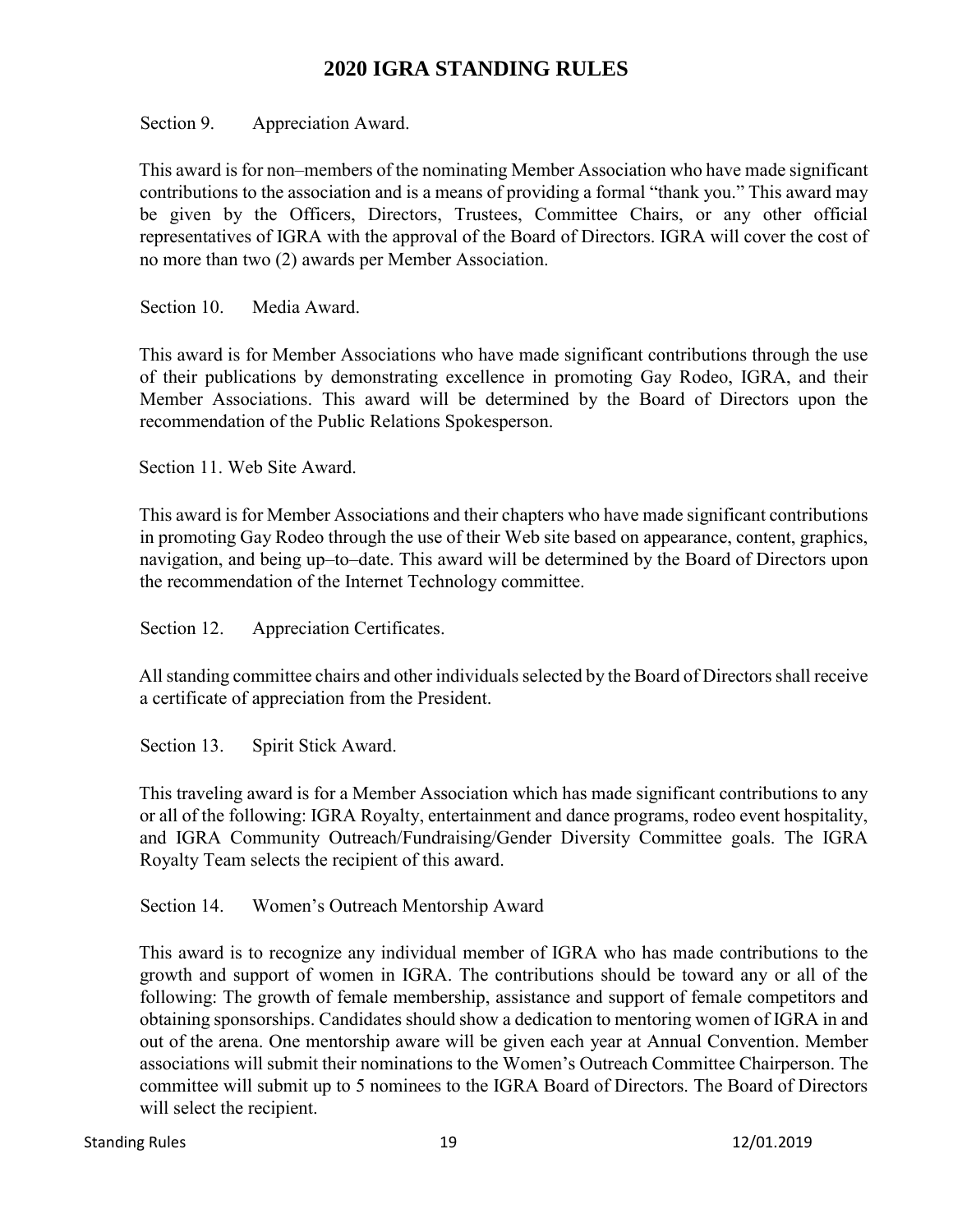Section 15. Presentation.

All special awards shall be presented at Annual Convention, with the exception of the Wayne Jakino Western Lifestyle Award, which will be presented at Finals Rodeo.

#### RULE XVII IGRA HALL OF FAME

Section 1. Definition.

The Hall of Fame honors individuals who have provided for the development and growth of gay rodeo or who have accrued an outstanding record or achieved a prominent position in the sport.

Section 2. Administration.

The Hall of Fame shall be administered by the Hall of Fame Committee, which shall consist of five (5) individuals appointed by the President. These five (5) individuals shall be members of IGRA Member Associations. The committee shall be responsible for the administration of the Hall of Fame including implementation of the rules and selection of inductees.

Section 3. Requirements for Nomination.

A. Each nominee must have substantially advanced the development and growth of gay rodeo or have accrued an outstanding record or achieved a prominent position in the sport. B. No person shall be nominated because of a financial contribution.

Section 4. Nominating Procedure.

Nomination must be made by a member of an IGRA Member or Recognized Association and submitted on the Hall of Fame nominating form. Nominations must be received by March  $1<sup>st</sup>$  of each year. The form shall be submitted to the IGRA Program and Administrative Assistant via E– mail attachment or by a government postal service to the address as shown on the form. The Program and Administrative Assistant shall keep a copy of all submitted nomination forms on file and forward via electronic means to the Hall of Fame Committee. All individuals nominated shall remain on the list of nominees until such time as they may be selected for induction into the Hall of Fame.

Section 5. Selection Procedure.

- A. The Hall of Fame Committee shall vote no later than April  $20<sup>th</sup>$  of each year on whether to induct each nominee. A majority of votes is necessary for induction.
- B. There shall be no minimum or maximum number of inductees in any given year.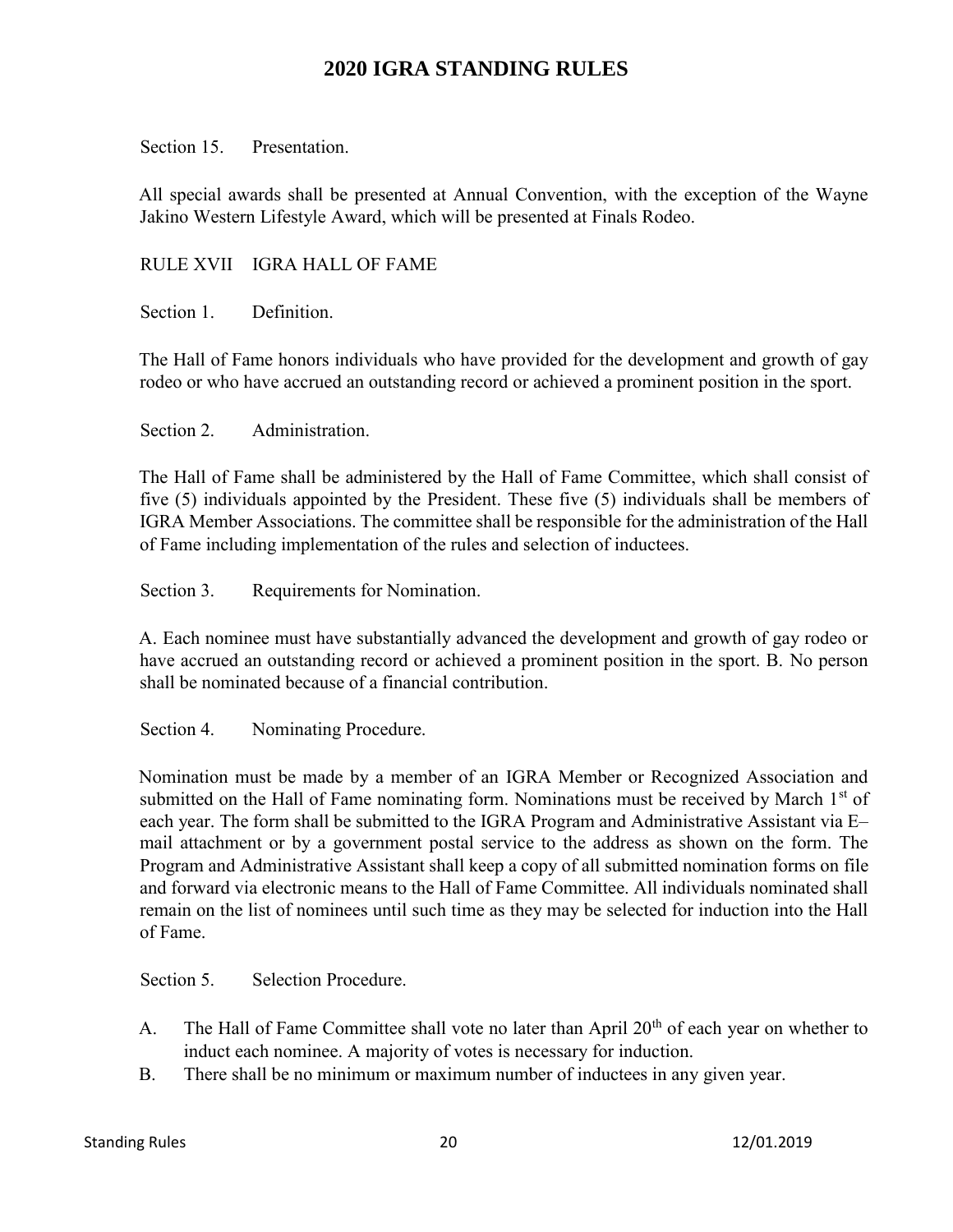Section 6. Notification.

- A. If contact information is available, approved nominee(s) shall be notified, in writing, by the committee chairman within two (2) weeks of the vote.
- B. Approved nominee(s) shall reply, in writing, within one (1) month of date of notification, accepting or declining induction. Approved nominee(s) may include additional information (e.g. photograph) as requested or approved by the committee.
- C. An approved nominee who could not be contacted, or who does not respond within the time period shall be deemed to have accepted induction.
- D. In the case of a posthumous nomination/induction, an effort shall be made to contact the heir(s) of the approved nominee using the same notification and reply procedures.

Section 7. Awards.

- A. Each inductee to the Hall of Fame shall receive his/her choice of a buckle/wall plaque. The design for either award shall include the IGRA logo, the words "IGRA Hall of Fame," the year of induction, and the inductee's name. If an approved nominee could not be contacted or does not respond, they are still eligible to receive their choice of a buckle or wall plaque after their induction into the Hall of Fame, after first contacting the Hall of Fame Committee chair. In the case of a posthumous induction, the award shall be given to the inductee's heir(s), if available. Otherwise, no award shall be given.
- B. Each inductee shall be included in the Hall of Fame section of the IGRA Web site. The Web site shall list the name, IGRA contestant number (if applicable), reason for induction, and image (if available) of each inductee.

Section 8. Induction Ceremony.

The Hall of Fame induction ceremony shall take place at Annual Convention. If the inductee is able to attend the award ceremony and is not already a delegate to the IGRA convention, IGRA will cover the inductee's expense for any associated meal. IGRA will also cover the meal cost for the inductee's spouse or significant other if he/she is not already a delegate to the IGRA Convention. In the case of a posthumous induction, a maximum of two (2) meals will be covered for the heirs of the inductee.

Section 9. Budget.

The committee will present a proposed budget each year for the expenses of the Hall of Fame.

#### RULE XVIII PARADE AND GRAND ENTRY

Section 1. Requirements.

A. Ceremonies will take place during each day's rodeo competition.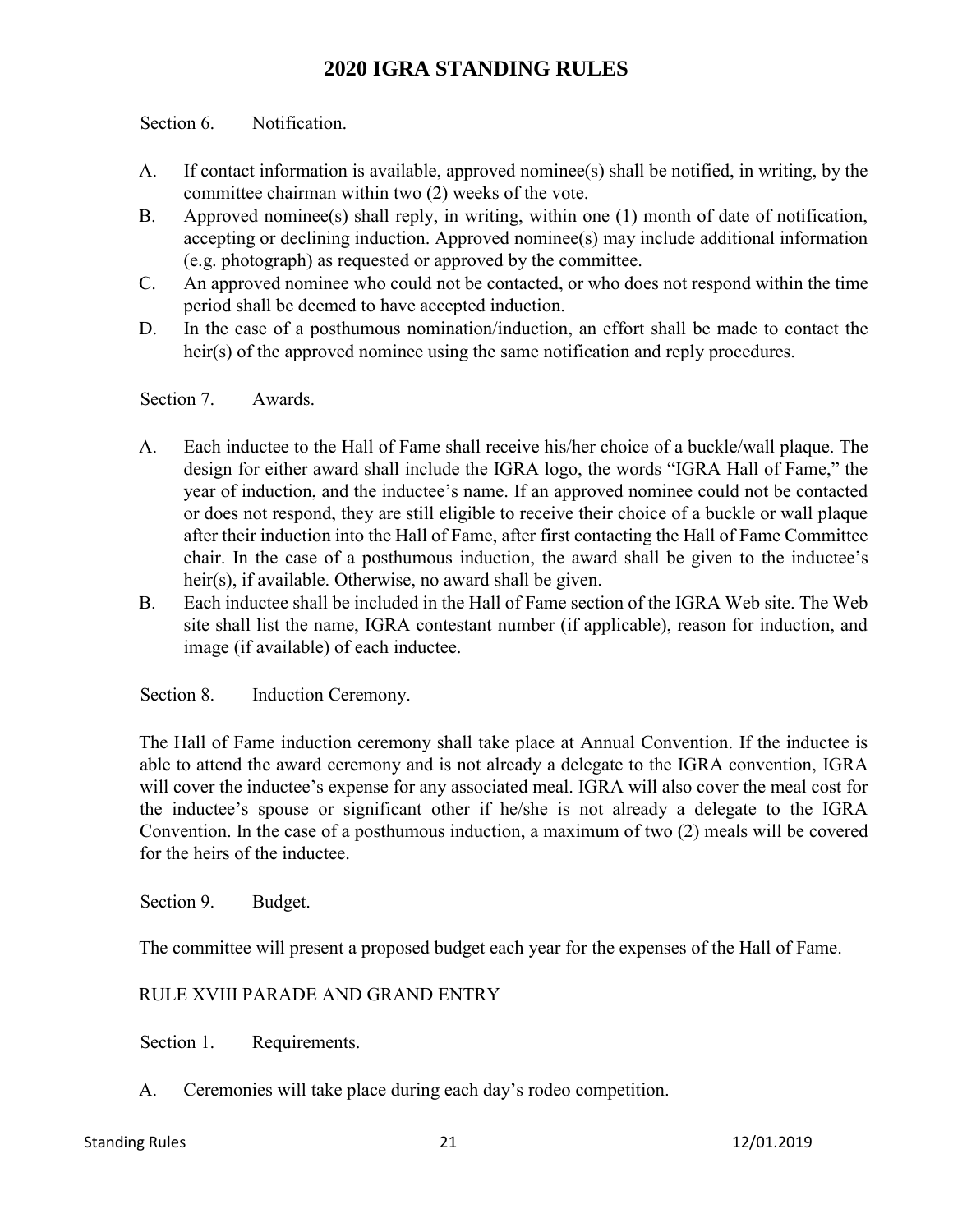- B. Ceremonies will include, but are not limited to:
	- 1. Parade (optional on both days of the rodeo) as defined in Section 2 below.
	- 2. Grand Entry (required on each day of a rodeo) as defined in Section 3 below.
- C. Other ceremonies may include a grand marshal(s), a riderless horse ceremony, an invocation, a moment of silence, or any other appropriate segments as determined by the Hosting Association. Such segments may take place at any appropriate time during the rodeo performance.

Section 2. Parade.

The parade could include, but is not limited to groups (as present) in any appropriate order: Government Officials (who should lead the Parade), IGRA Royalty, IGRA Directors, IGRA Member Association Royalty, Members, and peripheral groups (such as dance teams and community organizations) in alphabetical order by Association acronym.

Section 3. Grand Entry. Grand Entry must consist of, in the following order:

- A. Mounted entry of the host Association's national flag
- B. Mounted entry of other national flags, if used.
- C. Mounted entry of the host Association's state/provincial flag.
- D. Mounted entry of other state/provincial flags, if used.
- E. Mounted entry of the IGRA flag.
- F. Mounted entry of host and/or other Association flags, if used.
- G. Mounted entry of optional flags, in any appropriate order, if used.
- H. Introductions of rodeo officials, including clown and stock contractor, unless introduced at a later time during the rodeo performance. I. Host Association's national anthem.
- J. Departure of all flags except the host Association's national and state/provincial flags.
- K. The posting of colors, with the host Association's national flag being the last to leave the arena.

Section 4. Fines.

In the case that any portion of Standing Rule XVIII Parade and Grand Entry is not followed, the host association will be fined only if Trustees conclude that no effort whatsoever has been made to conform to this rule.

#### RULE XIX INTERNATIONAL COUNTRY/WESTERN DANCE COMPETITION

Section 1. International Country and Western Dance Competition Chairperson.

A. The Vice President will serve as the International Country/Western Dance Competition chairperson. He/she will secure all necessary personnel needed to put on the International Country/Western Dance Competition.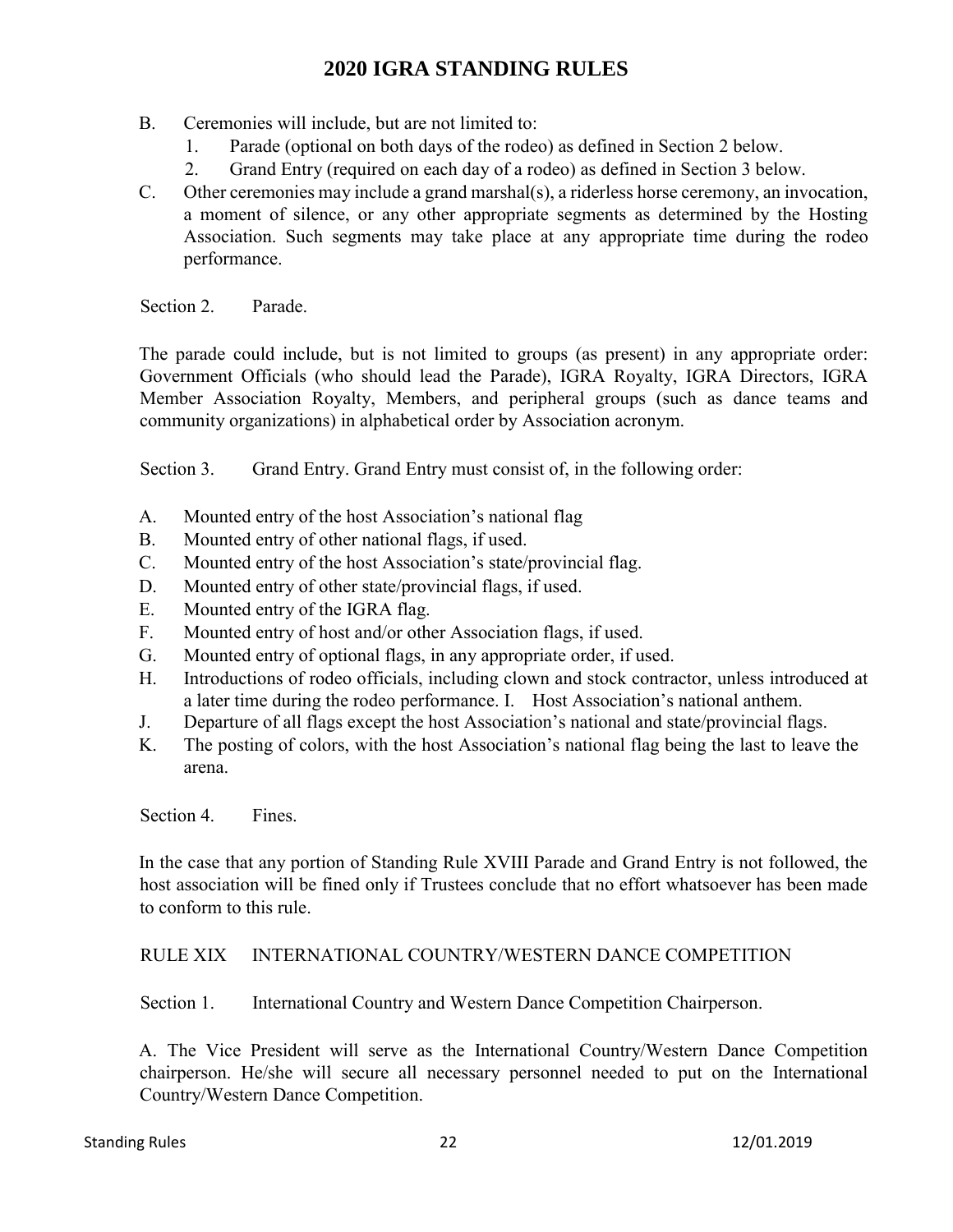B. Duties.

- 1. Oversee all aspects of the International Country/Western Dance Competition.
- 2. Responsible for ordering and making available all awards required for the International Country/Western Dance Competition.
- 3. Responsible for organization and development of the International Country/Western Dance Competition including, but not limited to, securing emcee, preparing lineup, and arranging for an auditor for scores the night of the competition.
- 4. Review dance competition rules proposals, which are presented for consideration at Annual Convention.

C. The Board of Directors has the option of voting not to hold a Country/Western Dance competition with consultation or recommendation from the Vice President and/or Dance Competition Coordinator.

Section 2. International Country/Western Dance Competition Coordinator.

- A. The Vice President shall appoint a person to serve as the International Country/Western Dance Competition Coordinator.
- B. Duties.
	- 1. Responsible for selection of contest music and posting (as required).
	- 2. Responsible for selection of line dances and posting (as required).
	- 3. Responsible for selection of qualified judges with the approval of the dance competition chairperson.
	- 4. Responsible for working with hosting city for necessary advertising and possible sponsorships from local contacts.
	- 5. Assist with production the night of the International Country/Western Dance Competition.

Section 3. International Country/Western Dance Competition Rules Proposed Changes.

- A. All proposed changes to the dance competition rules must be submitted in writing by the proponent to the International Country/Western Dance Competition chairperson at least sixty (60) days prior to Annual Convention. The Dance Competition Rules Committee will present a final version of proposals at Annual Convention. Any rules changes made at Annual Convention will not be effective for the contest immediately following that Annual Convention, but will be used at the next dance competition.
- B. The judges are allowed to socialize with all who attend the event when not working, provided privileged information about judges scoring or contest results is not divulged. As judges, specific contest observations are to be considered privileged for the duration of the event and shall not be revealed to anyone other than proper event officials. Non– compliance by any contestant, or improper conduct by any contest official, as well as formal contest inquiries or protests, should be brought to the attention of the contest coordinator or the event director.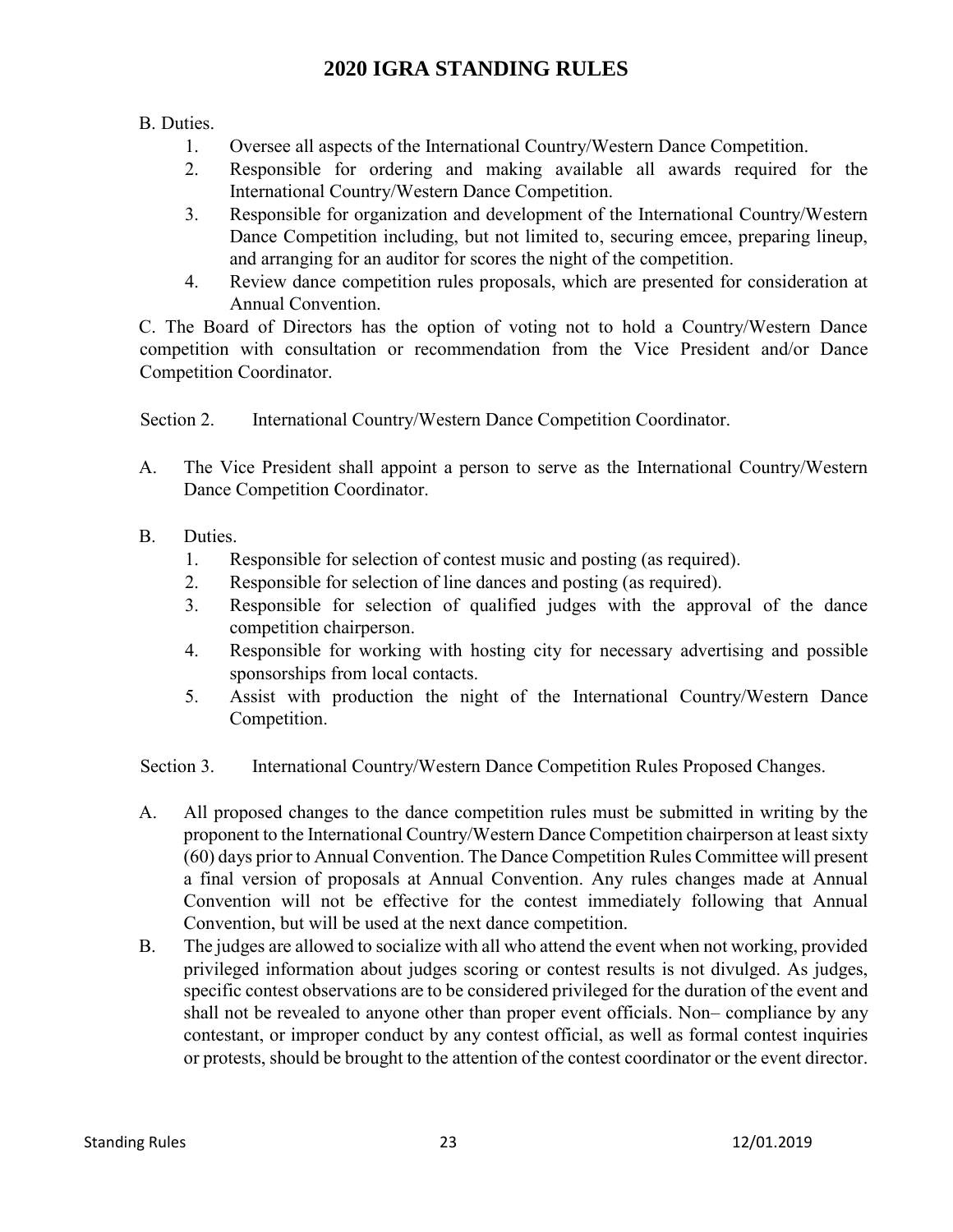C. Dance contestants and dance officials shall not be under the influence of or consume alcohol or illegal drugs during the contest. Contest officials include master of ceremonies, announcer, judges, auditors, scorekeepers, and their staff.

### RULE XX GENERAL RULES FOR CERTIFIED PERSONNEL

- Section 1. Administration.
- A. Certification programs shall be administered by the Rodeo Officials Committee. The committee will gather performance information for all certified officials, present it to the Trustees for certification/recertification recommendations, and use it for handling disciplinary actions.

Section 2. Enrollment.

A. Any person interested in becoming a certified rodeo official should contact the Lead Person of the particular area of interest to schedule training.

Section 3. Requirements.

- A. Requirements for certification.
	- 1. Be a member in the Member/Recognized Association listed on Certification Request Form. (Exhibits E07, E08, E09, E10 and E11)
	- 2. Attend required seminars and/or workshops.
	- 3. Serve in associated area as required per each individual program.
	- 4. Take and pass a written examination with a score of 90% or better. The exam will be open book and with no time limit to complete.
	- 5. Seminar attendance must occur during the year when certification is recommended.
	- 6. Exam must be taken and passed during the year when certification is recommended.
	- 7. Each exam will not exceed 50 questions with a total value of 100 points.
	- 8. All exams will consist only of true/false, multiple choice, and short fill–in–the blank questions. No essay questions shall be used.
	- 9. Previous experience in a specific area may waive some requirements for certification.
	- 10. All exams will be approved by the Rodeo Officials Committee.

B. Enrollees may be required to obtain additional hands-on experience, work additional rodeos and/or events upon the recommendation of the area lead or rodeo Officials Committee prior to being recommended for certification.

C. Additional requirements will be communicated to the enrollee at the earliest opportunity so the individual can develop a plan to obtain the required experience.

Section 4. Education and Training.

A. A general information class for rodeo officials will be scheduled at each IGRA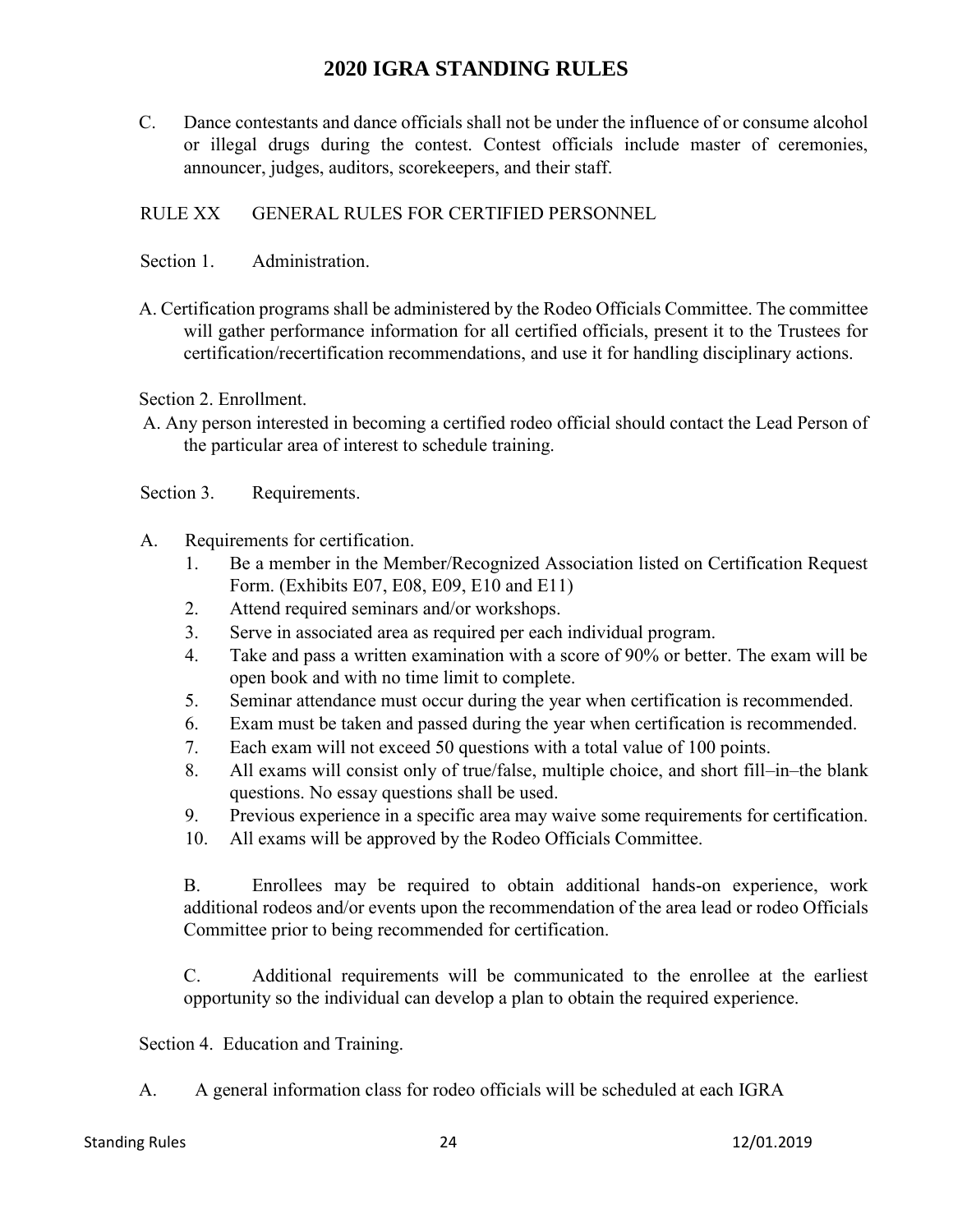University, if held.

- B. Area specific seminars will be offered by the Lead Person to all officials program enrollees or current officials based on need and scheduling availability.
- C. Each certified official will work with the respective Lead Person to develop a recertification plan annually. This is to assure each official meets the requirements of recertification.
- D. Each Lead Person will schedule a meeting held in person or via electronic means a minimum of once per quarter with all certified personnel in the respective certification area. Additional meetings may be scheduled as needed. It is expected that these certified personnel will participate in the meeting.
- E. The Rodeo Officials Committee Chairperson will schedule a quarterly meeting held in person or via electronic means each calendar quarter with all committee members. It is expected that all committee members will participate in the meeting.

Section 5. Evaluation and Review.

A. The Committee will collect evaluation data and narrative summaries from key personnel at each rodeo that express issues, concerns, recommendations or commendations based on personal observations from the rodeo director and other officials.

B. The Committee will examine the Rodeo Review documentation that is applicable to individual rodeo officials.

C. Available evaluation data will be reviewed by the Committee during each quarterly meeting.

Section 6. Certification Process.

- A. The individual requesting certification must complete the *Request for Certification* form, sign the *IGRA Certified Officials Code of Ethical and Professional Conduct* form, and submit all forms to the Rodeo Officials Committee chairperson or the specific Lead Person.
- B. The committee chairperson will submit a recommendation for certification at the next regularly scheduled Trustees meeting following quarterly review and approval by the committee of any application.
- C. A positive vote of at least two–thirds (2/3) of the Trustees present is required to approve a certification.
- D. The Secretary shall send updated certified lists to all Member and Recognized Associations and all certified personnel within fifteen (15) days following any new certification approvals.
- E. See individual programs for any additional requirements.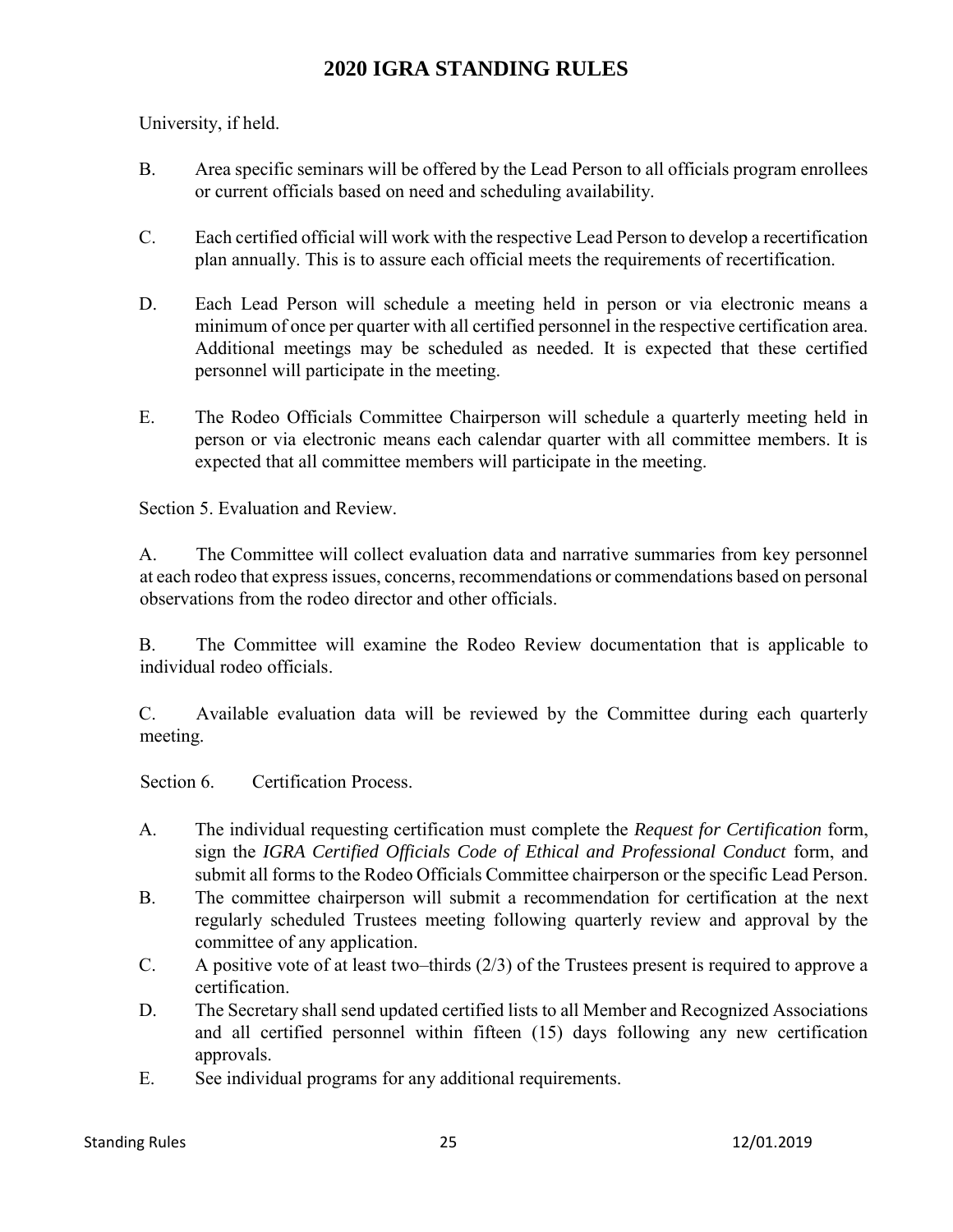Section 7. Recertification Process.

- A. Seminar attendance is not required for recertification, except for Judges.
- B. Passing an exam with a score of 90% or better is required. The exam will be open book.
- C. The exam must be administered by March 30 of the new rodeo year.
- D. If the exam is not passed with a score of 90% or better, the individual will be given a second opportunity to take and pass the exam. The exam must be taken and passed within thirty (30) days after notification that the first exam was failed.
- E. If the appropriate exam is not passed with a score of 90% or better after the second attempt, The individual will then be required to attend a seminar and take and pass the exam with a score of 90% or better. The committee may then recommend recertification.
- F. The individual requesting recertification must complete the "Request for Recertification" form and submit all forms to the Rodeo Officials Committee chairperson or the specific area chairperson. Recertification requests and all required documents must be submitted by September 30 of each rodeo year.
- G. Recertification recommendations will be reported to the Board of Trustees by the Rodeo Officials Committee.
	- 1. An official who is denied recertification must be notified at least 30 days before the last regularly scheduled Trustees meeting and has the right to be present or may request to be contacted by phone to make a five-minute statement to the Trustees for reconsideration.
	- 2. The individual who is being considered for recertification has the right to be present and make a 2–minute statement prior to a vote being taken on his/her recertification.
	- 3. If the individual is present, or available by phone, the Trustees may choose to question the individual.
- H. A positive vote of at least two–thirds (2/3) of the Trustees present is required to overturn a decision to deny recertification.
- I. The Secretary shall make available updated certified lists within 15 days following any recertification approvals.

Section 8. Responsibilities.

- A. Shall act in a professional manner at all times, ensure that all rules and regulations are enforced, and conduct oneself in an unbiased manner.
- B. If, after acceptance to serve, the certified individual is unable to keep the commitment, he/she shall communicate verbally in a timely manner and follow up in writing with rodeo management to allow time to find a replacement.
- C. Officials shall adhere to required dress code: long pants, long–sleeved shirt, Western boots, Western hat (optional in chute area), and area–approved shirt design or proper color coded vest for each area of service.
- D. Shall notify local rodeo officials of arrival in area, location residing, and contact phone.
- E. Shall obtain a schedule of meetings, events, locations, and be in attendance when required.
- F. Shall complete any required paperwork and submit to proper rodeo officials within given time requirements for submission to IGRA.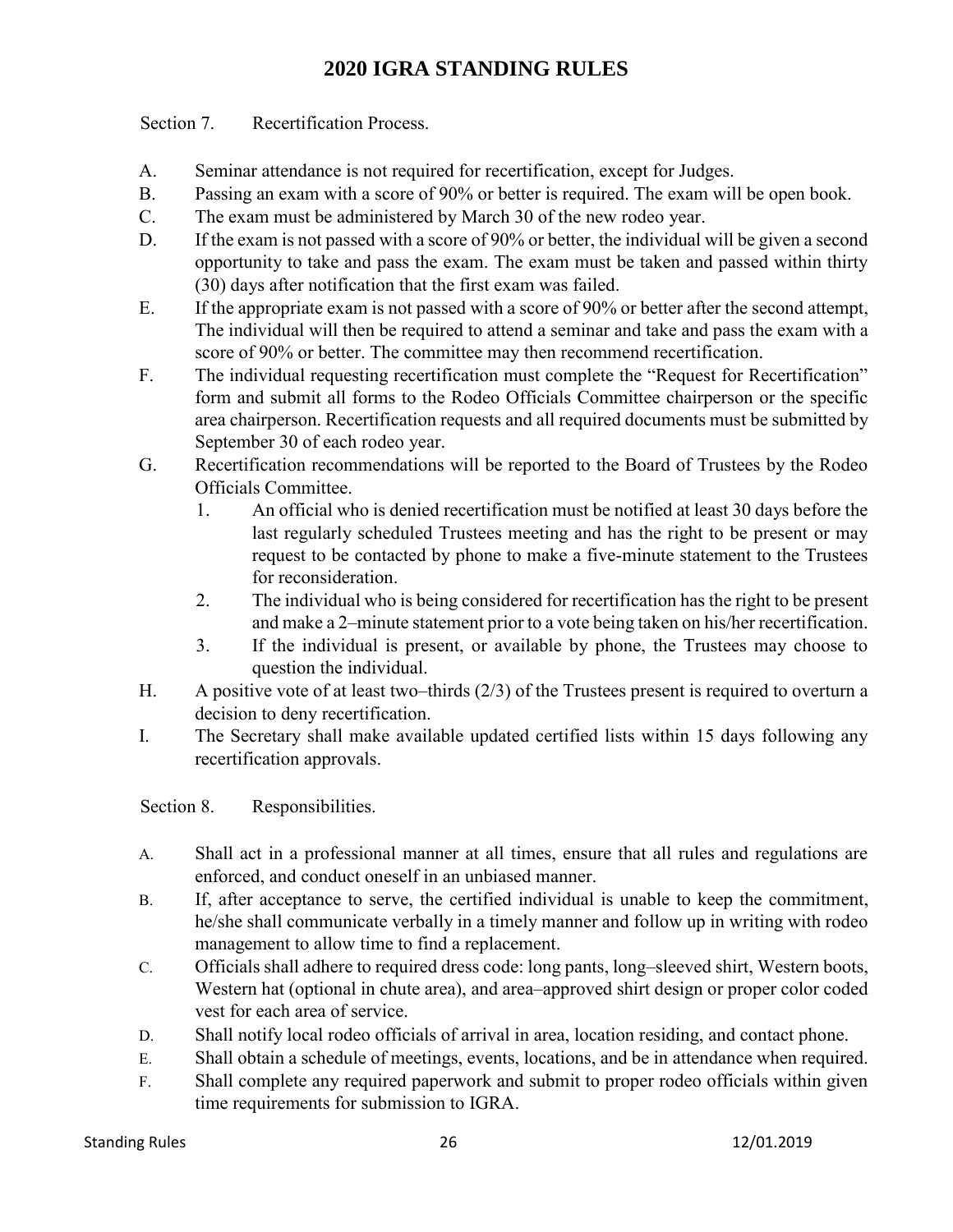Section 9. Disciplinary Procedures.

- A. Within ten (10) days following each rodeo, the rodeo director will send a report to the Rodeo Officials Committee listing any certified officials' performance issues, concerns or observation at that rodeo. These issues may include, but are not limited to, items listed in Standing Rule XX General Rules for Certified Personnel, Section 10.
- B. The Rodeo Officials Committee chairperson shall send the rodeo directors' report to all committee members. The appropriate Lead Person shall notify any individual receiving a negative report, outline the reported performance issues, and request a written response within five (5) days.
- C. The Lead Person shall send the response from the affected individual to all committee members.
- D. The committee shall determine if discipline is in order and determine the disciplinary action to be taken, if any.
- E. Disciplinary action may include a verbal warning, a written warning, placing the individual on a probationary period, or suspension. The committee may impose additional requirements (e.g. attending a seminar).
- F. At the end of the probationary or suspension period, the committee may return the individual to full certification status or recommend to the Trustees that the individual's certification be rescinded.
- G. All actions taken shall be reported in writing to the Board of Trustees for review at their next regularly scheduled meeting.

Section 10. Suspension from Certification or Recertification.

- A. Grounds for suspension from certification or recertification shall include, but not be limited to the following:
	- 1. Failure to:
		- a. Comply with IGRA rules and regulations.
		- b. Be in proper attire.
		- c. Act in a professional or ethical manner.
		- d. Complete required duties.
		- e. Complete and submit required paperwork.
	- 2. Entering the arena or contestant area under the influence of or in possession of alcohol, narcotics, or illegal drugs of any kind.
	- 3. Causing voluntary endangerment of livestock and/or contestants.
	- 4. Fixing or changing scores and/or times.
	- 5. Drugging of any livestock without written veterinary consent, which includes description of medication, how often, and for what reason medication is necessary.

### RULE XXI ARENA DIRECTOR CERTIFICATION PROGRAM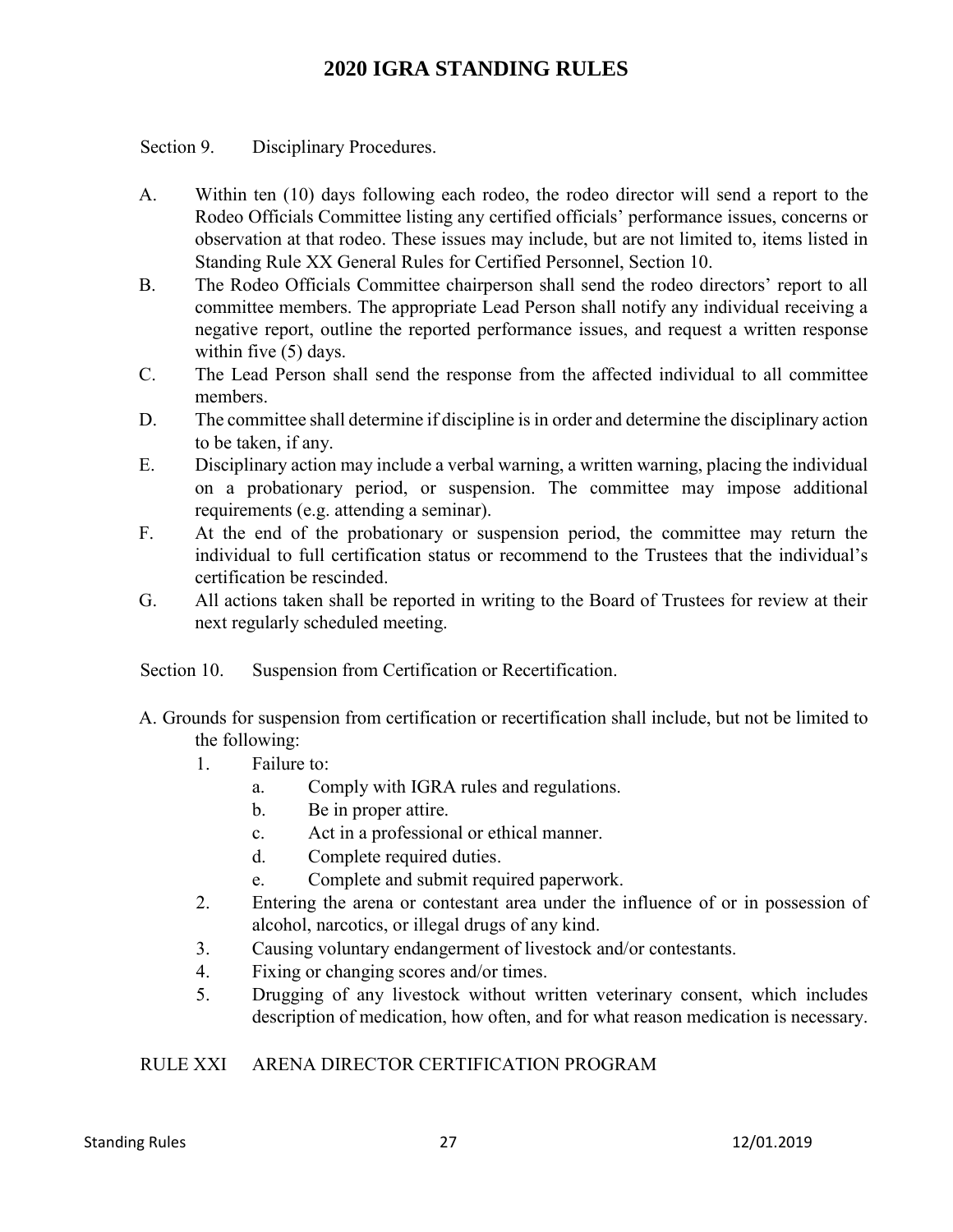Section 1. Responsibilities.

- A. Manage rodeo staff and run an efficient, smooth, and safe rodeo.
- B. Coordinate with Rodeo Director to ensure ample staff is available for all areas of the arena.
- C. If the Arena Director becomes incapacitated during the rodeo and no other certified Arena Director is immediately available, the Assistant Arena Director will assume those responsibilities with the Chute Coordinator as an advisor. If the Assistant Arena Director is unable to take over the responsibilities, then the Chute Coordinator will assume the Arena Director responsibilities.
- D. If for any reason during the running of all IGRA–sanctioned rodeo events (performance and slack, foot parade, grand entry) the Emergency First Responders become busy or unavailable, the Arena Director must stop all events until they become available.
- E. Arena Director must attend the Rodeo Director's meeting with the Emergency First Responders before the running of the first event in order to coordinate a plan of action and response expectations in case of emergencies.

Section 2. Applicants.

- A. Refer to Standing Rule XX, Section 3. A. 9 regarding previous experience.
- B. Applicants may provide Arena Director Lead Person with a list of previous rodeo experience. The Arena Director Lead Person shall evaluate past experience and inform the candidate which requirements have been met or reduced upon entrance into the certification program.

Section 3. Certification Requirements.

A. Arena and chute area requirements may be completed at any time during the certification process. Arena Director candidates may only be assigned to one role per rodeo. B. Requirements.

- 1. View the IGRA–sanctioned rodeo safety video.
- 2. Serve as an Arena Crew Coordinator for at least two (2) rodeos.
	- a. Candidate must learn to properly evaluate the size and condition of the arena and place patterns according to the IGRA rodeo rules.
	- b. Candidate must be familiar with all required arena equipment and supplies.
	- c. Candidate must be able to properly harness and handle goats.
- 3. Serve as an Assistant Arena Director for at least three (3) rodeos. The following duties must be performed successfully and under the supervision of a certified Arena Director before a candidate shall be considered for certification. a. Properly conduct a new contestant orientation meeting.
	- b. Properly conduct pre–rodeo meetings with the Chute Coordinator, Rodeo Director, and EMS crew.
	- c. Be familiar with the completion of the IGRA rodeo checklist, contestant injury, animal injury, and protest forms.
	- d. Assist with the coordination and running of speed events.
	- e. Assist with the coordination and running of camp events.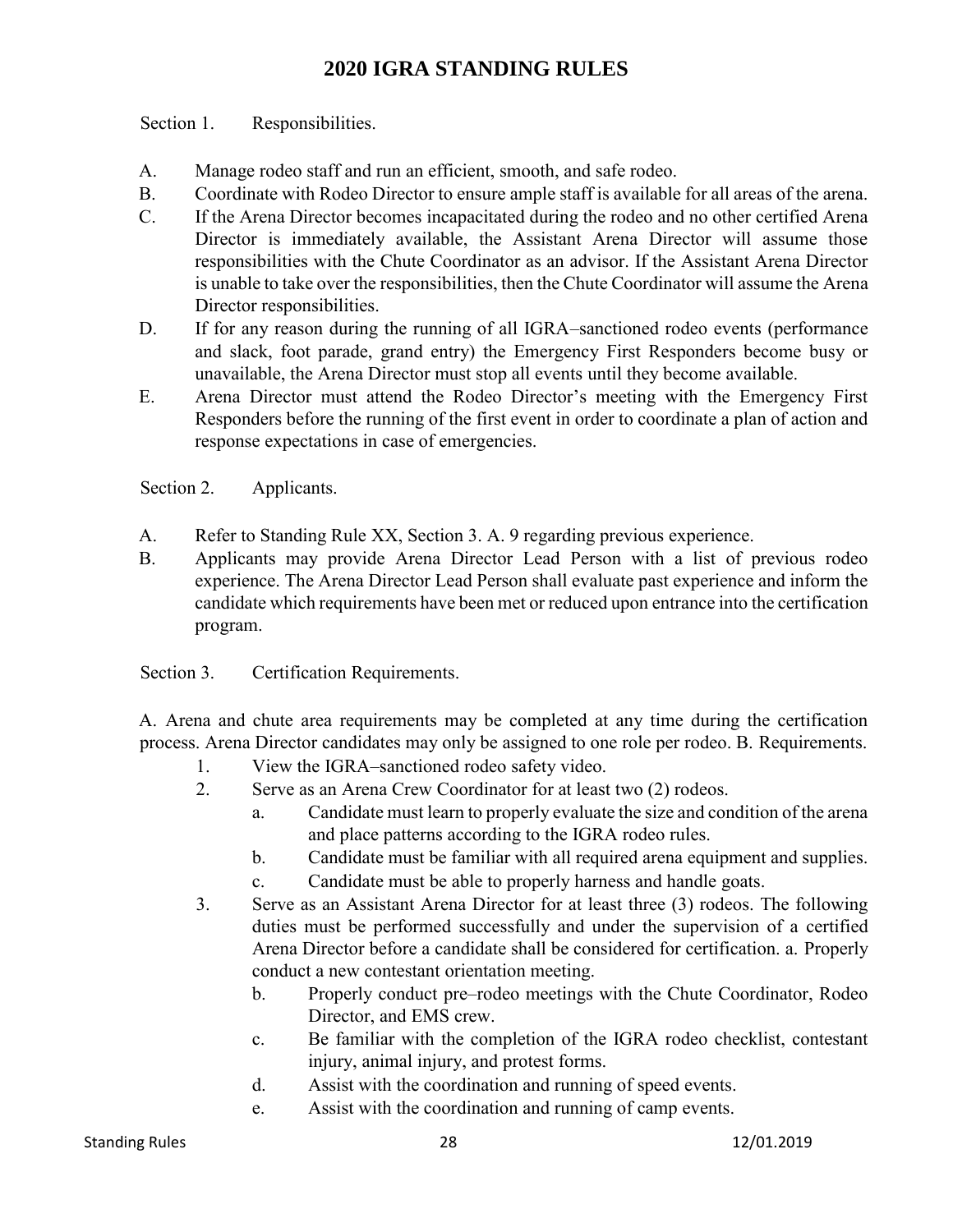- 4. Candidate must be a Certified Chute Coordinator prior to being certified as an Arena Director.
- Section 4. Final Evaluation & Certification.
- A. Refer to Standing Rule XX, Sections 2 and 3, for general certification requirements.
- B. Candidates shall notify the Arena Director Lead Person when all of the above listed requirements have been completed. The committee will confirm completion of required certification steps. Candidates shall be notified if all requirements have been accepted within fourteen (14) days of notice to the Arena Director Committee chair. Upon confirmation of candidate's completion, the Lead Person will notify the candidate that he/she is eligible as assignment as a Rookie Arena Director.
- C. Upon approval to serve as a Rookie Arena Director, the Lead Person shall contact the Rodeo Director and Arena Director of the candidate's requested rodeo for approval. The committee chair shall notify rookie of approval.
- D. A rookie rodeo shall be done with a certified Arena Director supervising. At the discretion of the Arena Director, the certified Arena Director may be activated for any period.
- E. The rookie performance review shall be completed by rookie and supervising Arena Director. The Arena Director Committee Lead Person shall notify the rookie candidate within fourteen (14) days after completion of evaluation rodeo if he/she has successfully completed the certification program.

Section 5. Recertification.

- A. Refer to Standing Rule XX, Section 7, for recertification process general requirements.
- B. Each certified Arena Director shall work at least one (1) rodeo, other than Finals Rodeo, as an Arena Director, Assistant Arena Director or Arena Crew Setup Coordinator per year. If a certified Arena Director is unable to work as an Arena Director, Assistant Arena Director or Arena Crew Coordinator in a rodeo year, then that person must serve as an Assistant Arena Director and attend an Arena Directors seminar before being recommended for recertification.

## RULE XXII CHUTE COORDINATOR CERTIFICATION PROGRAM

Section 1. Responsibilities.

- A. The Chute Coordinator is the coordinator and will act in such a manner to oversee the entire area.
- B. To coordinate the chute staffs, both in the bucking chutes and roping chutes areas, in regards to duties necessary, rules, dress code, livestock, and equipment for a smooth, safe and efficient running rodeo. To accomplish the above, the Chute Coordinator and assistant will remain on or behind the bucking chutes during chute events except in the case of split chutes.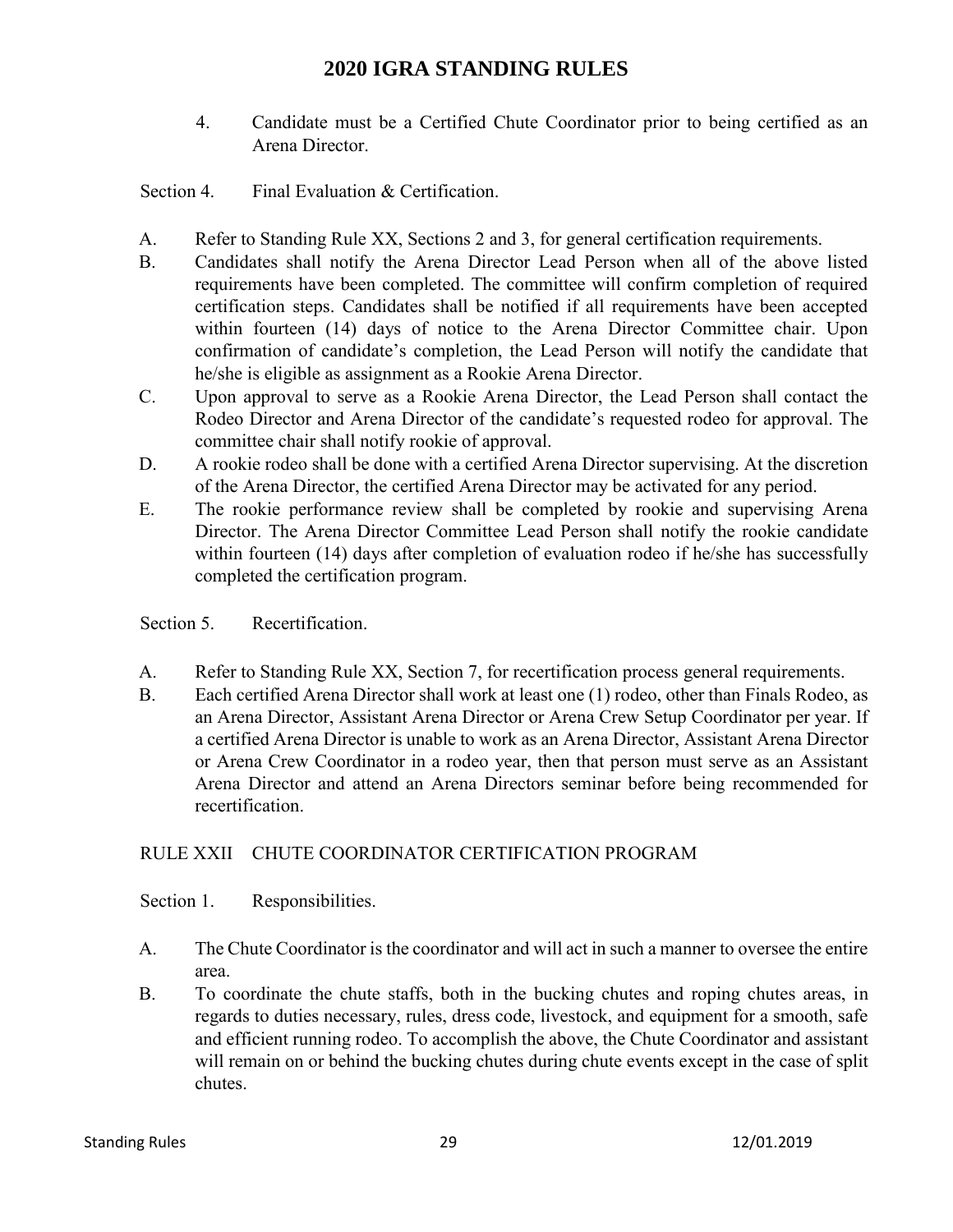- C. To direct contestants and livestock to proper locations according to lineup of events and ensure all procedures and rules regarding event are enforced.
- D. To observe that all rules regarding livestock behaviors are acted upon as necessary.
- E. To act as a contact person before and during a rodeo to communicate directions, concerns, and changes with the Stock Contractor regarding the livestock and stock contractor's staff.
- F. Shall inspect and ensure, with the assistance of necessary staff, that all necessary equipment (riggings, ropes, halters, chutes, etc.) are kept in working order or removed from usage and report any defective equipment to the Rodeo Director for replacement.
- G. Chute Coordinator must attend the Rodeo Director's meeting with the Emergency First Responders before the running of the first event in order to coordinate a plan of action and response expectations in case of emergencies.

Section 2. Certification.

- A. Refer to Standing Rule XX, Section 3. A. 9 regarding previous experience.
- B. Individual must work on the chute staff for a minimum of two (2) rodeos as a volunteer before entering the Chute Coordinator certification program.
- C. Candidate must then work the following activities and receive approval according to the Chute Coordinator Program Checklist (Exhibit E1).
	- 1. A minimum of five (5) rodeos as a recognized volunteer in the following areas:
		- a. Rigging and spotting (may be combined with animal loading).
		- b. Animal loading (may be combined with rigging and spotting).
		- c. Contestant lineup.
		- d. Gate openings (rough stock, camp, and roping).
	- 2. Two (2) rodeos as an assistant in bucking and two (2) as an assistant in roping.
	- 3. No more than three (3) Checklist items may be verified at any one (1) rodeo.

a. All Checklist items must be worked both rodeo days at any one (1) rodeo.

b. WGRF may not be used to complete any Checklist item. D. Candidate must complete a Chute Coordinator seminar.

- E. Lead Person and candidate shall review performance to evaluate if candidate is ready to be a rookie.
- F. Upon approval to serve as a Rookie Chute Coordinator, Lead Person shall contact rodeo officials of requested rodeo, including the Rodeo Director, to obtain approval for usage of rookie. Chair shall then notify rookie of approval and disseminate name and phone number of the Chute Coordinator. Rookie shall contact the Chute Coordinator regarding assistants and duties for said rodeo.
- G. Rookie service shall be done with a certified Chute Coordinator on staff in the chute area. At the discretion of the Arena Director and certified Chute Coordinator, the certified Chute Coordinator may be activated for any period.
- H. Candidate performance review shall be completed by candidate and Chute Coordinator and be forwarded to the Lead Person within fourteen (14) days of completion of said rodeo.
- I. Refer to Standing Rule XX, Sections 2 and 3, for general certification requirements.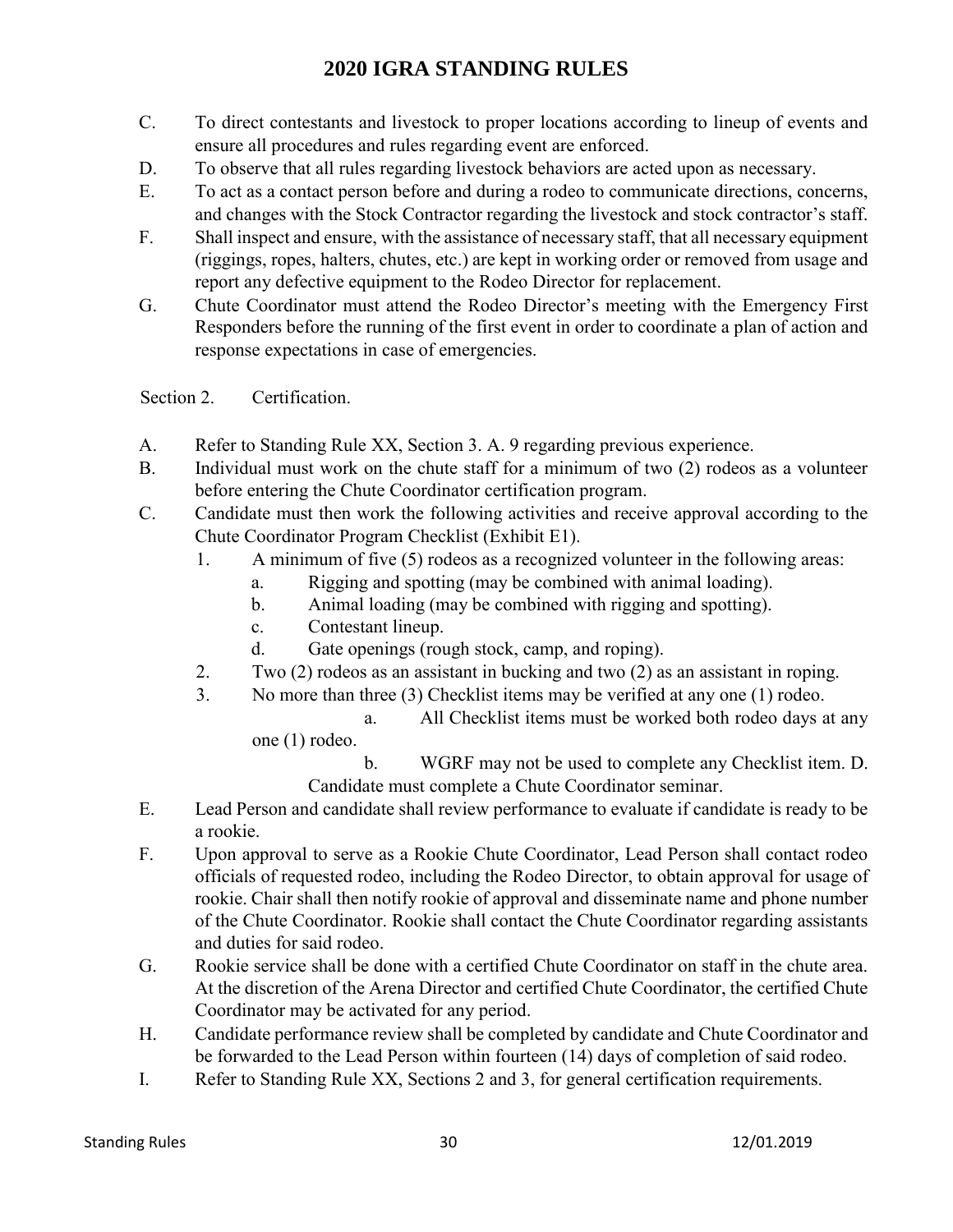Section 3. Recertification.

- A. Refer to Standing Rule XX, Section 7, for recertification process general requirements.
- B. Each certified Chute Coordinator shall work within the chute areas as a certified Chute Coordinator, Assistant Chute Coordinator, recognized volunteer, or certified Arena Director at least once each rodeo year, other than Finals Rodeo. If a certified Chute Coordinator is unable to work as a Chute Coordinator, Assistant Chute Coordinator, recognized volunteer, or certified Arena Director in a rodeo year, then that person must serve as an Assistant Chute Coordinator and attend a Chute Coordinator seminar before being recommended for recertification.

## RULE XXIII JUDGES CERTIFICATION PROGRAM

Section 1. Responsibilities.

- A. To officiate rodeo events and ensure that all competition rules are enforced for the fairness of each contestant.
- B. Shall ensure that all Judges' scores or score sheets are turned over to the official Scorekeeper.

Section 2. Certification.

- A. Refer to Standing Rule XX, Sections 2 and 3 for general certification requirements.
- B. Student Judge.
	- 1. Judging candidates may enroll in the IGRA Student Judging program upon application to and acceptance of the IGRA Board of Trustees.
	- 2. The certification program does not have to be completed in any particular time frame or sequence. However, it may be of benefit to the student to attend a seminar prior to student judging.
	- 3. A student shall attend a minimum of one (1) Judges seminar covering both PRCA Judges Handbook and IGRA Rodeo Rules and pass a written examination.
	- 4. This must occur during the rodeo year when student is recommended for certification in order to be familiar with most recent IGRA Rodeo Rules.
	- 5. A student must attend a minimum of six (6) days of Student Judging School at IGRA rodeos. All rodeo events must be student judged a minimum of six (6) times.
	- 6. The student will be taught judging mechanics, positioning, and communications. They will also practice scoring of rough stock riding events. Scores awarded by students will be compared with official rodeo results for analysis and training purposes.
	- 7. The Judges Lead Person may require additional Judging Schools if, in the opinion of the committee, the applicant needs additional training.
	- 8. If an applicant presents written documentation of previous rodeo judging experience, the Judges Lead Person will review and determine certification requirements on an individual basis. Attending a seminar and passing a written examination on the IGRA Rodeo Rules will still be required.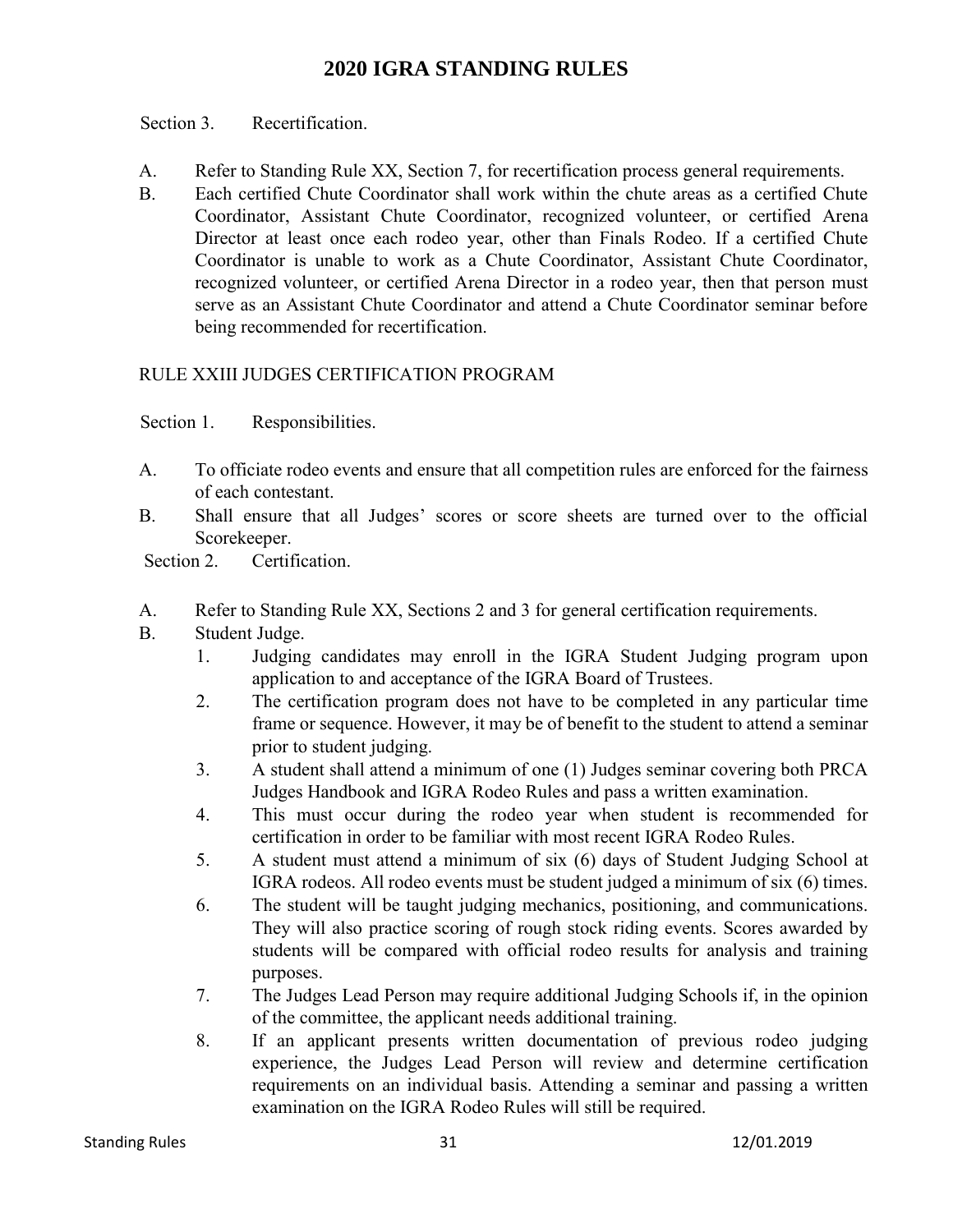- 9. Upon satisfactory completion of the certification program, students may apply for Rookie Judge status. Applications must be submitted in writing to the Judges Lead Person, who will then make the appropriate recommendation to the Rodeo Officials Committee.
- C. Rookie Judge.
	- 1. A newly certified Judge will be considered a Rookie Judge until they have completed judging eight (8) full days of IGRA rodeo competition.
	- 2. Rookie Judges shall not be assigned to finish flag any roping event or Chute Dogging or as the official timer in a rough stock riding event for the first four (4) complete days of rodeo judging.
	- 3. The time spent as a Rookie Judge will be considered a practical examination. A Senior Judge must accompany them during each event to ensure accuracy and consistency of judging techniques and decisions.
	- 4. The Lead Person will evaluate all Rookie Judges during their first eight (8) complete days of rodeo judging. If their performance is not satisfactory, they will be required to complete additional training prior to advancing to Junior Judge status.
	- 5. If their performance is satisfactory, upon approval of the committee, they will be advanced to Junior Judge status.
- D. Junior Judge.
	- 1. A Junior Judge may work all judging positions in all events.
	- 2. After a Junior Judge has worked in all IGRA rodeo judging positions at least once and has completed at least six (6) full days of IGRA rodeo competition, he/she may petition the Judges Lead Person to be elevated to Senior Judge status. This request must be in writing.
	- 3. The Judges Lead Person will review the petition, and either approve it or provide feedback on improvements or actions needed to advance to Senior Judge status.
	- 4. Upon approval by the committee, the Junior Judge will be advanced to Senior Judge status.
- E. Senior Judge.
	- 1. There must be at least one Senior Judge and no more than one Rookie Judge sharing the officiating in every arena in every rodeo event.
	- 2. Only Senior Judges may be invited to or serve as a Rodeo Judge at the Finals Rodeo.
	- 3. Senior Judges will assist with the training of student and development of Junior Judges. Only Senior Judges may supervise and train Student Judges.
	- 4. Senior Judges will provide documentation of judging activities to the Judges Committee chair at the end of each rodeo. This will include reporting on the progress of Student, Rookie, and Junior Judges.

Section 3. Recertification.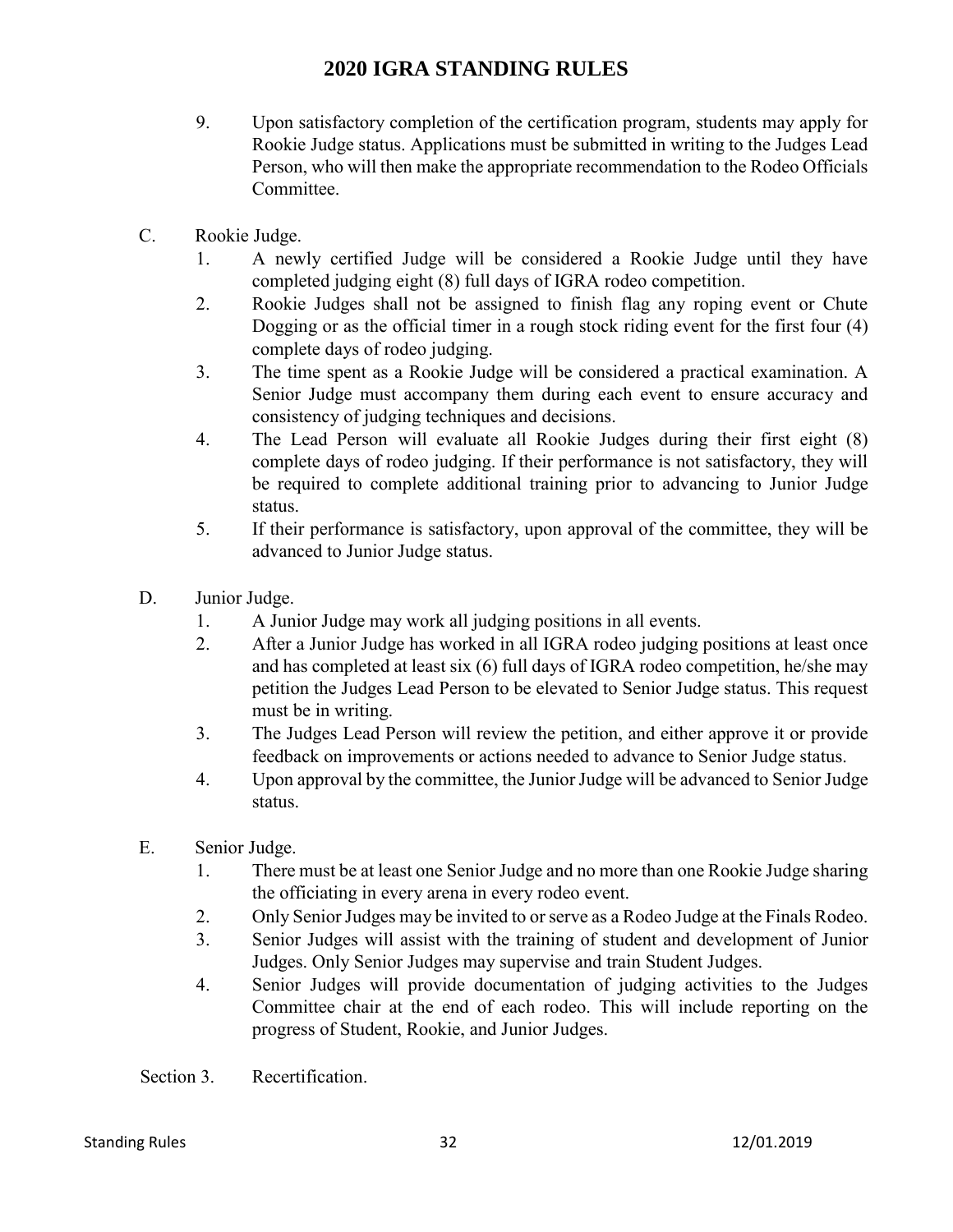- A. Refer to Standing Rule XX, Section 7, for recertification process general requirements.
- B. Work as a Judge at least once each year at an IGRA–sanctioned rodeo other than Finals Rodeo. Judges who have not worked at least one rodeo in the current rodeo year may be recommended for recertification as a Rookie Judge at the discretion of the Rodeo Officials Committee as long as all other requirements have been completed. Upon successfully serving as a Rookie Judge at one rodeo, the Judge's former status shall be reinstated.
- C. Prior to the last regularly scheduled Board of Trustees meeting, each certified Judge must attend a Judges seminar covering both PRCA Judges Handbook and the IGRA Rodeo Rules.

### RULE XXIV AUDITOR CERTIFICATION PROGRAM

Section 1. Responsibilities.

- A. Work closely with the Rodeo Secretary to ensure that scores, times, and results are recorded accurately and timely in the rodeo records and IGRA records.
- B. Submit a report to the Trustees meeting following the final event, but prior to the awards presentations.
- C. Refer to Article XI Auditors, Section 2, and Paragraph B Duties.
- Section 2. Certification.
- A. Requirements for certification.
	- 1. Refer to Standing Rule XX, Section 3. A. 9 regarding previous experience.
	- 2. An individual may enroll in the Auditor Certification Program by submitting an application to the committee chair and upon approval by the committee chair and the IGRA Rodeo Auditor.
	- 3. Successfully complete the Secretary and Scorekeeper certification programs.
	- 4. Serve as the Rodeo Secretary at a minimum of three (3) IGRA–sanctioned rodeos, excluding Finals Rodeo.
	- 5. Work under the supervision of an IGRA Rodeo Auditor as an Assistant Auditor at a minimum of three (3) IGRA–sanctioned rodeos, excluding Finals Rodeo.
	- 6. Attend or conduct a Rodeo Secretary and Scorekeeper seminar and successfully pass each of the examinations with a score of 90% or better after the conclusion of the seminar.
	- 7. Certification may be recommended by mutual agreement of the committee chair and the IGRA Rodeo Auditor.
	- 8. Refer to Standing Rule XX, Sections 2 and 3, for general certification requirements.

Section 3. Recertification.

A. Refer to Standing Rule XX, Section 7, for recertification process general requirements.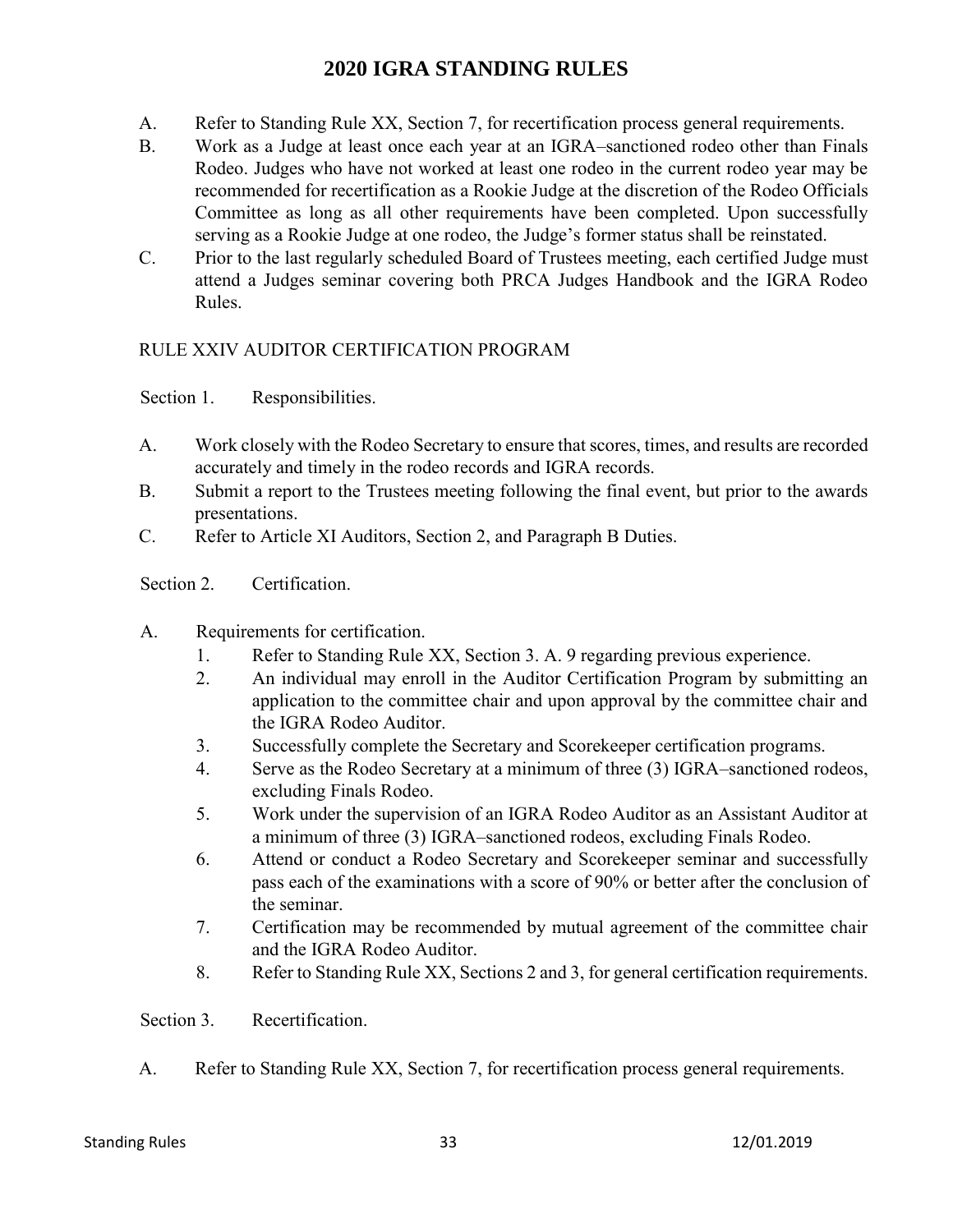- B. Serve as the IGRA Rodeo Auditor, appointed certified Auditor, or Assistant Auditor for at least one (1) rodeo during the current year, excluding Finals Rodeo.
- C. If a certified Auditor is unable to meet one of the above requirements, the individual must attend a Secretary and Scorekeeper seminar before being recommended for recertification.
- D. The committee chair and the IGRA Rodeo Auditor must approve a recommendation for recertification.

## RULE XXV SECRETARY CERTIFICATION PROGRAM

Section 1. Responsibilities.

- A. Supervise the Scorekeeper and other secretarial staff.
- B. Ensure that adequate secretarial staff is available.
- C. Work closely with the Rodeo Auditor to ensure that all scores, times, and results are recorded accurately and timely in the rodeo records and IGRA records.
- D. Work closely with the Rodeo Announcer to ensure that times and scores are announced as quickly as possible.
- E. Ensure that adequate secretarial supplies and forms are available at the rodeo.

Section 2. Certification.

- A. Refer to Standing Rule XX, Section 3. A. 9 regarding previous experience.
- B. Serve as a certified Scorekeeper at a minimum of one (1) IGRA–sanctioned rodeo.
- C. Serve as an Assistant Secretary at a minimum of three (3) IGRA–sanctioned rodeos. Member Associations will not refuse any reasonable request from an applicant to serve as an Assistant Rodeo Secretary.
- D. Refer to Standing Rule XX, Sections 2 and 3, for general certification requirements.

Section 3. Recertification.

- A. Refer to Standing Rule XX, Section 7, for recertification process general requirements.
- B. The following shall be acceptable each year for recertification.
	- 1. Serve as one of the following at a minimum of one (1) IGRA–sanctioned rodeo, excluding Finals Rodeo.
		- a. IGRA Rodeo Auditor.
		- b. Appointed Certified Rodeo Auditor.
		- c. Assistant Rodeo Auditor.
		- d. Rodeo Secretary.
		- e. Assistant Rodeo Secretary.
	- 2. If a certified Secretary is unable to meet one of the above requirements, the individual must attend a seminar before being recommended for recertification.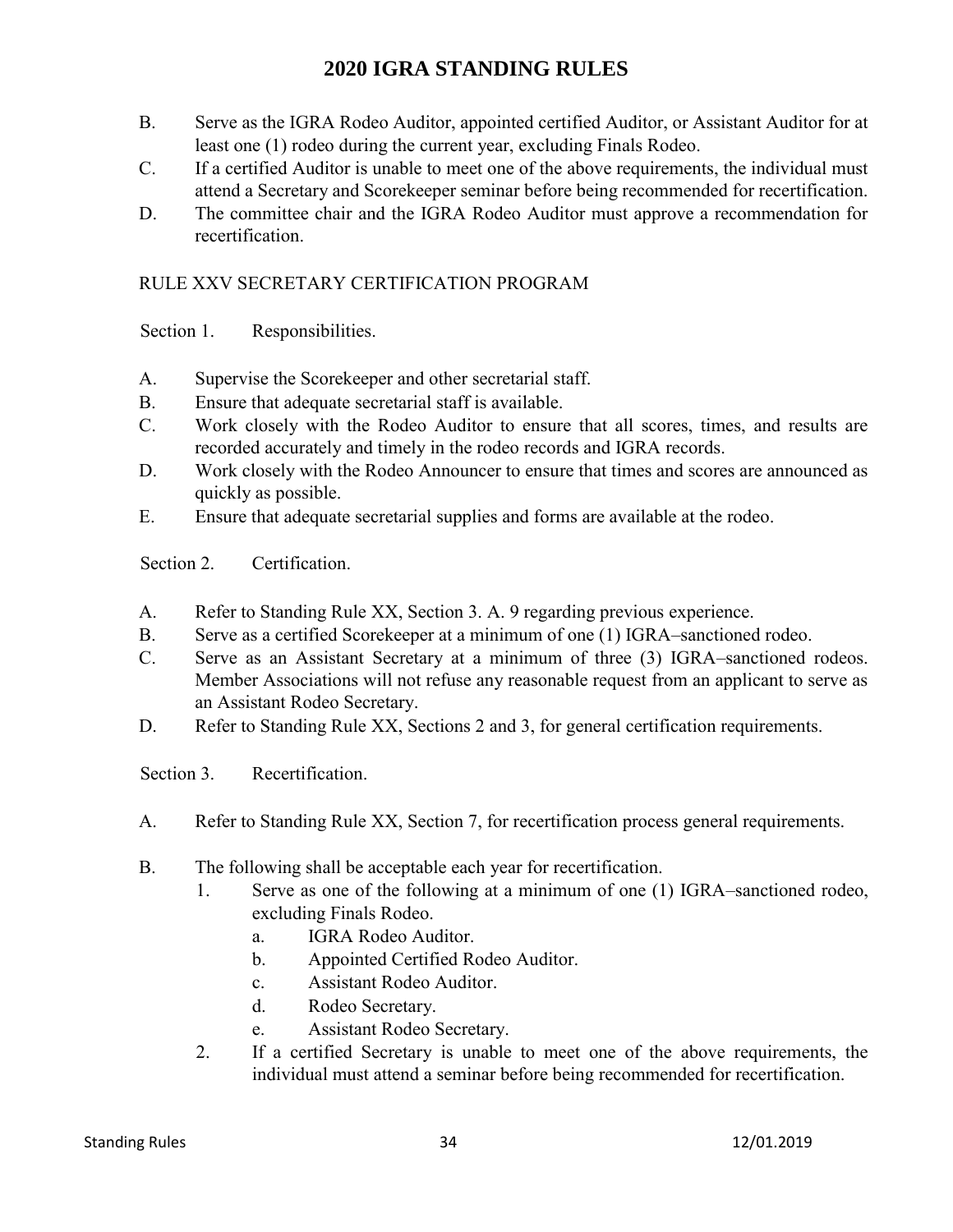## RULE XXVI SCOREKEEPER CERTIFICATION PROGRAM

Section 1. Responsibilities.

- A. Ensure that an adequate number of Timers are available at all times during the rodeo.
- B. Supervise activities of all Timers.
- C. Accurately and legibly record all scores and times for the rodeo.
- D. Relay scores and times to the Rodeo Announcer as quickly as possible.

Section 2. Certification.

- A. Refer to Standing Rule XX, Section 3. A. 9 regarding previous experience.
- B. Requirements:
	- 1. Serve as a Timer at a minimum of three (3) IGRA–sanctioned rodeos. Host associations will not refuse any reasonable attempt from an applicant to serve as a Timer.
	- 2. Serve as an Assistant Scorekeeper at three (3) IGRA–sanctioned rodeos covering all IGRA–approved rodeo events.
	- 3. Refer to Standing Rule XX, Sections 2 and 3, for general certification requirements.
- Section 3. Recertification.
- A. Refer to Standing Rule XX, Section 7, for recertification process general requirements.
- B. The following shall be acceptable each rodeo year for recertification.
	- 1. Serve as one of the following at a minimum of one (1) IGRA–sanctioned rodeo, excluding Finals Rodeo.
		- a. IGRA Rodeo Auditor.
		- b. Appointed certified Rodeo Auditor.
		- c. Assistant Rodeo Auditor.
		- d. Rodeo Secretary.
		- e. Assistant Rodeo Secretary.
		- f. Rodeo Scorekeeper.
		- g. Assistant Rodeo Scorekeeper.
	- 2. If a certified Scorekeeper is unable to meet one of the above requirements, the individual must attend a seminar before being recommended for recertification.

### RULE XXVII ARENA CREW COORDINATOR

Section 1. Responsibilities.

- A. Coordinate the quick and efficient setup of the arena for all required events per specification and measurements detailed in the Rodeo Rule Book to ensure safe and fair competition.
- B. Assist the Arena Director in any other areas, as requested.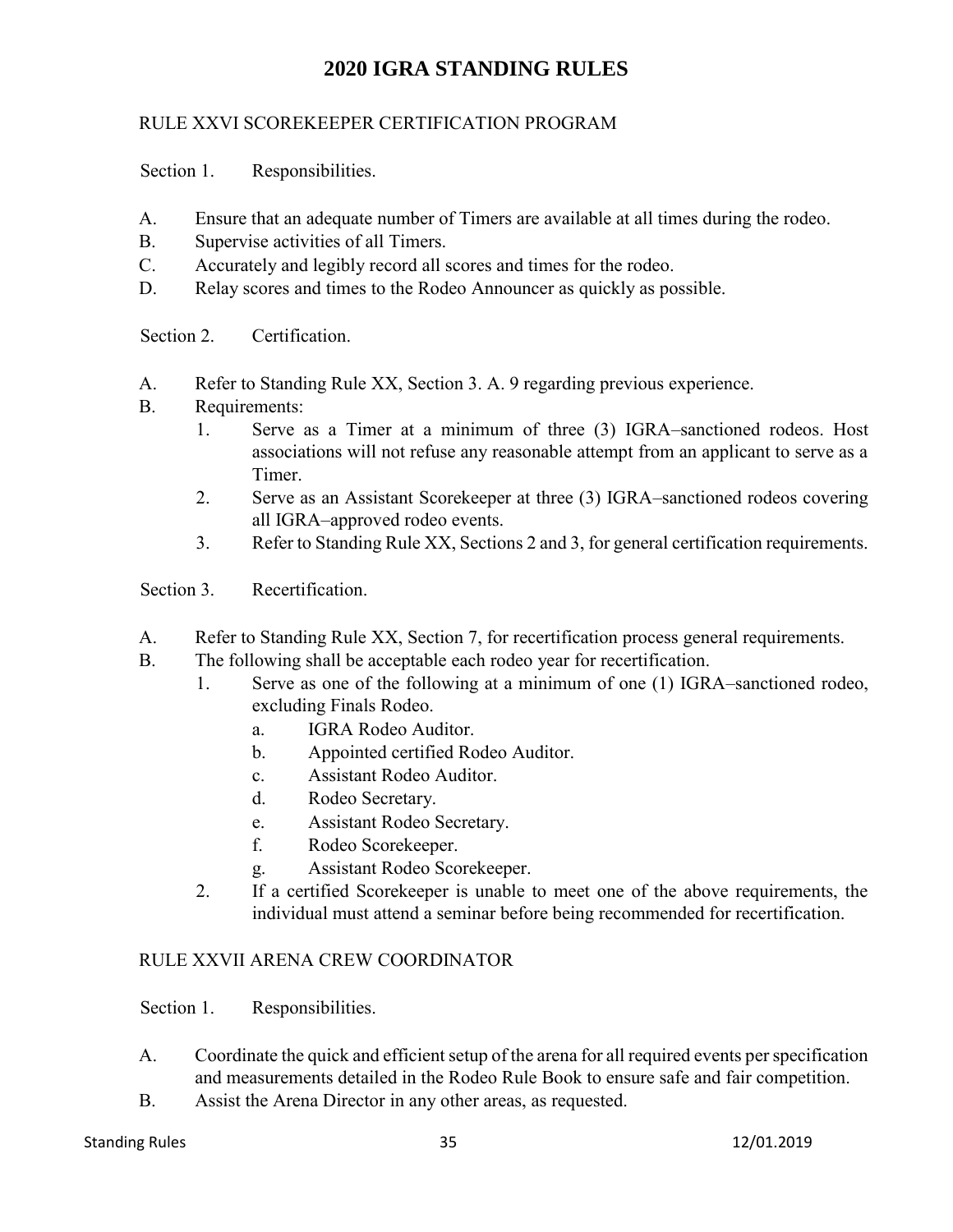- C. Recruit volunteers for each rodeo.
- D. Direct arena crew volunteers to ensure smooth and timely transition between events.
- E. Prior to the first go-round consult with the Arena Director and Contestant Liaison, if available, to determine the stopping and timing light distance for speed events based on the arena size.

Section 2. Certification.

- A. Refer to Standing Rule XX, Section 3.A.9 regarding previous experience.
- B. Applicants must have been an:
	- 1. Arena crew volunteer for a minimum of three (3) IGRA-sanctioned rodeos.
	- 2. Assistant Arena Crew Coordinator for a minimum of three (3) IGRA-sanctioned rodeos.
	- 3. Assistant Arena Director for a minimum of one (1) IGRA-sanctioned rodeo.

Section 3. Recertification

A. Refer to Standing Rule XX, Section 7, for recertification process general requirements.

B. Applicant must have served as one of the following at a minimum of one (1) IGRA- Sanctioned rodeo, excluding Finals Rodeo.

- 1. Arena Director
- 2. Assistant Arena Director
- 3. Arena Crew Coordinator
- 4. Assistant Arena Crew Coordinator

### RULE XXVIII RODEO ANNOUNCER

Section 1. Responsibilities.

- A. Perform announcer functions as specified in the rodeo rules.
- B. Perform master of ceremonies and additional announcer functions as requested by the Rodeo Director.
- C. Adhere to all rules and regulations.
- D. Shall not be under the influence of or in possession of alcohol, narcotics, or illegal drugs of any kind during the rodeo.

### RULE XXIX RECORDS RETENTION AND DISPOSITION

Section 1. General Requirements.

A. IGRA needs to retain certain records beyond current user needs, according to regulatory, legal, financial, and operational requirements. Whether a record is in paper or electronic format does not determine its value or retention period; its content is the key factor.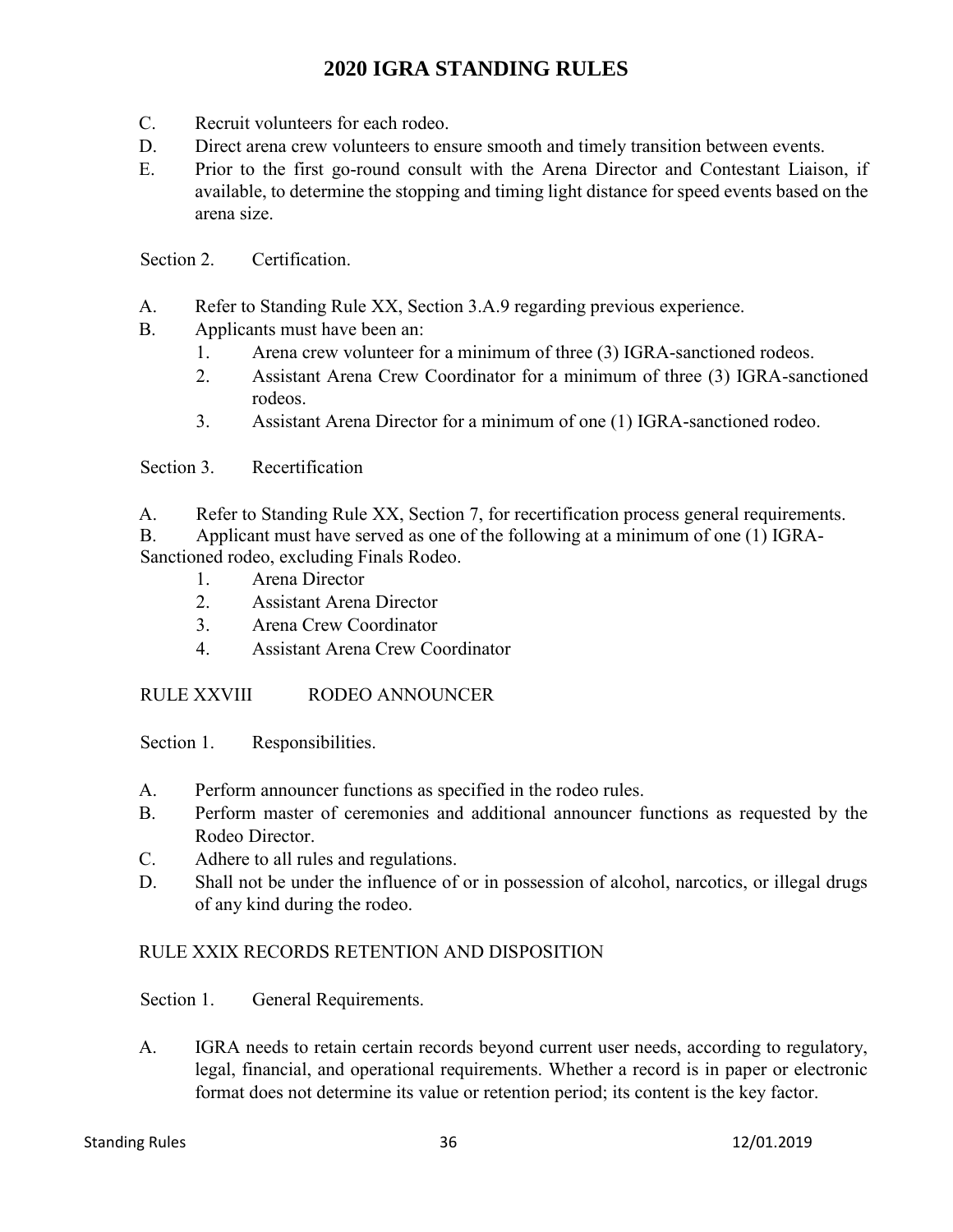- B. Records referenced in this schedule include paper and electronic in traditional containers.
- C. When a record is no longer needed or required, it should be disposed of properly in order to ensure that it truly is no longer recoverable.

Section 2. The following are examples of IGRA records which at various times need retention and later destruction as deemed appropriate by the IGRA Executive Board who will publish such direction and update annually at the first Board of Directors meeting of the year.

- A. Accident reports and claims.
- B. All financial records.
- C. All tax records.
- D. Articles of Incorporation, charter, bylaws, standing rules, and minutes.
- E. Audit reports.
- F. Bylaws and charter.
- G. Contracts, mortgages, notes, and leases (expired).
- H. Copyright, trademark, and patent registrations.
- I. Correspondence (administrative).
- J. Correspondence (general).
- K. Donations.
- L. Grants (funded).
- M. Insurance records, accident reports, and claims.
- N. Mission statements and strategic plans.
- O. Training manuals.

Section 3. Categorizing Information.

- A. Because the above list is not all–inclusive, IGRA may need to determine whether a particular item is considered a record and thus, subject to a records retention and disposition schedule. Some of the characteristics of a record are:
	- 1. Contains legal or regulatory compliance information.
	- 2. Evidences a transaction.
	- 3. Identifies participants in business activities or who had knowledge of an event.
	- 4. Proves a business–related event or activity occurred or did not occur.
- B. It may be useful when making retention decisions to sort records into three categories: enduring value, limited value, and no value.

Section 4. Electronic Record Keeping.

The terms online, near–line, and off–line retention are unique to electronic records and refer to the type of storage media, not to the length of time the information in a particular record should be retained. IGRA's managers should collaborate to determine which type of storage is appropriate for each category of record. They should set up calendar reminders to migrate data from older media at regular intervals to be sure the records remain viable for the required period of time.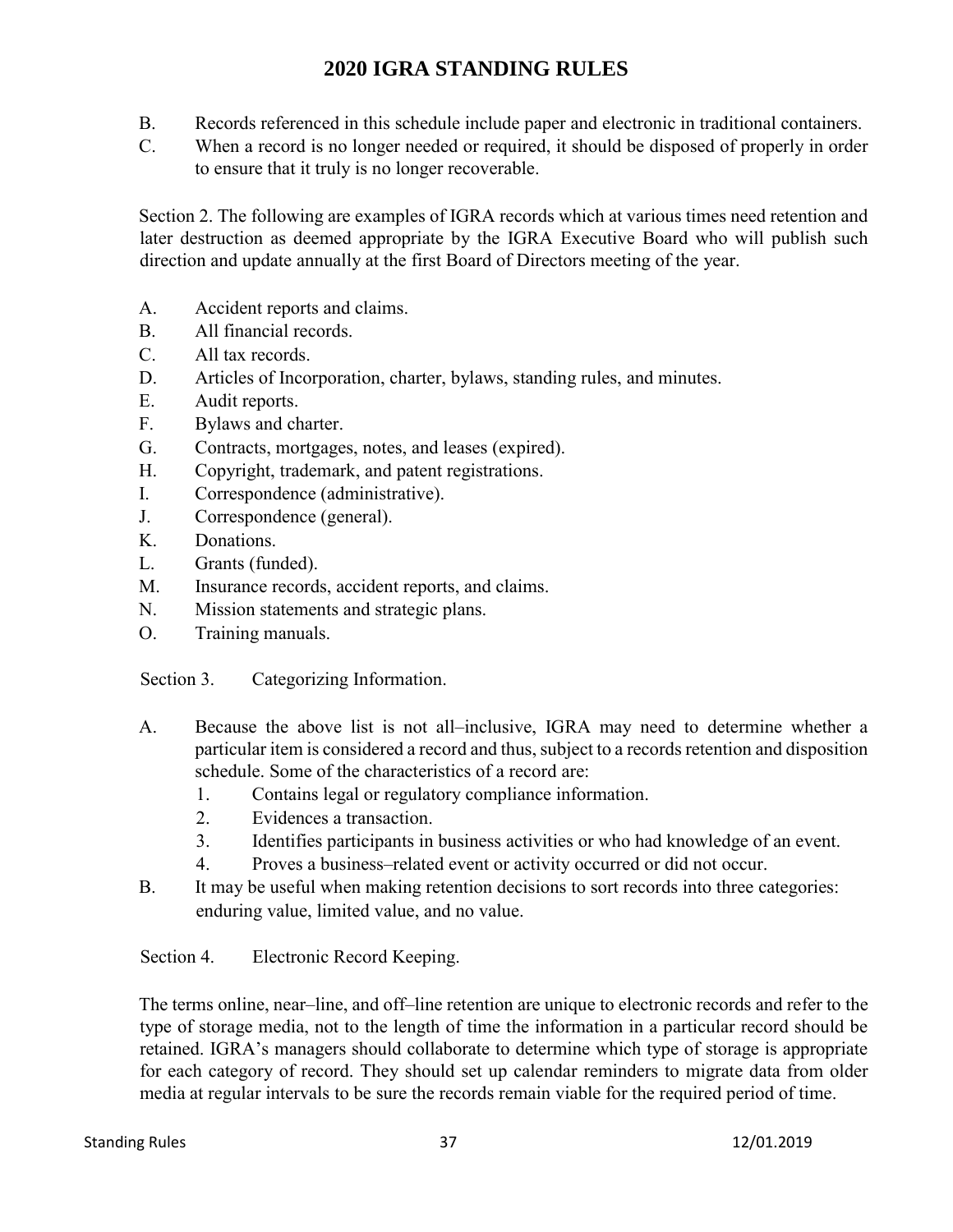Section 5. Record Destruction.

- A. When a record is no longer required to be kept, it should be properly destroyed and the destruction should be documented. Deleting data and emptying the "recycle" folder or "trash" bin from electronic storage media such as CDs, hard drives, tapes, etc. does not permanently destroy the information. Some printers and photocopiers with document memory capability may require data cleaning also before sale or disposal.
- B. If data is not sensitive or private, simply overwriting the information may be adequate.
- C. If computers and media are going to be reused or decommissioned, they must be properly cleaned in order to prevent unauthorized retrieval and use of information, especially if that data includes privacy or security–related material such as personnel records or financial data.

Section 6. Certificate of Destruction.

The Secretary must annually present to the Board of Directors a report on documents to be destroyed and the mode used to destroy them. The board must review the report and vote on the destruction of listed documents. When the Secretary has completed the destruction of documents, they must follow up to the board with a report on destruction to include the listed documents, date destroyed, and mode including any third–party involved.

### RULE XXX CONFLICT OF INTEREST POLICY

Section 1. The purpose of this policy is to protect IGRA's interest when it is contemplating entering into a transaction or arrangement that might benefit the private interest of an officer or director. This policy is intended to supplement, but not replace, any applicable state and federal laws governing conflict of interest applicable to nonprofit and charitable organizations.

Section 2. Definitions.

- A. Interested Person. Any director, principal officer, or member of a committee with governing board delegated powers, who has a direct or indirect financial interest, as defined below, is an interested person.
- B. Financial Interest. A person has a financial interest if the person has, directly or indirectly, through business, investment, or family.
	- 1. An ownership or investment interest in any entity with which IGRA has a transaction or arrangement,
	- 2. A compensation arrangement with IGRA or with any entity or individual with which IGRA has a transaction or arrangement, or
	- 3. A potential ownership or investment interest in, or compensation arrangement with, any entity or individual with which IGRA is negotiating a transaction or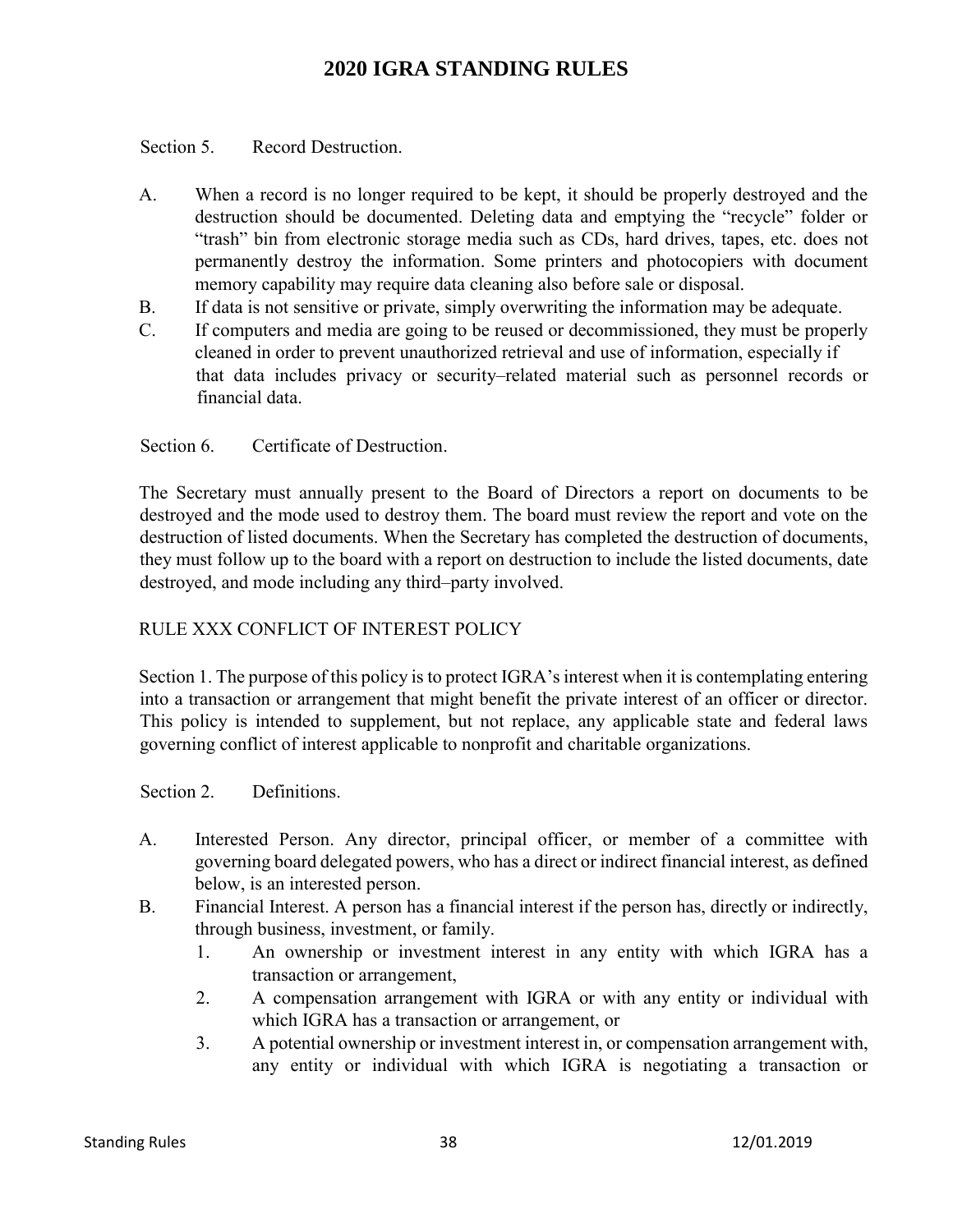arrangement. Compensation includes direct and indirect remuneration as well as gifts or favors that are not insubstantial.

### Section 3. Procedures.

A. Duty to Disclose. In connection with any actual or possible conflict of interest, an interested person must disclose the existence of the financial interest and be given the opportunity to disclose all material facts to the directors and members of committees with governing board delegated powers considering the proposed transaction or arrangement.

B. Determining Whether a Conflict of Interest Exists. After disclosure of the financial interest and all material facts, and after any discussion with the interested person, he/she shall leave the governing board or committee meeting while the determination of a conflict of interest is discussed and voted upon. The remaining board or committee members shall decide if a conflict of interest exists. C. Procedures for Addressing the Conflict of Interest.

- 1. An interested person may make a presentation at the governing board or committee meeting, but after the presentation, he/she shall leave the meeting during the discussion of, and the vote on, the transaction or arrangement involving the possible conflict of interest.
- 2. The chairperson of the governing board or committee may, if appropriate, appoint a disinterested person or committee to investigate alternatives to the proposed transaction or arrangement.
- 3. After exercising due diligence, the governing board or committee shall determine whether IGRA can obtain with reasonable efforts a more advantageous transaction or arrangement from a person or entity that would not give rise to a conflict of interest.
- 4. If a more advantageous transaction or arrangement is not reasonably possible under circumstances not producing a conflict of interest, the governing board or committee shall determine by a majority vote of the disinterested directors whether the transaction or arrangement is in IGRA's best interest, for its own benefit, and whether it is fair and reasonable. In conformity with the above determination it shall make its decision as to whether to enter into the transaction or arrangement.
- D. Violations of the Conflicts of Interest Policy.
	- 1. If the governing board or committee has reasonable cause to believe a member has failed to disclose actual or possible conflicts of interest, it shall inform the member of the basis for such belief and afford the member an opportunity to explain the alleged failure to disclose.
	- 2. If, after hearing the member's response and after making further investigation as warranted by the circumstances, the governing board or committee determines the member has failed to disclose an actual or possible conflict of interest, it shall take appropriate disciplinary and corrective action.

Section 4. Records of Proceedings. The minutes of the governing board and all committees with board delegated powers shall contain the following.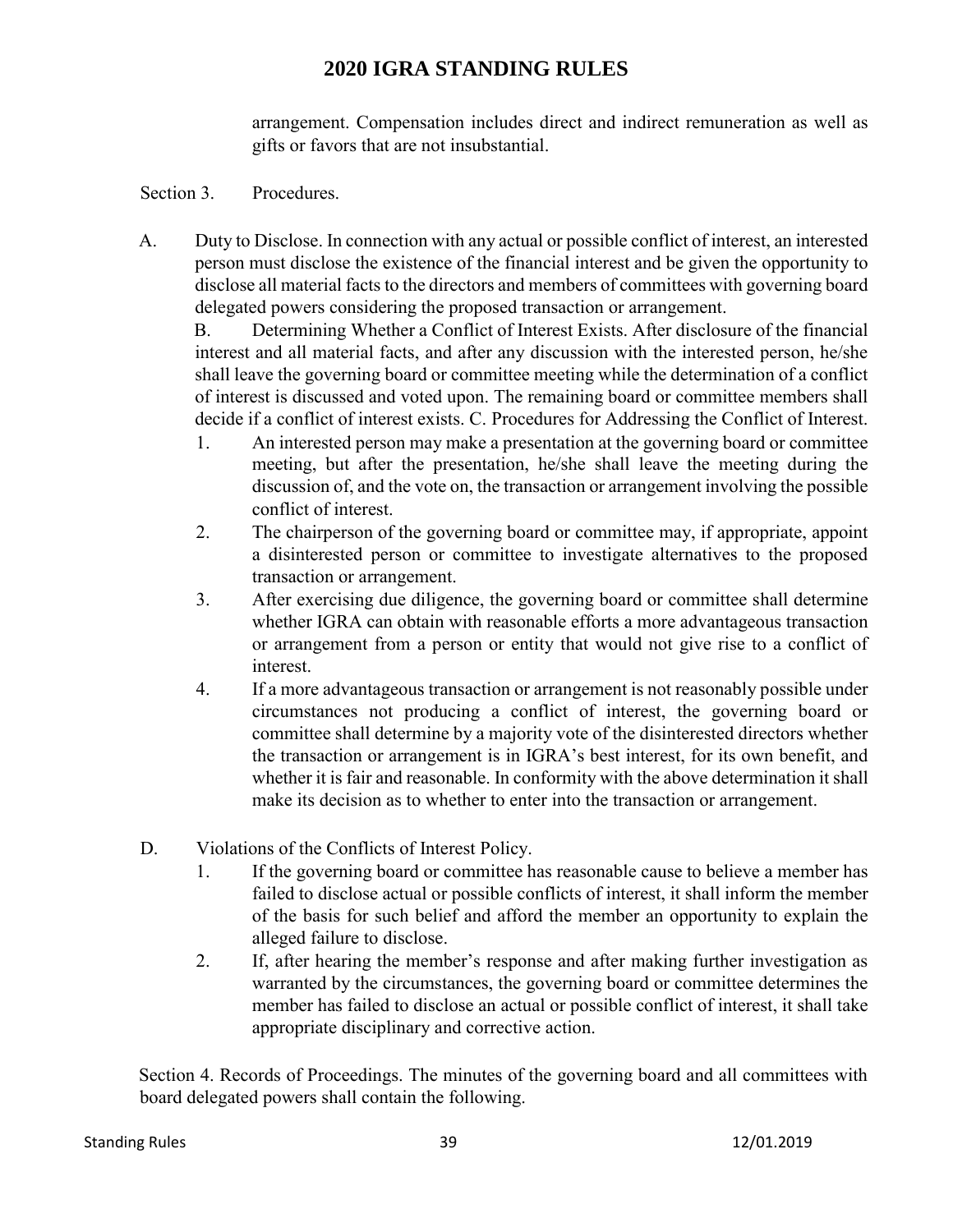- A. The names of the persons who disclosed or otherwise were found to have a financial interest in connection with an actual or possible conflict of interest, the nature of the financial interest, any action taken to determine whether a conflict of interest was present, and the governing board or committee decision whether a conflict of interest in fact existed.
- B. The names of the persons who were present for discussions and votes relating to the transaction or arrangement, the content of the discussion, including any alternatives to the proposed transaction or arrangement, and a record of any votes taken in connection with the proceedings.

Section 5. Compensation.

- A. A voting member of the governing board or voting member of any committee who receives compensation, directly or indirectly, from IGRA for services is precluded from voting on matters pertaining to that member's compensation.
- B. No voting member of the governing board or any committee whose jurisdiction includes compensation matters and who receives compensation, directly or indirectly, from IGRA, either individually or collectively, is prohibited from providing information to any committee regarding compensation.

Section 6. Annual Statements. Each director, principal officer, and member of a committee with governing board delegated powers shall annually sign a statement which affirms such person.

- A. Has received a copy of IGRA's conflicts of interest policy,
- B. Has read and understands this policy,
- C. Has agreed to comply with this policy, and
	- D. Understands IGRA is a nonprofit which must engage primarily in activities which accomplish one or more of its purposes.

Section 7. Periodic Reviews.

To ensure IGRA operates in a manner consistent with charitable purposes and does not engage in activities that could jeopardize its status, periodic reviews shall be conducted by the Board of Directors.

### RULE XXXI WHISTLEBLOWER POLICY

Section 1. If any member of IGRA reasonably believes that some policy, practice, or activity of IGRA is in violation of law, a written complaint must be filed by that member with the Secretary and the Trustee Chair.